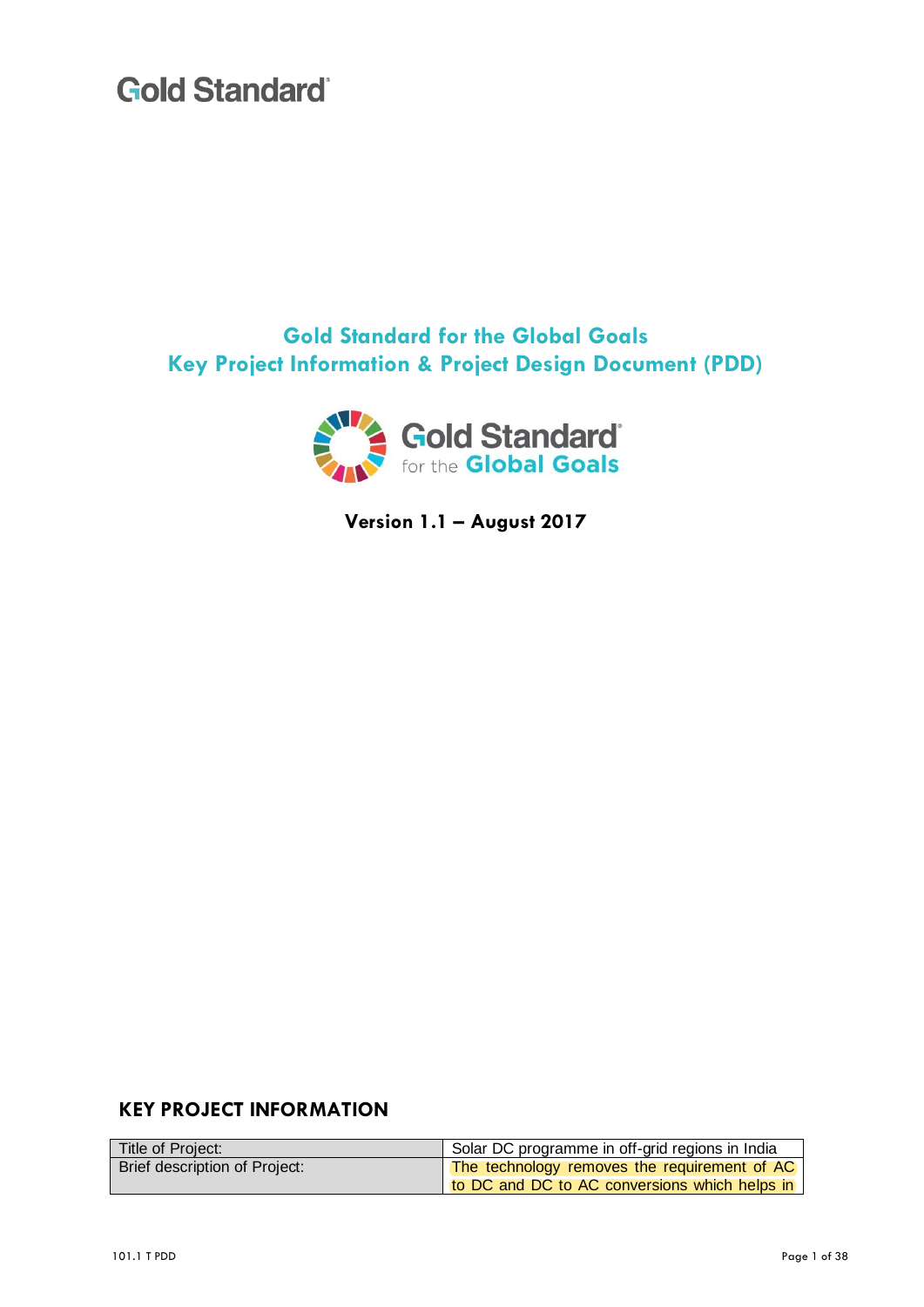|                                            | reducing the cost of production of per unit watt      |
|--------------------------------------------|-------------------------------------------------------|
|                                            | power. Applying a suitable UNFCCC approved            |
|                                            | methodology for the estimation of emission            |
|                                            | reductions, the project scenario fits into the type-1 |
|                                            | category as the consumers are not connected to        |
|                                            | a national/regional grid and consume less than        |
|                                            | 500 kWh of electricity per year.                      |
| <b>Expected Implemetation Date:</b>        | 21/03/2018                                            |
| <b>Expected duration of Project:</b>       | 10 years                                              |
| Project Developer:                         | Cygni Energy                                          |
| Project Representative:                    | Value Network Venture Advisory Services               |
| Project Participants and any communities   | Same as above                                         |
| involved:                                  |                                                       |
| Version of PDD:                            | Version $-1.1$                                        |
| Date of Version:                           | 05/08/2019                                            |
| Host Country / Location:                   | India                                                 |
| Certification Pathway (Project             | <b>Project Certification</b>                          |
| Certification/Impact Statements & Products |                                                       |
| <b>Activity Requirements applied:</b>      | GS4GG                                                 |
| (mark GS4GG if none relevant)              |                                                       |
| Methodologies applied:                     | AMS III BL, version 1.0                               |
| Product Requirements applied:              | <b>GS VER</b>                                         |
| Regular/Retroactive:                       | Retroactive                                           |
| SDG Impacts:                               | $1 -$ SDG 03                                          |
|                                            | $2 - SDG$ 7                                           |
|                                            | $3 -$ SDG 13                                          |
| Estimated amount of SDG Impact Certified   | 16,692 tCO2e                                          |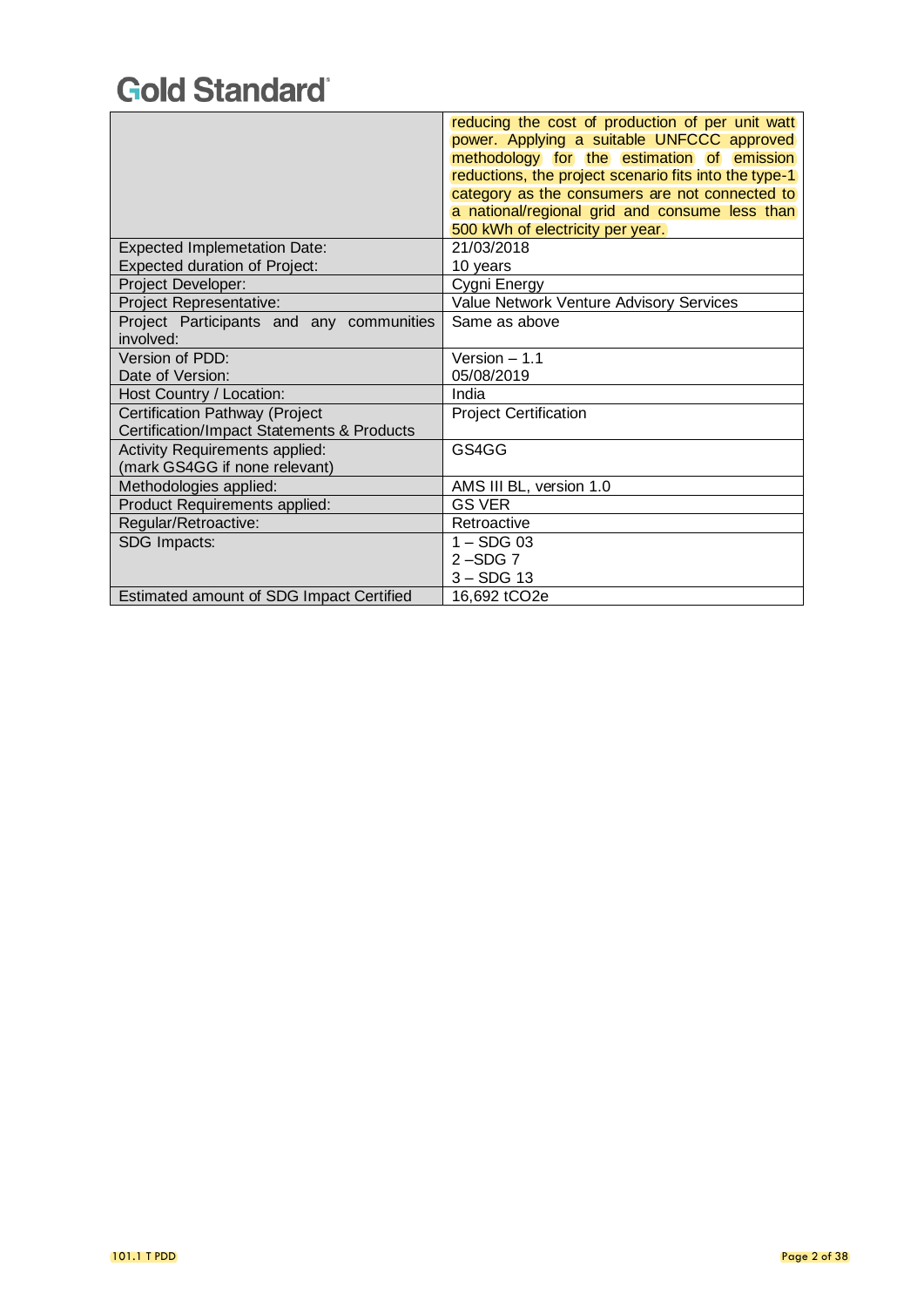### **SECTION A. Description of project**

### **A.1. Purpose and general description of project**

**>>**

Today, India is pushing for a future powered by Solar Energy with a vision of 50% of electrical power from renewable technologies by 2030. But, so far decentralized rooftop solar deployments have all been subsidy driven and haven't really made significant inroads into Indian homes. However, this narrative is, today, being changed by Solar DC Inverterless solution.

Developed by Indian Institute of Technology Madras (IITM), Solar DC Inverterless systems offer the most efficient way of utilizing solar power without compromising on affordability.

The Solar DC concept works. Solar DC Inverterless solution includes solar PV generating DC power, battery charging and discharging in DC, and DC loads with wiring at home which is DC. It also has an option to draw limited power from grid in which case AC from grid is converted to DC.

Solar DC electrification for rural communities: The project involves the installation of a solar DC system for each home powered by a rooftop solar panel. Each consumer is provided with a small sized battery, inverter-less converter, bulbs, fan, a mobile charging unit and a socket.

A Total of 40,000 household which are not connected to the grid will be included in this project activity.

The household are spread across India viz. Assam, Meghalaya, Manipur, Madhay Pradesh and Jammu & Kashmir.

The pre-project scenario: In the pre-project scenarios, the communities are not connected to the national or regional grid**.**

The fossil fuel energy displaces by project activity will result in a total emission reduction of 16,692 tonnes of CO2e/year. The total emission reduction by the project activity is estimated to be 83,460 tonnes of CO2e for the first crediting period, which is 21/03/2018 to 20/03/2023

#### **A.2. Eligibility of the project under Gold Standard**

**>>**

As per section 3.1.1 of the GS4GG Principles and Requirements, the project is eligible under Gold Standard. The project falls under the eligibility criteria described in section 3.1.1.1 - "A Project type is automatically eligible for Gold Standard Certification if there are Gold Standard published Activity Requirements and/or Gold Standard Approved Methodologies associated with it or as referenced in Gold Standard Product Requirements."

The project is a solar DC based renewable energy project which falls under the category of *Renewable Energy Activities* published under the list of activities in GS4GG

It in noteworthy that the PP has declared that the proposed GS project activity is not registered with any other scheme

#### **A.3. Legal ownership of products generated by the project and legal rights to alter use of resources required to service the project**

>>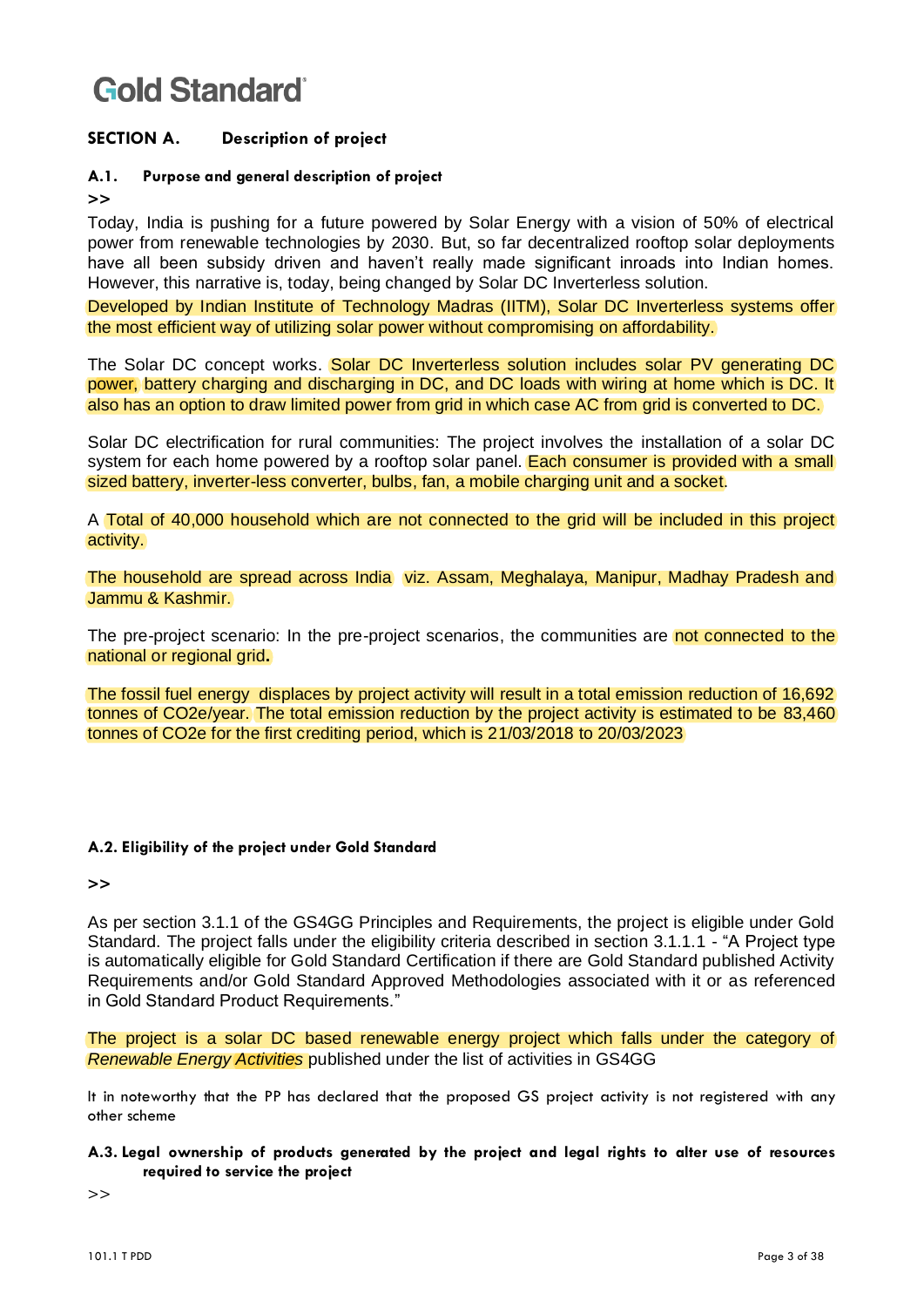The project participant has full and uncontested legal ownership of the products that are generated under Gold Standard Certification. The project participant has signed an end user agreement with each of the beneficiaries participating in the project.

#### **A.4. Location of project**

#### **A.4.1. Host Country**

>> India

#### **A.4.2. Region/State/Province etc.** >> Assam, Manipur, Meghalaya, Madhya Pradesh and J & K

#### **A.4.3. City/Town/Community etc.**

>>

Spear across villages in Assam, Manipur, Meghalaya, Madhya Pradesh and J & K

#### **A.4.4. Physical/Geographical location**

#### >>

#### Lattitude – 20.5937 <sup>o</sup> North, Longitude – 78.9629 <sup>o</sup> E

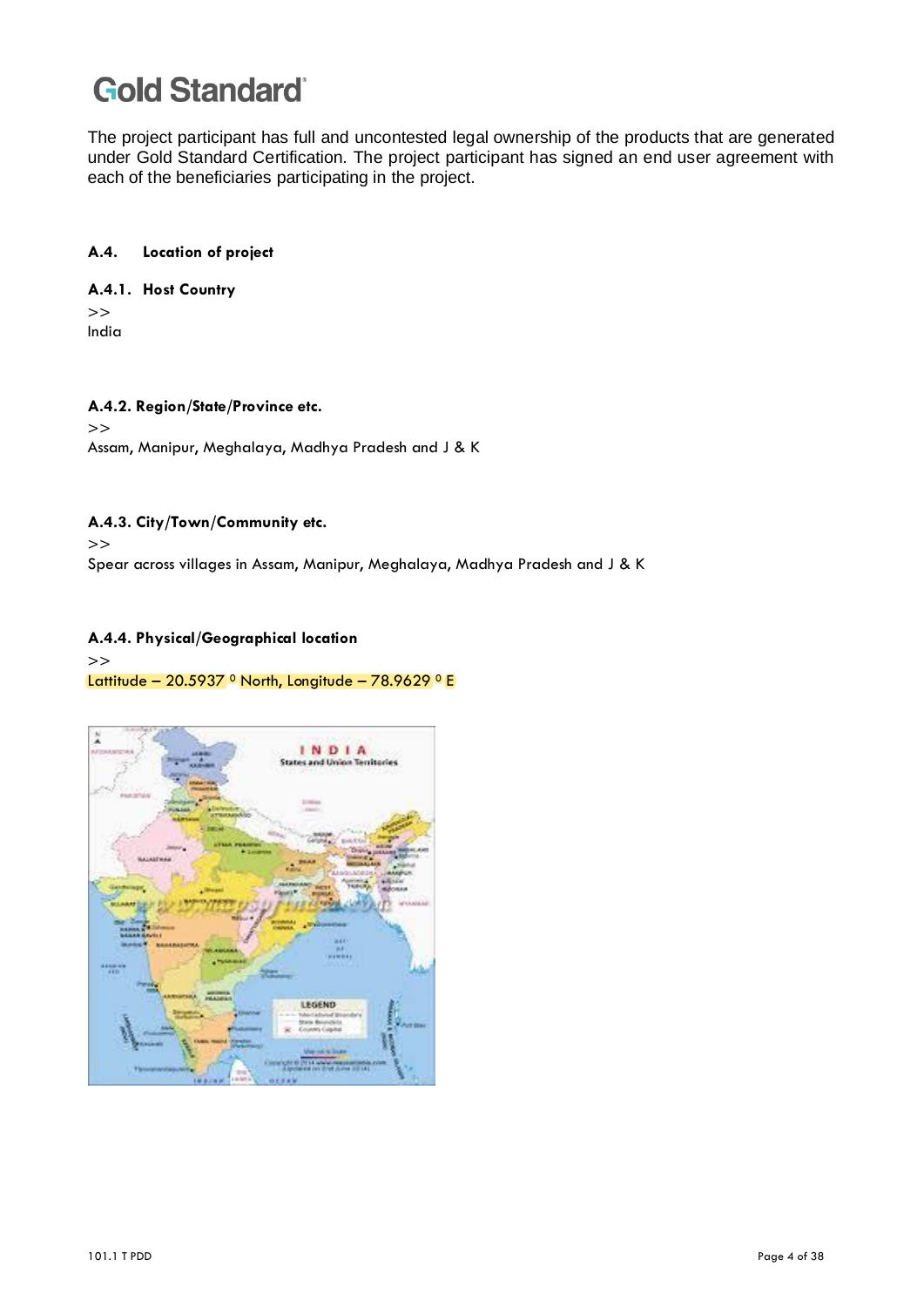#### **A.5. Technologies and/or measures**

**>>**

The project involves the installation of **solar DC based PV systems** for household users that displace fossil fuel use, such as in fuel-based lighting systems, stand-alone power generators, and fossil fuel based mini-grids.

Solar irradiance. The level of solar irradiation is an important factor for the solar PV systems to work efficiently since solar irradiance is the "input" to the solar PV system. Hence, solar irradiance is taken into account when sizing and installing the systems.

Module/Panel. The module/panel is mounted in a tilted angle. This is to avoid dust collection and to facilitate for rain to evaporate from the surface.

Charge controller. The charge controller ensures a stable current. In addition, in order to avoid generation of (flammable) hydrogen gas, the charge controller ensures that the battery stops charging when full. It also prevents the battery from completely discharging. It is important to supply charge controllers with charge and discharge voltage set points that match the battery requirements to ensure adequate protection and cycling regimes.

Battery. The battery, storing the energy, has an autonomy time, i.e. a period when the battery can operate on its charge without additional solar irradiance to avoid load shedding.

The technical specifications of the solar DC based PV set-up are:

- 1. PV roof top array : 200 Peak capacity in Wp
- 2. Inverterless controller
- 3. Li-ion Battery 625Wh
- 4. 1 DC mobile charger
- 5. 1 DC socket
- 6. 5 DC bulb
- 7. 1 BLDC ceiling fan

Solar PV system with a suitable PV array capacity will be installed on the roof of households. Under the "Average Daily Solar Radiation", the minimum electrical output could be between 1-2kw. The PV Modules must be warranted for output wattage, which should not be less than 90% at the end of 10 years and 80% at the end of 25 years.

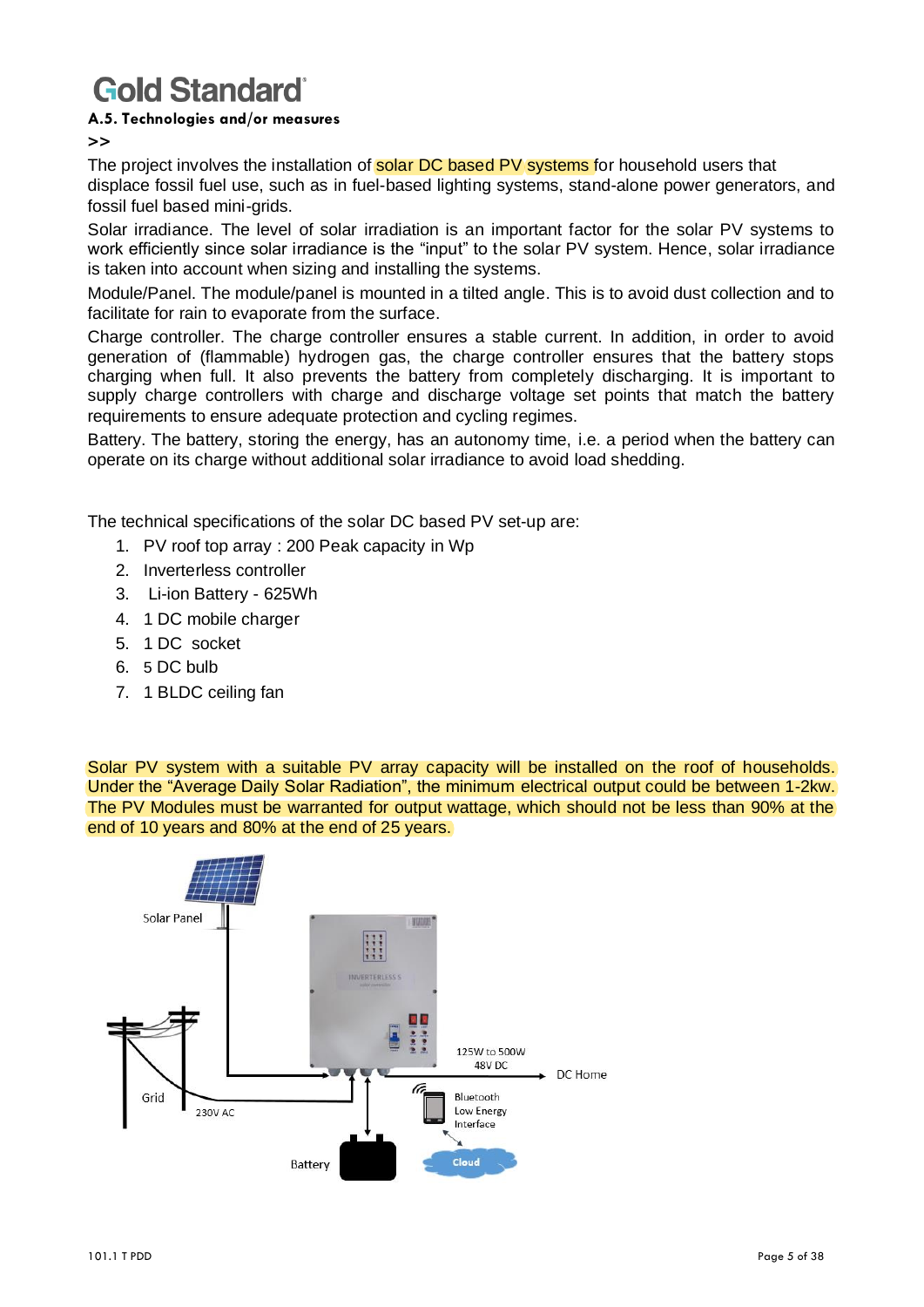The technology removes the requirement of AC to DC and DC to AC conversions which helps in reducing the cost of production of per unit watt power.

#### **A.6. Scale of the project**

>>

The proposed project is a small scale project.

The maximum capapcity of the solar PV array installed in the project will be:-

PV array of 1 panel of 200Wp power having installed capacity of 200W (0.2 KW). The total installed capacity in the first year for 2019 PV arrays is not more than **10 MW,** which is less than 15 MW. The project falls under the small scale category.

**A.7. Funding sources of project** 

>>

This information is confidential.

#### **A.8. Assessment that project complies with 'gender sensitive' requirements**

>> *(Answer the four mandatory questions included under Step 1 to 3 in "Gold Standard Gender Equality Guidelines and Requirements" available [here.](https://globalgoals.goldstandard.org/100_g/101-1-g-gold-standard-gender-guidelines))*

The questions included under Steps 1-3 in the Gold Standard Gender Equality Guidelines and **Requirements** 

are addressed below:

1. Does the project reflect the key issues and requirements of Gender Sensitive design and implementation as outlined in the Gender Policy? Explain how.

The project adheres to the key issues and requirements of the Gender Policy set by the Gold Standard.

The project will help women working in their household to get a clean source of light where in the past they(women) are using kerosene lamp for providing light while doing household works including cooking. It will prevent harmful indoor air as well as clean light will help for doing household work and

The 'do no harm' approach that addresses safeguards to prevent or mitigate adverse impacts on women is intrinsic to the project. The household are beneficiaries of the project based on a selection that is indiscriminate of gender and economic condition. The project aims to improve the livelihood of the household by installing solar powered DC system for home.

The solar DC system are provided to the Household on the basis of govt. policy for rural electrification. Due to the installed DC solar based home system, a household user is able to save money by discontinuing kerosene/ other fossil fuel usage to the tune of 50 – 80 litres in a year.

2. Does the project align with existing country policies, strategies and best practices? Explain how.

The project is based in all over in India. The current gender policy is the draft National Policy for Women 2016, and the National Institution for Transforming India which are frameworks for programmes and practices to ensure equal rights and opportunities for women in the family, community, and workplace and in governance.

The project aligns with the priority areas listed in the policy, including health and food security, creating economic opportunities, enabling adaptation to climate change. Household user spent 1/3 of their income in procuring keronse/ fossil fuel . With the solar DC home system, this expense is avoided and the savings which are considerably significant to the user can be utilised for other needs, including repayment of the loan etc.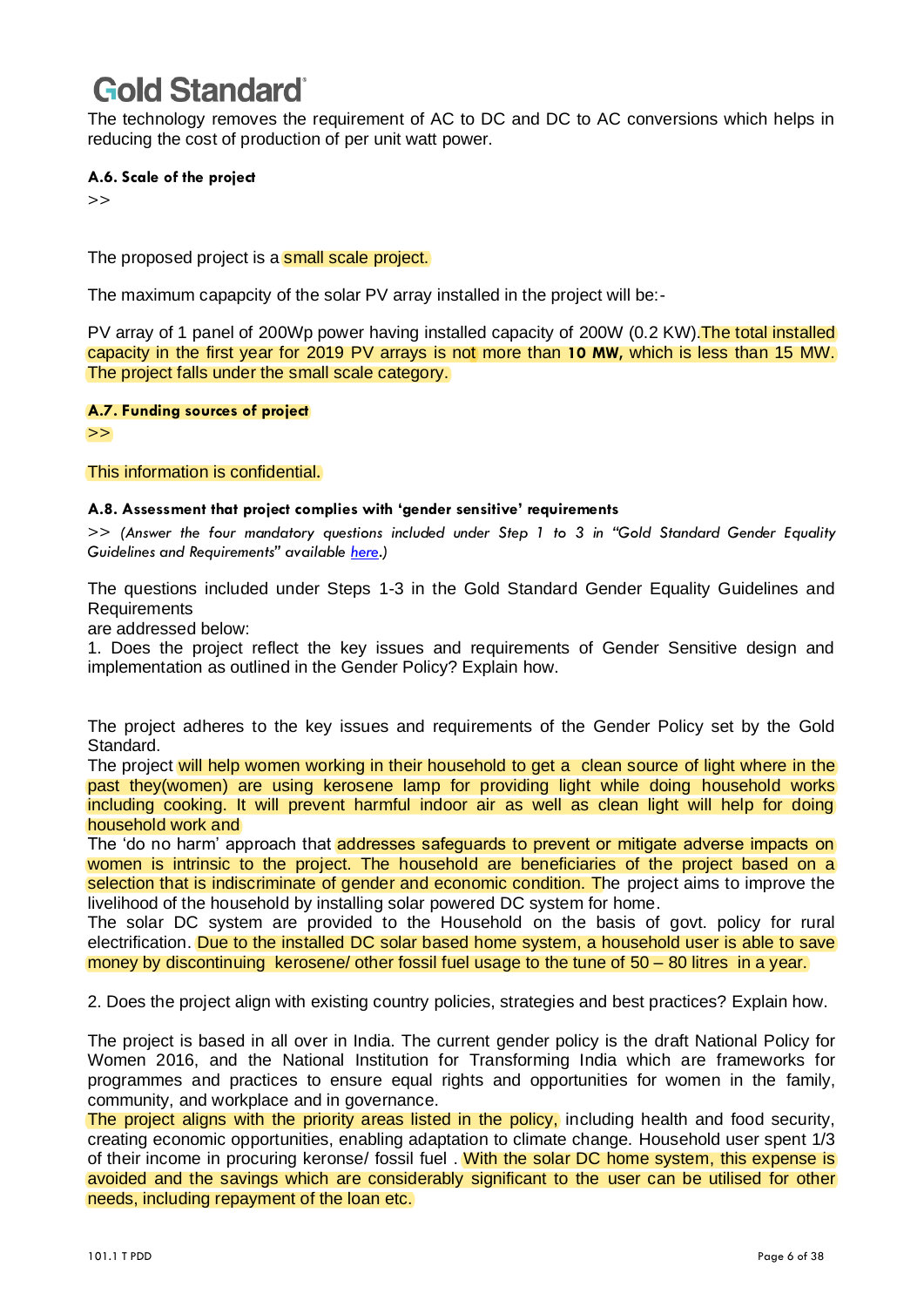3. Does the project address the questions raised in the Gold Standard Safeguarding Principles & Requirements document? Explain how.

The following safeguarding principles and requirements are triggered by the project:

Principle 1 - Climate and Energy

Principle 3 – Environment, ecology and land use

Table-1 in section D of this document highlights the project participant's assessment of the key questions on GS Safeguarding Principles & Requirements.

4. Does the project apply the Gold Standard Stakeholder Consultation & Engagement Procedure, Requirements & Guidelines? Explain how

Yes, the project has applied the GS stakeholder consultation & engagement procedures. The details of the stakeholder consultation process is provided in the SCR.

### **SECTION B. Application of selected approved Gold Standard methodology**

#### **B.1. Reference of approved methodology**

>>

The project falls under the Type -1 category and the applicable methodology is AMS III. BL " Integrated methodology for electrification of communities, version 01.0".

### **B.2. Applicability of methodology**

 $\rightarrow$ 

The project meets each applicability condition of the applied methodology- AMS III. BL "Integrated methodology for electrification of communities, version 01.0". Each criterion is explain in detailed in the table below:

| SI             |                                                    | Justification                              |
|----------------|----------------------------------------------------|--------------------------------------------|
| no             | Applicability criterias                            |                                            |
| 1              | Project activities involve displacement of fossil  | The project involves dissemination of      |
|                | fuel use such as in fossil fuel-based lighting     | household DC based solar system which      |
|                | systems, stand-alone diesel generators and         | will displace traditional kerosene lamps & |
|                | diesel-based mini-grids.                           | other fossil fuel based lighting systems.  |
| $\overline{2}$ | This methodology is applicable in situations       | The households are not connected to        |
|                | where consumers that were not connected to a       | national/regional grid.                    |
|                | national/regional grid, prior to project           |                                            |
|                | implementation are supplied with electricity       |                                            |
|                | generated from the project activity. It is also    |                                            |
|                | applicable in situations where a fraction of       |                                            |
|                | consumers that were supplied with electricity      |                                            |
|                | from a fossil based individual energy system or    |                                            |
|                | fossil fuel based mini-grid prior to the           |                                            |
|                | implementation of the project, are supplied with   |                                            |
|                | electricity from the project activity (e.g. moving |                                            |
|                | from carbon intensive mini-grid to less carbon     |                                            |
|                | intensive grid or mini grid).                      |                                            |
| 3              | Electricity consumers may include households,      | Project electricity consumers are          |
|                | commercial facilities such as shops, public        | households. More than 75% of the           |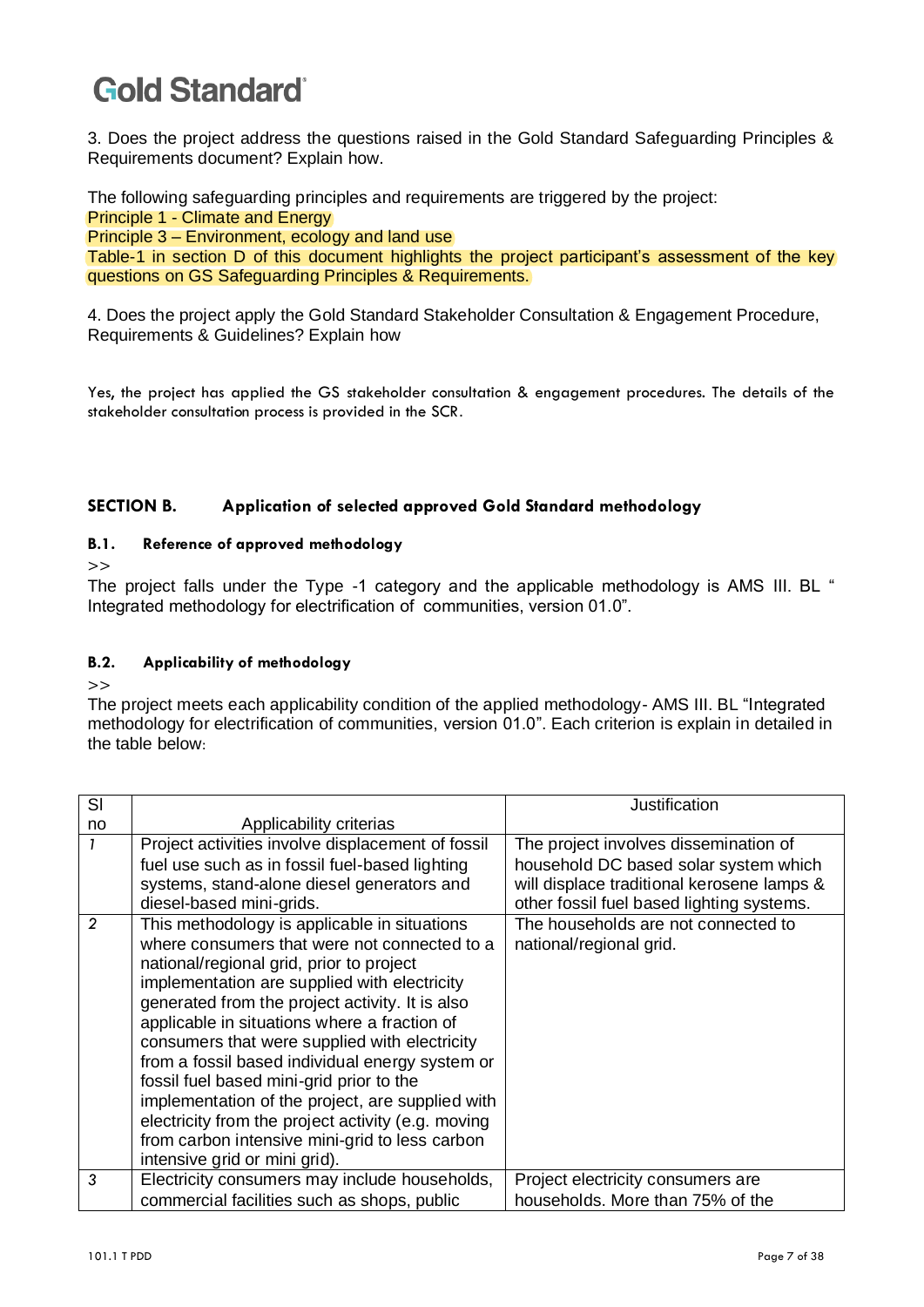|                | services/buildings and small, medium and<br>micro enterprises (SMMEs). Applications may<br>include lighting, household electrical<br>appliances (e.g. refrigerators, TV, radio), public<br>lighting and water pumps. At least 75 per cent<br>(by number) of the consumers connected by<br>the project activity shall be households.                                                                                                                                                                                                                                                                                                                                                                                                                   | consumers where DC based solar home<br>system was disseminated are household<br>users.                                                                                                                 |
|----------------|-------------------------------------------------------------------------------------------------------------------------------------------------------------------------------------------------------------------------------------------------------------------------------------------------------------------------------------------------------------------------------------------------------------------------------------------------------------------------------------------------------------------------------------------------------------------------------------------------------------------------------------------------------------------------------------------------------------------------------------------------------|--------------------------------------------------------------------------------------------------------------------------------------------------------------------------------------------------------|
| 4              | This methodology is applicable to electrification<br>of a community of consumers which is<br>achieved through one or more of the following<br>technologies/measures:<br>(a) New construction of individual energy<br>systems (renewable or hybrid) such as roof-top<br>solar photovoltaic systems or hybrid energy<br>systems;                                                                                                                                                                                                                                                                                                                                                                                                                        | In the project activity, electrification of the<br>household communities are achieved<br>through new construction of individual<br>energy systems viz. Roof top solar<br>photovoltaic DC based system. |
|                | (b) Rehabilitation (or refurbishment) of<br>individual energy systems, mini-grid or hybrid<br>energy system may be undertaken, if it can be<br>demonstrated that the existing system(s) i) are<br>not part of another CDM activity; ii) are non-<br>operational and iii) require a substantial<br>investment for them to be rehabilitated to or<br>above the original electricity generation<br>capacity. To demonstrate compliance with this<br>condition, the project participants shall provide<br>documentation that:<br>(i) The existing system has not generated<br>electricity, or that alternative fuels (e.g.<br>kerosene) have been used, for at least six<br>months prior to Project Design Document<br>(PDD) or SSC-CPA-DD submittal; and |                                                                                                                                                                                                        |
|                | (ii) Substantial investments are required to<br>rehabilitate the existing systems (e.g.<br>investments greater than half of the cost to<br>install a new power generation system with the<br>same electricity generation capacity);<br>(c) Installation or extension of a mini-grid that<br>distributes electricity generated from<br>renewable energy systems or hybrid energy<br>systems;                                                                                                                                                                                                                                                                                                                                                           |                                                                                                                                                                                                        |
|                | (d) Hybridization of existing fossil fuel powered<br>mini-grids using renewable energy systems;                                                                                                                                                                                                                                                                                                                                                                                                                                                                                                                                                                                                                                                       |                                                                                                                                                                                                        |
|                | (e) Extension of a grid (national or regional) to<br>supply new consumers as well as consumers<br>currently connected to mini-grid.                                                                                                                                                                                                                                                                                                                                                                                                                                                                                                                                                                                                                   |                                                                                                                                                                                                        |
| $\mathfrak{s}$ | Project equipment shall comply with applicable<br>international standards or comparable national,<br>regional or local standards/guidelines and,<br>when relevant, the PDD shall indicate the<br>standard(s) applied for main project<br>equipment.                                                                                                                                                                                                                                                                                                                                                                                                                                                                                                   | The project equipment's complies with the<br>international as well as national<br>standards, viz IS                                                                                                    |
| 6              | For projects involving the installation of hydro                                                                                                                                                                                                                                                                                                                                                                                                                                                                                                                                                                                                                                                                                                      | Not applicable                                                                                                                                                                                         |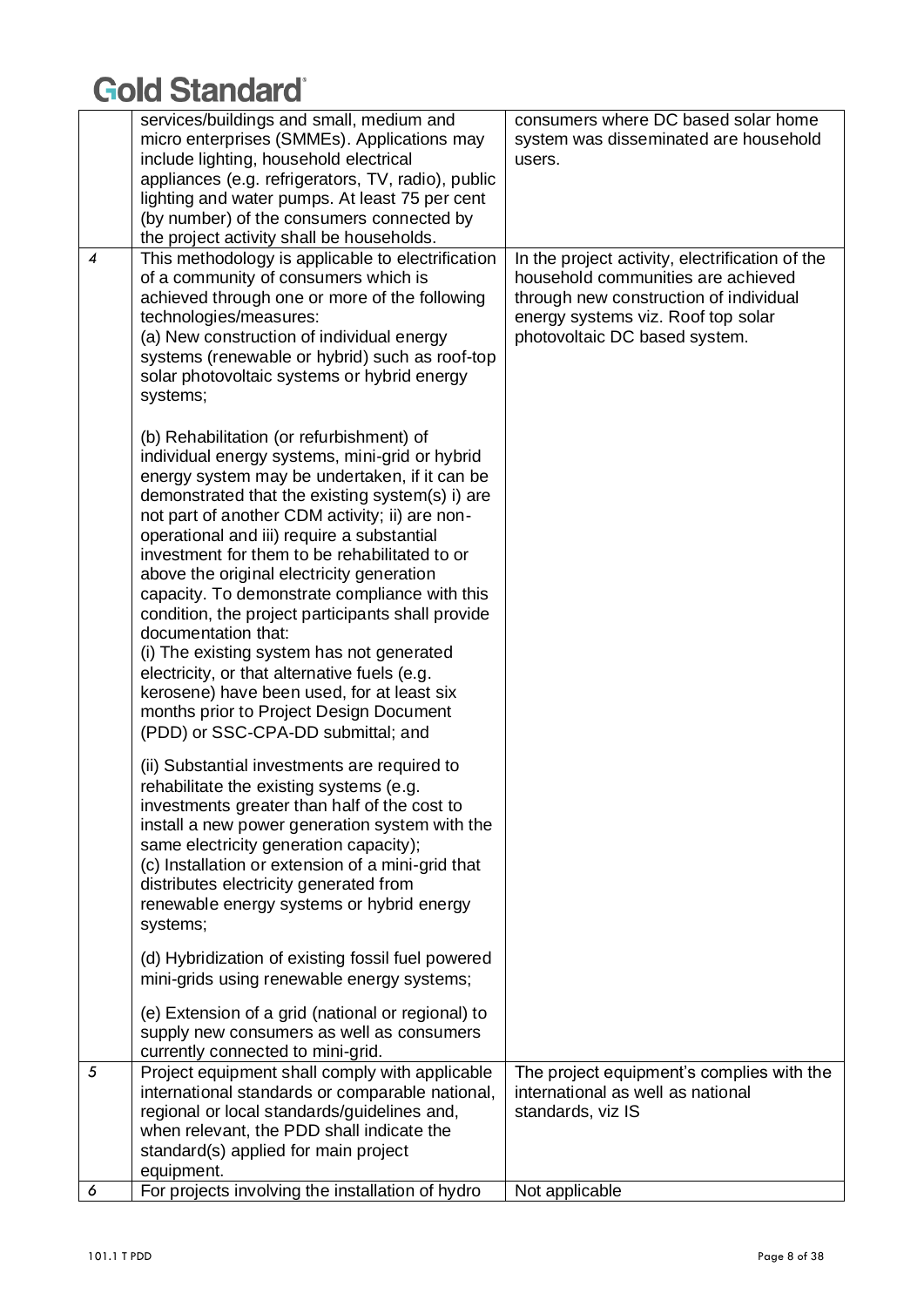| power plants with reservoirs the requirements<br>prescribed under AMS-I.D shall be followed.                                   |                                                                                                                          |
|--------------------------------------------------------------------------------------------------------------------------------|--------------------------------------------------------------------------------------------------------------------------|
| Measures are limited to those that result in<br>emission reductions of less than or equal to 60<br>kt CO2 equivalent annually. | The total annual emission reduction is<br>16692 tCo2e/ year which is below 60 kt<br>CO <sub>2</sub> equivalent annually. |

#### **B.3. Project boundary**

**>>**

According to the applicable methodology AMS III BL" Integrated methodology for electrification of communities, version 01.0" the project boundary is the physical, geographical site the physical sites of the end-use consumers served by the project activity.

#### **For the purpose of GHG mitigation/sequestration following table shall be completed (delete if not required)**

| <b>Source</b>               |             | <b>GHGs</b>     | Included? | Justification/Explanation   |
|-----------------------------|-------------|-----------------|-----------|-----------------------------|
|                             | Source 1    | CO <sub>2</sub> | Yes       | Major source of emission    |
|                             |             | CH <sub>4</sub> | No        | Not required by methodology |
| <b>Baseline</b><br>scenario |             | $N_2O$          | <b>No</b> | Not required by methodology |
|                             | Solar<br>DC | CO <sub>2</sub> | Yes       | Major source of emission    |
|                             | system      | CH <sub>4</sub> | No        | Not required by methodology |
| Project<br>scenario         |             | $N_2O$          | <b>No</b> | Not required by methodology |

### **B.4. Establishment and description of baseline scenario**

Rural electrification is one of the main requirements for a country like India with major population of approximately 70% living in rural areas. In India a village is said to be electrified if electricity is used in inhabited locality within the revenue boundary of the village for any reason what-soever. Only 44% of rural household of India has access to electricity. 7 out of 29 states have more than 70% of rural household without access to electricity.

The expansion of electricity services and electrification are vital to both the economic and social development of India. However the current state of electricity services in most of the states of India indicate signs of crisis and are with severe shortcomings in many areas :a) Limited access to electricity for poor(rural/urban) b)Generation capacity unable to meet peak demand c) Supply reliability, interms of predictability of outages and quality of power.

The Electricity supply across India lacks quality and quantity with an extensive shortage in supply, a poor record for outages, high levels of transmission and distribution(T&D) losses and an overall need for extended and improved infrastructure. A considerable amount of electricity generated is wasted due to transmission and distribution inefficiencies and power theft.

Solar energy forms an excellent solution for India's rural electrification issues. It provides an efficient solution, especially in cases where grid access is limited.

According to a publish report in Current science edition, dated Aug'2016, India has problems with power today. About 50 million homes are still off-grid. In spite of power surplus, there is loadshedding for many hours in several parts of the country. Affordability is a far bigger problem, with almost 50% of Indian homes unable to afford electricity even at subsidized tariff of INR 5 per kWh (unit), a tariff level at which the power distribution companies still lose money. It is in such a situation that solar-DC with DC power lines at homes/offices and DC appliances could break the log-jam. Decentralized rooftop solar DC PV systems, with the benefit of avoiding all the losses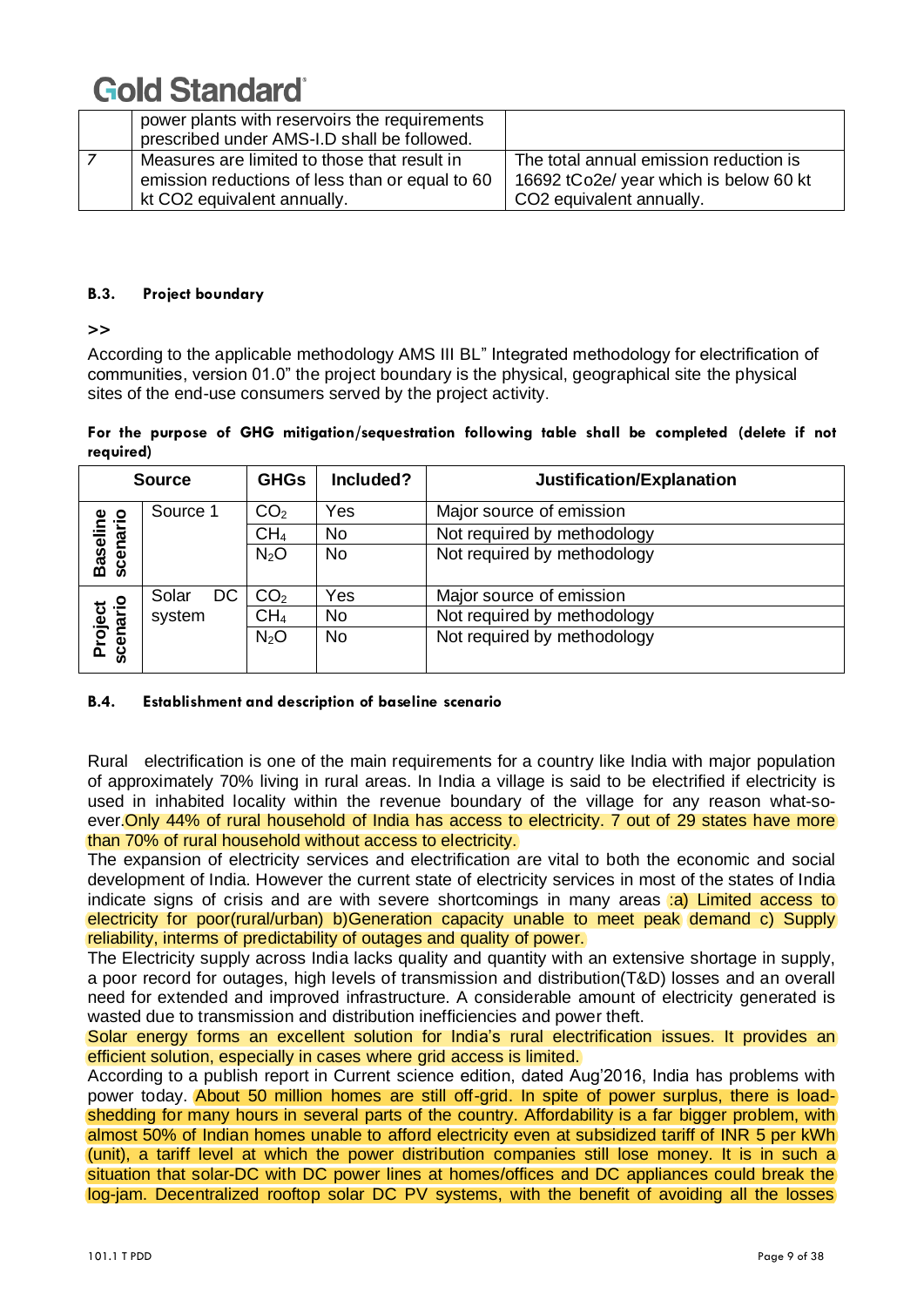discussed, as well as transmission and distribution losses, could in fact cut down costs and make power more affordable.

Also a preliminary survey has been conducted across the identified areas and the survey results shows that the households are not connected to the national or regional grid.

In the proposed project activity, those household are considered which are previously not connected to national/ regional grid.

The below mentioned weblinks also depicts that a considerable number of rural households are not connected to the national/regional grid at the time of project conceptualization. <https://powermin.nic.in/en/content/overview-1>

[https://economictimes.indiatimes.com/industry/energy/power/iea-finds-indias-rural-electrification-one-of](https://economictimes.indiatimes.com/industry/energy/power/iea-finds-indias-rural-electrification-one-of-greatest-success-stories-this-year/articleshow/66583514.cms)[greatest-success-stories-this-year/articleshow/66583514.cms](https://economictimes.indiatimes.com/industry/energy/power/iea-finds-indias-rural-electrification-one-of-greatest-success-stories-this-year/articleshow/66583514.cms) <https://mnre.gov.in/remote-village-electrification>

#### **B.5. Demonstration of additionality**

 $\gt$ 

The table below is only applicable if the proposed project is deemed additional, as defined by the applied approved methodology or activity requirement or product requirement.

| Specify the methodology or activity requirement<br>or product requirement that establish deemed<br>additionality for the proposed project (including<br>the version number and the specific paragraph, if<br>applicable). | The project falls under the positive list of<br>technologies and project activity types that are<br>defined as automatically additional as per<br>paragraph 11 (i) of the Demonstration of<br>additionality of small-scale project activities<br>Version 12.0 (Tool 21). The list includes which<br>includes off-grid solar PV technologies. |
|---------------------------------------------------------------------------------------------------------------------------------------------------------------------------------------------------------------------------|----------------------------------------------------------------------------------------------------------------------------------------------------------------------------------------------------------------------------------------------------------------------------------------------------------------------------------------------|
| Describe how the proposed project meets the<br>criteria for deemed additionality.                                                                                                                                         | The project uses solar DC based home PV<br>technology for household lighting and other<br>electrical appliances and falls within the 15<br>MW small scale benchmark. The project falls<br>under the positive list of technologies that<br>renders the small scale project auto additional.                                                   |

### **B.6. Sustainable Development Goals (SDG) outcomes**

#### **B.6.1. Relevant target for each of the three SDGs**

>> *(Specify the relevant SDG target for each of three SDGs addressed by the project. Refer most recent version of targets [here](http://www.un.org/sustainabledevelopment/sustainable-development-goals/) .)*

While the project has interweaving impacts and outcomes on the environment and the communities in India, the major SDGs addressed by the project are: **SDG 03: Good Health and well-being** 

The installation of the solar DC based home system prevents the use of Kerosene or other fossil fuel for the use of home lighting. In the baseline, the use of the kerosene results in harmful fumes inside the house. The project indirectly contributes to the good health of the beneficiaries.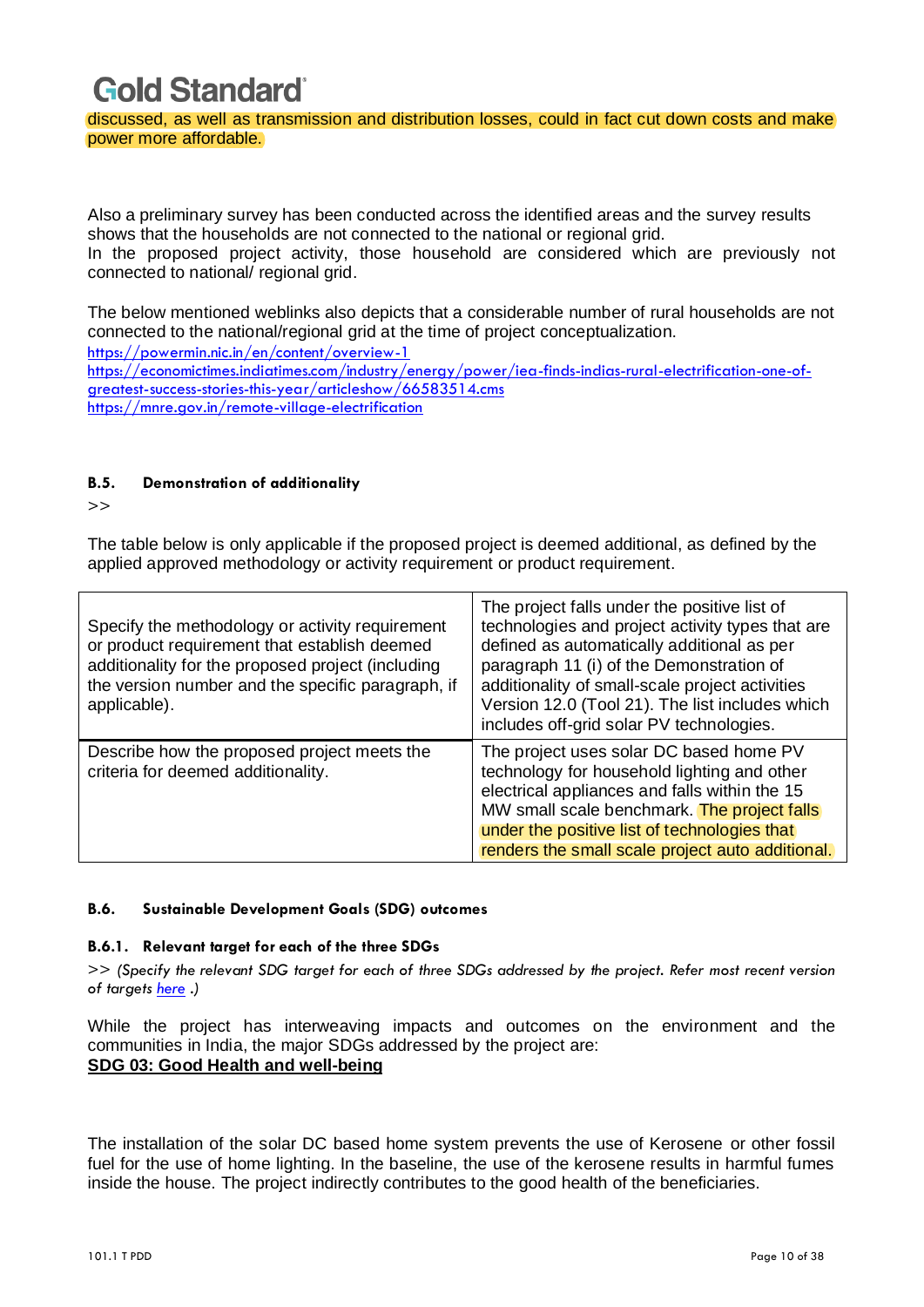#### **SDG 07: Ensure access to affordable, reliable, sustainable and modern energy for all**

The project is a renewable energy project that makes use of solar energy for home based electrification. The provision of lighting during evening & night is a very crucial aspect in the household activities. It directly impacts the livelihood, food security and quality of living of the users. By installing solar panels for DC based home electricity system, the project ensures that affordable, reliable and sustainable clean energy is accessible to the salt farmers.

#### **SDG 13: Take urgent action to combat climate change and its impacts**

The project involves the replacement of kerosene lamps/ fossil fuel based lighting source with solar PV panels that produce DC electrical energy to run the DC lamps & other DC based electrical equipment's. The project in its first year replaced 30,000 number of kerosene lamps with solar, thereby reducing more than 16692 tonnes of carbon dioxide emissions from being emitted, annually.

| SDG's                                                                                               |                                                  | <b>SDG Target's</b>                                                                                                                                                                                                                                                                                                                                                                                           |
|-----------------------------------------------------------------------------------------------------|--------------------------------------------------|---------------------------------------------------------------------------------------------------------------------------------------------------------------------------------------------------------------------------------------------------------------------------------------------------------------------------------------------------------------------------------------------------------------|
| SDG 03: Good<br><b>Health</b><br>and well-being                                                     | <b>GOOD HEALTH</b><br>3<br><b>AND WELL-BEING</b> | Reduce the number of deaths and illnesses<br>from hazardous chemicals and air, water and<br>soil pollution and contamination. Continuous<br>operation of each of the solar installations,<br>which will encourage more women household<br>user to participate in the programme, thus<br>improving the health condition due to usage of<br>clean energy. Annual monitoring<br>will be<br>conducted via surveys |
| SDG 07: Ensure access<br>affordable,<br>reliable,<br>to<br>sustainable and modern<br>energy for all | <b>RENEWABLE</b><br>ENERGY                       | The project aligns with the SDG targets of<br>universal access to affordable, reliable and<br>modern energy and thus contributes to the<br>share of renewable energy in the global<br>energy mix. This will be done by monitoring<br>the Continuous operation of the solar PV DC<br>based system                                                                                                              |
| SDG 13: Take urgent<br>action to combat climate<br>change and its impacts                           | <b>CLIMATE</b><br><b>ACTION</b>                  | The project aligns with the SDG target of<br>improving human and institutional capacity on<br>climate change mitigation, adaptation and<br>impact reduction.<br>will<br>This<br>by<br>monitoring<br>be<br>done<br>the<br>Continuous operation of the solar PV<br>DC<br>based system                                                                                                                           |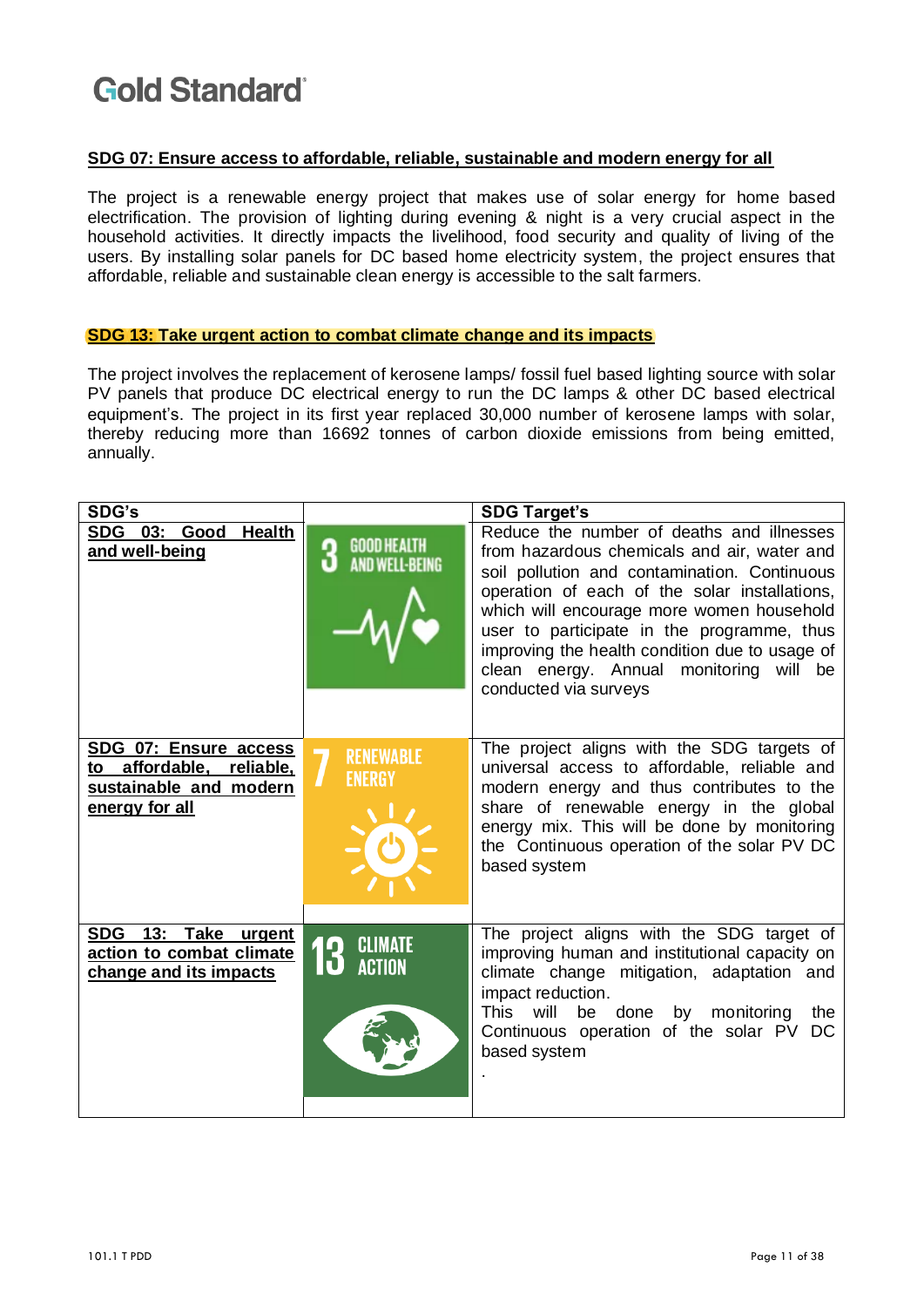## **B.6.2. Explanation of methodological choices/approaches for estimating the SDG outcome**

>>

According to the applied methodology AMS III B L, ver 01.0, The baseline emissions are calculated using the three steps as prescribed below –

Step 1. Classification of consumers

The methodology requires that all of the consumers in the CPA be classified according to their current supply and consumption level.

| <b>Type of consumer</b> | <b>Baseline Scenario</b>                                                                                                                                                     |
|-------------------------|------------------------------------------------------------------------------------------------------------------------------------------------------------------------------|
| Type I                  | A combination of fuel based lighting and stand-alone fossil<br>fuel generators. This is reflected in the tiered baseline<br>emission factors in the following section 5.2.3. |
| Type II                 | Stand-alone fossil fuel generators                                                                                                                                           |
| Type III                | Generation from existing mini-grid <sup>1</sup>                                                                                                                              |
| Type IV                 | Stand-alone fossil fuel generation                                                                                                                                           |

**Table 1. Type of consumers and baseline scenario**

As the baseline scenario is determined by the *type* of consumer. The proposed project activity is Type I, not connected to grid with electricity consumption < 500 KWh/year.

The baseline scenario for Type I is a combination of fossil fuel-based lighting and diesel generators, as reflected in the tiered emissions factors shown in section 5.2.3 of applied methodology.

### **Step 2. Determine consumption of each consumer type and sub-group**

Consumption levels for each type of consumer are determined ex post using option D as mentioned, depending on the technology/measure being implemented at that consumer site. The flow charts in Figure 1 specify the applicability of each of the four options.

### **Figure 1. Flow chart showing options for determining consumption for Type I consumer**



<sup>1</sup> Type III consumers are only served by mini-grids or grid extension measures, while Type I and II consumers could be served by individual energy systems, mini-grids or grid extension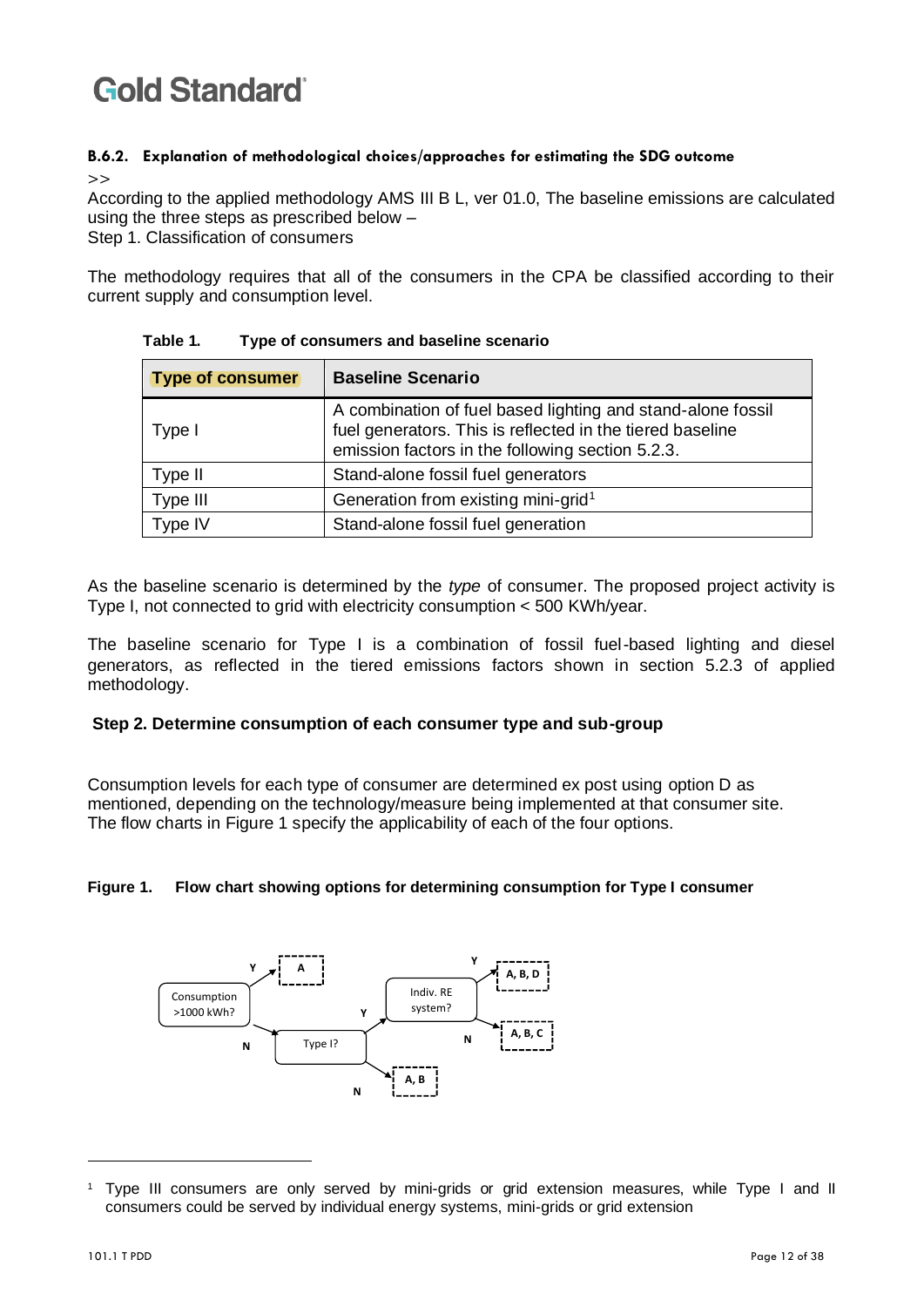### **In the project activity Option D is chosen.**

**Option D. Deemed consumption** – as a special case, Type I consumers that are served by an individual renewable energy systems may determine consumption based on the installed system capacity and an availability factor. Default availability factor 12% is considered as per the applied methodology.

### **Option D. Deemed consumption**

<span id="page-12-0"></span>This option is used by Type consumers who, under the project activity, are served by individual energy systems that use only renewable energy. The consumption is calculated as the installed capacity of the project renewable energy generation systems multiplied by an annual average value for availability/capacity factor. For solar photovoltaic electricity systems, the annual average value for availability can be obtained through following options:

- (a) **Option D1**: Assume a conservative default value of twelve per cent (12 per cent) for the annual average value for availability;<sup>2</sup>
- (b) **Option D3**: Source the annual average value for availability from the project feasibility report (e.g. provided by the manufacturer/supplier of the system) when it includes the calculations for estimating the output from the system (i.e. weather data used, system characteristics and losses assumed are described).

In the project , Option D 3 is chosen, wherein the manufacturer's provided solar availability data which is 20.24% is considered.

The annual average electricity consumption of Type-I consumers is then calculated using the equation below:

$$
EC_{T1,x,y} = \frac{(ES_{tot} \times (1 - TL_p)) - \sum EC_{T2,z,y} - \sum EC_{T3,w,y} - \sum EC_{T4,i,y}}{N_y}
$$

Where

| $EC_{T1,x,y}$      |     | $=$ Annual electricity consumption of Type I consumer x in year y (MWh)                                  |
|--------------------|-----|----------------------------------------------------------------------------------------------------------|
| $ES_{tot, \gamma}$ |     | = Total electricity supply to all consumers (MWh)                                                        |
| $TL_p$             | $=$ | Transmission and distribution losses within the project area (%), with 10<br>per cent as a default value |
| $EC_{T2,Z,V}$      |     | $=$ Annual electricity consumption of Type II consumer z in year $y$ (MWh)                               |
| $EC_{T3,w,y}$      |     | $=$ Annual electricity consumption of Type III consumer w in year $y$ (MWh)                              |
| $EC_{T4,i,y}$      |     | $=$ Annual electricity consumption of Type IV consumer <i>i</i> in year $y$ (MWh)                        |
| $N_{\nu}$          |     | $=$ Number of Type I consumers in year y                                                                 |

<sup>&</sup>lt;sup>2</sup> For example a 15 Wp Solar Home System would deliver 15.77 kWh annually  $(0.015 \times 8760 \times 0.12)$ .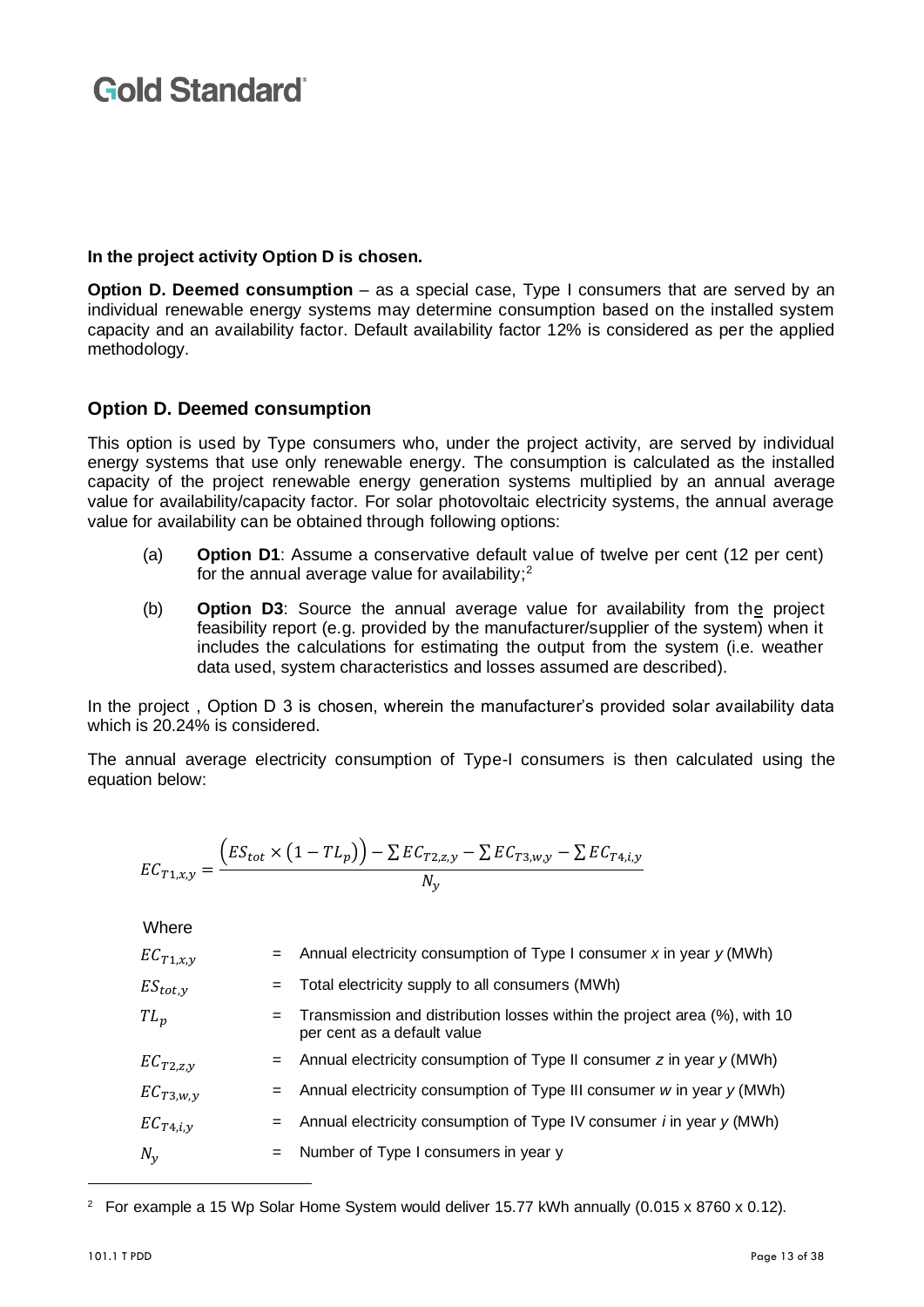In the proposed project activity, only Type I consumers are involved, and since DC current is used in the equipment and the distance between the current flow from Solar PV to the end user points is very minimal, so the transmission and distribution less are negligible and thus, the calculation for average annual electricity consumption (EC) will be

$$
EC_{T1,x,y} = EC T1, x, y
$$
 Equation (1)

### **Step 3. Determine baseline emissions of each consumer type and sub-group**

The parameters are determined differently for different project technologies and consumer groups, as outlined below. Total baseline emissions are the sum of all the individual consumer groups

 $BE_{v} = BE_{T1,v} + BE_{T2,v} + BE_{T3,v} + BE_{T4,v}$ 

Where:

| $BE_v$      | = Baseline emissions in year $y$ (tCO <sub>2</sub> )                          |
|-------------|-------------------------------------------------------------------------------|
| $BE_{T1,V}$ | = Baseline emission from Type I consumers in year $y$ (tCO <sub>2</sub> )     |
| $BE_{T2,V}$ | $=$ Baseline emission from Type II consumers in year $y$ (tCO <sub>2</sub> )  |
| $BE_{T3,V}$ | $=$ Baseline emission from Type III consumers in year $y$ (tCO <sub>2</sub> ) |
| $BE_{T4,y}$ | $=$ Baseline emission from Type IV consumers in year $y$ (tCO <sub>2</sub> )  |

In the proposed project activity, only Type I consumers are involved, so the calculation for baseline emission will be

$$
BE_y = BE_{T1,y}
$$
 Equation (2)

For Type I consumers, baseline emissions are calculated as follows:

$$
BE_{T1,y} = \sum_{x=1}^{N} \left( EC_{T1,x,y} \times EF_{CO2,T1} \right)
$$
   
Equation (3)

Where:

$$
BE_{T1,y} = Baseline emission from Type I consumers in year y (tCO2)
$$
  

$$
EC_{T1,x,y} = Annual electricity consumption of Type I consumer x in year y (MWh)
$$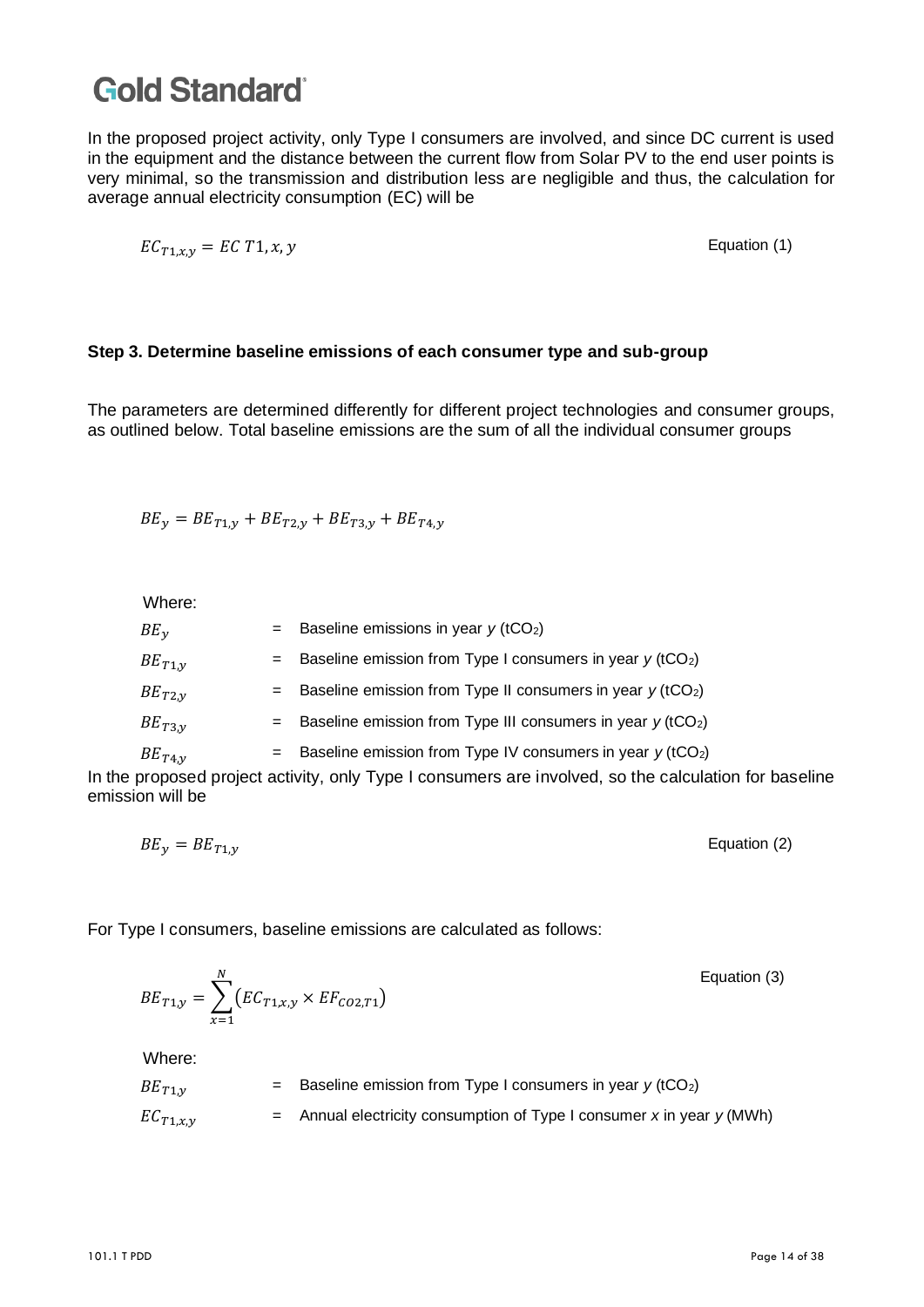| $EF_{CO2,T1}$     | $=$ | If $EC_{T1,x,y}$ is equal to or less than 0.055 MWh, then use a default<br>value of 6.8 (tCO <sub>2</sub> /MWh);                                                                                                                                                 |
|-------------------|-----|------------------------------------------------------------------------------------------------------------------------------------------------------------------------------------------------------------------------------------------------------------------|
|                   |     | If $EC_{T1,x,y}$ is less than or equal to 0.250 MWh but greater than<br>0.055 MWh, then:                                                                                                                                                                         |
|                   |     | For the portion up to and including 0.055 MWh, use a default<br>$\circ$<br>value of 6.8 (tCO2/MWh);                                                                                                                                                              |
|                   |     | For the portion greater than 0.055 MWh, use a default value of<br>$\circ$<br>1.3 ( $tCO2/MWh$ );                                                                                                                                                                 |
|                   |     | If $EC_{71,x,y}$ is greater than 0.250 MWh but less than or equal to<br>٠<br>0.500 MWh, then:                                                                                                                                                                    |
|                   |     | For the portion up to and including 0.055 MWh use a default<br>$\circ$<br>value of 6.8 (tCO2/MWh);                                                                                                                                                               |
|                   |     | For the portion greater than 0.055 MWh and less than<br>$\circ$<br>0.25 MWh/y use a default value of 1.3 (tCO2/MWh); and                                                                                                                                         |
|                   |     | For the portion greater than 0.250 MWh use a default value of<br>$\circ$<br>1.0 ( $tCO2/MWh$ );                                                                                                                                                                  |
|                   |     | If $EC_{T1M,i,v}$ is greater than 0.500 MWh then use a default value of<br>$\bullet$<br>1.0 (tCO2/MWh) for the entire portion (i.e. default values of<br>1.3 (tCO <sub>2</sub> /MWh) or 6.8 (tCO <sub>2</sub> /MWh) are not eligible for any of the<br>portions) |
| $N_{\mathcal{V}}$ | $=$ | Number of Type I consumers in year y                                                                                                                                                                                                                             |
| x                 | $=$ | Type I consumer $(x = 1, 2, 3, )$                                                                                                                                                                                                                                |
|                   |     |                                                                                                                                                                                                                                                                  |

Leakage

### No leakage involved in the project activity.

Project emissions

The table below shows a summary of the approaches for project emissions:

| <b>Project technology</b>                                                    | <b>Project emissions</b><br>approach                                                                                       | Justification                                                                                          |  |
|------------------------------------------------------------------------------|----------------------------------------------------------------------------------------------------------------------------|--------------------------------------------------------------------------------------------------------|--|
| New or rehabilitation of<br>individual renewable or<br>hybrid energy systems | If only renewables, no project<br>emission<br>If hybrid system, emissions<br>from diesel generator fuel use                | Project activity is a new<br>individual renewable energy<br>system. So no project<br>emission involved |  |
| Renewable or hybrid mini-<br>grids                                           | Emissions factors based on<br>default emissions factors for<br>fossil fuel plants or weighted<br>average following AMS I.D | Not applicable                                                                                         |  |

### **Table 2. Approaches to determine project emissions based on technology type**

 $\overline{\phantom{0}}$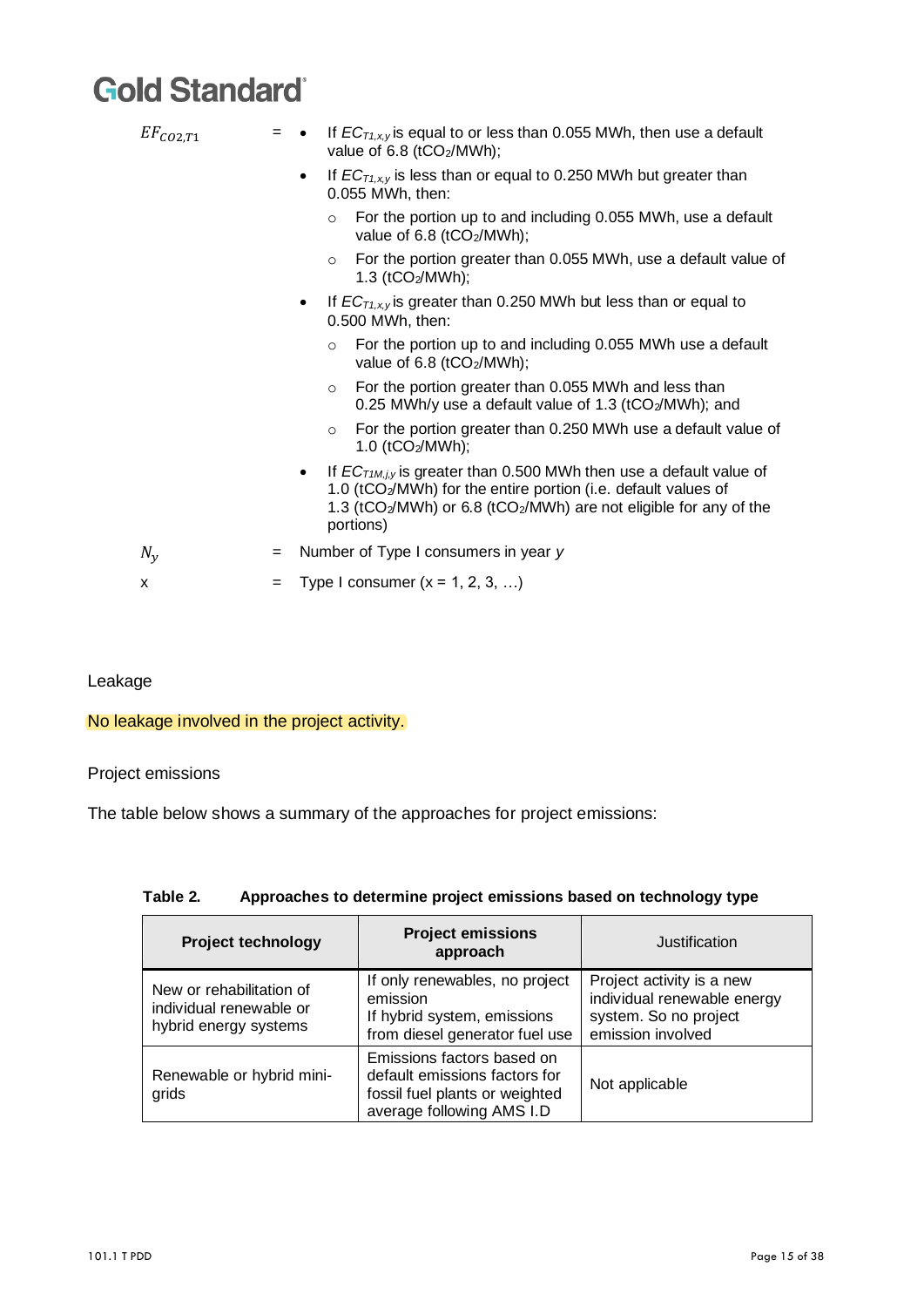| <b>Project technology</b> | <b>Project emissions</b><br>approach                                                                                                                                                                                                                                                              | Justification  |  |
|---------------------------|---------------------------------------------------------------------------------------------------------------------------------------------------------------------------------------------------------------------------------------------------------------------------------------------------|----------------|--|
| Grid-extension            | Emissions factor based on:<br>top 10 per cent high emission<br>intensive plants in the grid or<br>default emission factor based<br>on the highest carbon<br>intensive fuel in the grid for<br>projects implemented in<br>LDCs/SIDs/Underrepresented<br>countries<br>Project emissions is zero if: | Not applicable |  |
|                           | Grid extension is directly<br>associated with the<br>renewable energy plant<br>Fuel mix in grid is greater<br>than 95% renewable and<br>projects are located in<br>LDCs/SIDs/Underrepresented<br>countries                                                                                        |                |  |

#### **B.6.3. Data and parameters fixed ex ante for monitoring contribution to each of the three SDGs**

| <b>Relevant SDG Indicator</b>                                     | SDG 13: Take urgent action to combat climate change and its impacts      |
|-------------------------------------------------------------------|--------------------------------------------------------------------------|
| Data/parameter                                                    | Emission factor for type I consumer(EF CO2, T1-upto 0.055 MWh/year)      |
| Unit                                                              | tCO <sub>2</sub> /MWh                                                    |
| <b>Description</b>                                                | Emission factor for type I consumer (EF CO2, T1)-upto 0.055 MWh/<br>year |
| Source of data                                                    | Default vault, AMS III BL, version 1.0                                   |
| Value(s) applied                                                  | 6.8                                                                      |
| Choice of data or<br><b>Measurement methods</b><br>and procedures | Default value for type I consumer upto 0.055 MWh/year                    |
| <b>Purpose of data</b>                                            | Baseline emission calculation                                            |
| <b>Additional comment</b>                                         |                                                                          |

| <b>Relevant SDG Indicator</b> | SDG 13: Take urgent action to combat climate change and its impacts                   |  |  |
|-------------------------------|---------------------------------------------------------------------------------------|--|--|
| Data/parameter                | (EF CO2, T1-Between 0.055 to 0.125 MWh/year)                                          |  |  |
| Unit                          | tCO2/MWh                                                                              |  |  |
| <b>Description</b>            | Emission factor for type I consumer (EF CO2, T1-Between 0.055 to<br>$0.125$ MWh/year) |  |  |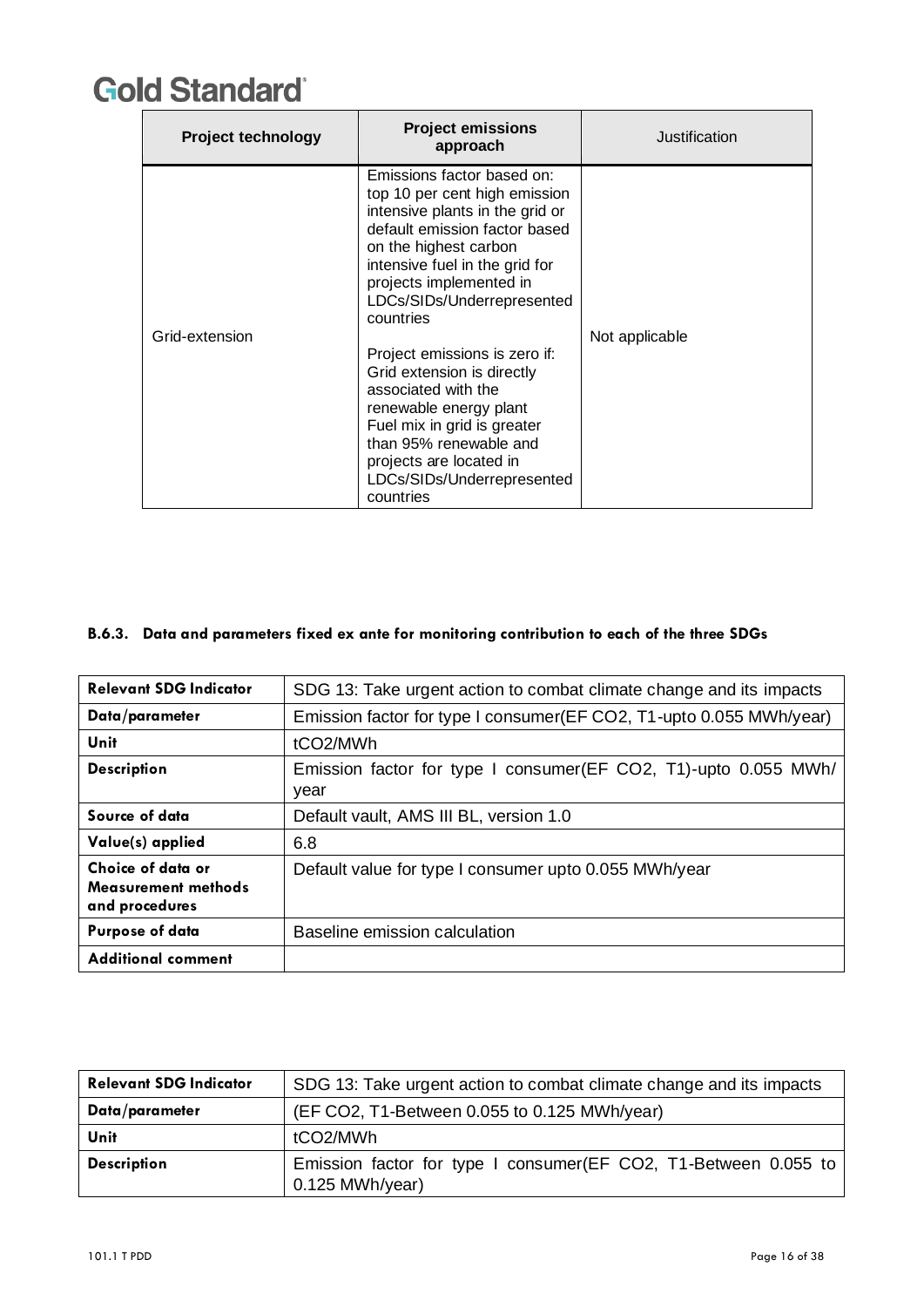| Source of data                                                    | Default vault, AMS III BL, version 1.0                            |
|-------------------------------------------------------------------|-------------------------------------------------------------------|
| Value(s) applied                                                  | 1.3                                                               |
| Choice of data or<br><b>Measurement methods</b><br>and procedures | Default value for type I consumer between 0.055 to 0.125 MWh/year |
| <b>Purpose of data</b>                                            | Baseline emission calculation                                     |
| <b>Additional comment</b>                                         |                                                                   |

| <b>Relevant SDG Indicator</b>                              | SDG 13: Take urgent action to combat climate change and its impacts           |
|------------------------------------------------------------|-------------------------------------------------------------------------------|
| Data/parameter                                             | Solar Availability factor                                                     |
| Unit                                                       | $\%$                                                                          |
| <b>Description</b>                                         | Annual average solar availability factor based on manufacturer's data         |
| Source of data                                             | Manufacturer's data                                                           |
| Value(s) applied                                           | 20.24%                                                                        |
| Choice of data or<br>Measurement methods<br>and procedures | As per Option D3 under para 54 of applied methodology AMD III BL,<br>ver 01.0 |
| Purpose of data                                            | Baseline emission calculation                                                 |
| <b>Additional comment</b>                                  |                                                                               |

| <b>Relevant SDG Indicator</b>                              | SDG 13: Take urgent action to combat climate change and its impacts |
|------------------------------------------------------------|---------------------------------------------------------------------|
| Data/parameter                                             | Annual hours                                                        |
| Unit                                                       | hr                                                                  |
| <b>Description</b>                                         | Annual hours                                                        |
| Source of data                                             | As per methodology                                                  |
| Value(s) applied                                           | 8670                                                                |
| Choice of data or<br>Measurement methods<br>and procedures |                                                                     |
| <b>Purpose of data</b>                                     | For calculating energy consumption                                  |
| <b>Additional comment</b>                                  |                                                                     |

| <b>Relevant SDG Indicator</b> | SDG 13: Take urgent action to combat climate change and its impacts                                    |
|-------------------------------|--------------------------------------------------------------------------------------------------------|
| Data/parameter                | Type of DC equipment installed at households                                                           |
| Unit                          | N <sub>o</sub>                                                                                         |
| <b>Description</b>            | Type of DC equipment installed at households DC Fan, DC LED Bulb<br>& DC mobile Charging point/ socket |
| Source of data                | <b>Distribution records</b>                                                                            |
| Value(s) applied              | DC FAN $-1$ no,<br>DC LED Bulb $-5$ Nos &<br>DC mobile Charging point/ socket - 1 no                   |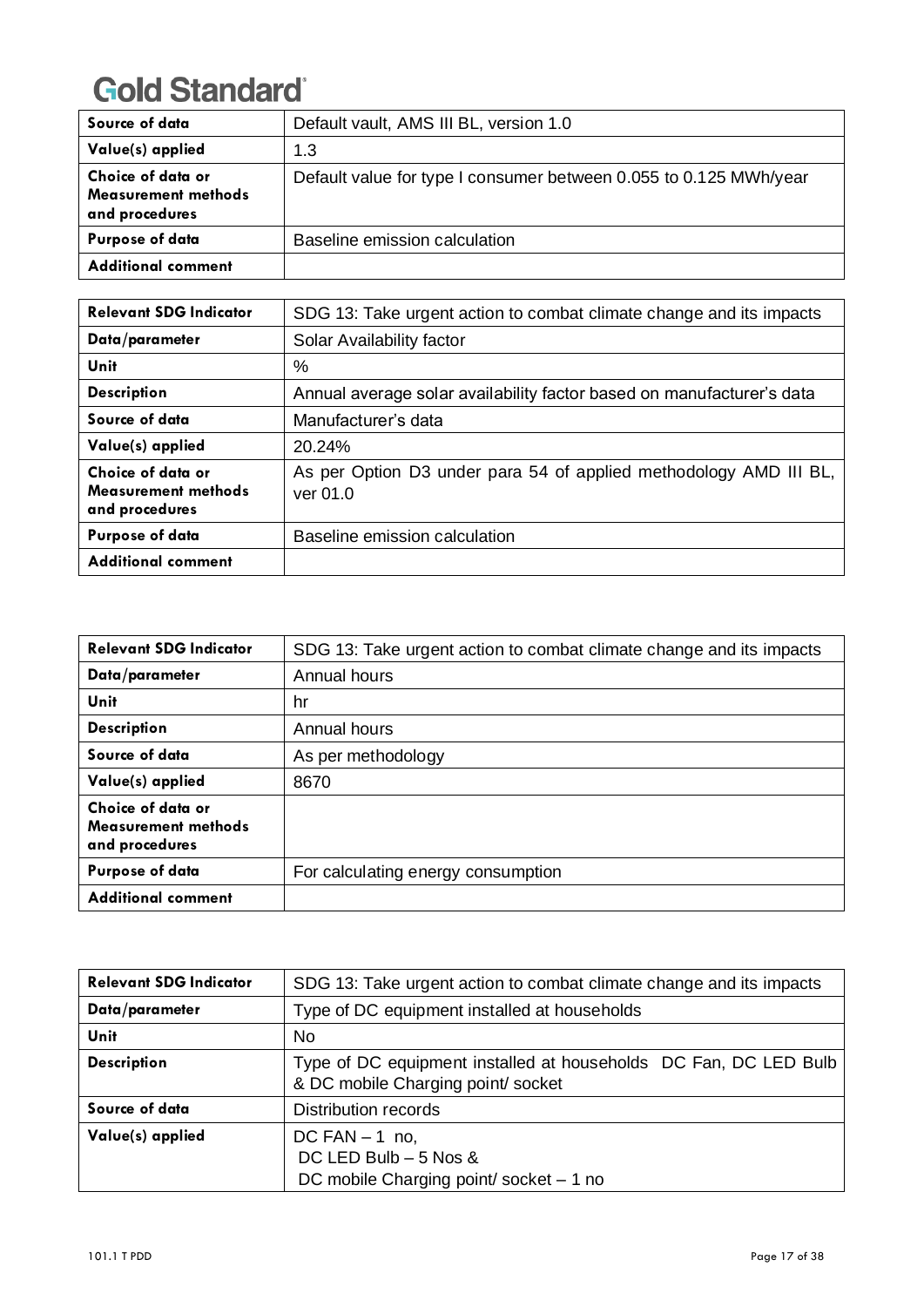| Choice of data or<br><b>Measurement methods</b><br>and procedures |                                         |
|-------------------------------------------------------------------|-----------------------------------------|
| Purpose of data                                                   | For calculating the energy consumptions |
| <b>Additional comment</b>                                         |                                         |

#### **B.6.4. Ex ante estimation of outcomes linked to each of the three SDGs**

According to methodology AMS III.BL version 1.0, emission reductions shall be calculated as:

$$
BE_{T1,y} = \sum_{x=1}^{N} (EC_{T1,x,y} \times EF_{CO2,T1})
$$

Now consumption for type I is

$$
EC_{T1,x,y}=EC\ T1,x,y
$$

The detailed calculation is shown below

|                              |             | Annual |            |                 |
|------------------------------|-------------|--------|------------|-----------------|
| DC equipments per HH         | Capacity(W) | hours  | <b>Nos</b> | <b>MWh/Year</b> |
| 1 fan                        | 24          | 8670   |            | 0.20808         |
| 1 Bulb                       | 5           | 8670   | 5          | 0.21675         |
| mobile charging point        | 5           | 8670   |            | 0.04335         |
| Total EC per year (ECT1,x,y) |             |        |            |                 |
| MWh/ year                    |             |        |            | 0.46818         |

Thus EC T1, $x,y = 0.046818$  MWh/year

| n is calcolated as shown below      |          |            |
|-------------------------------------|----------|------------|
| Total number of households (N)      | 39214    | numbers    |
| Defaut solar availability factor as |          |            |
| per meth                            | 20%      |            |
| Total annual EC(ECT1,x,y)           | 0.095    | <b>MWh</b> |
| Emission factor for type I          |          |            |
| consumer(EF CO2, T1-upto 0.055      |          |            |
| MWh/year)                           | 6.8      | tCO2/MWh   |
| Emission factor for type I          |          |            |
| consumer(EF CO2, T1-Between         |          |            |
| 0.055 to 0.125 MWh/year)            | 1.3      | tCO2/MWh   |
| BE T1 upto 0.055MWh/year            | 0.374    | tCO2/year  |
| BE T1 between 0.05 to               |          |            |
| 0.125MWh/year                       | 0.0517   | tCO2/year  |
| <b>Total Baseline emission</b>      | 16692.91 | tCO2/year  |

Baseline emission is calculated as shown below –

Since,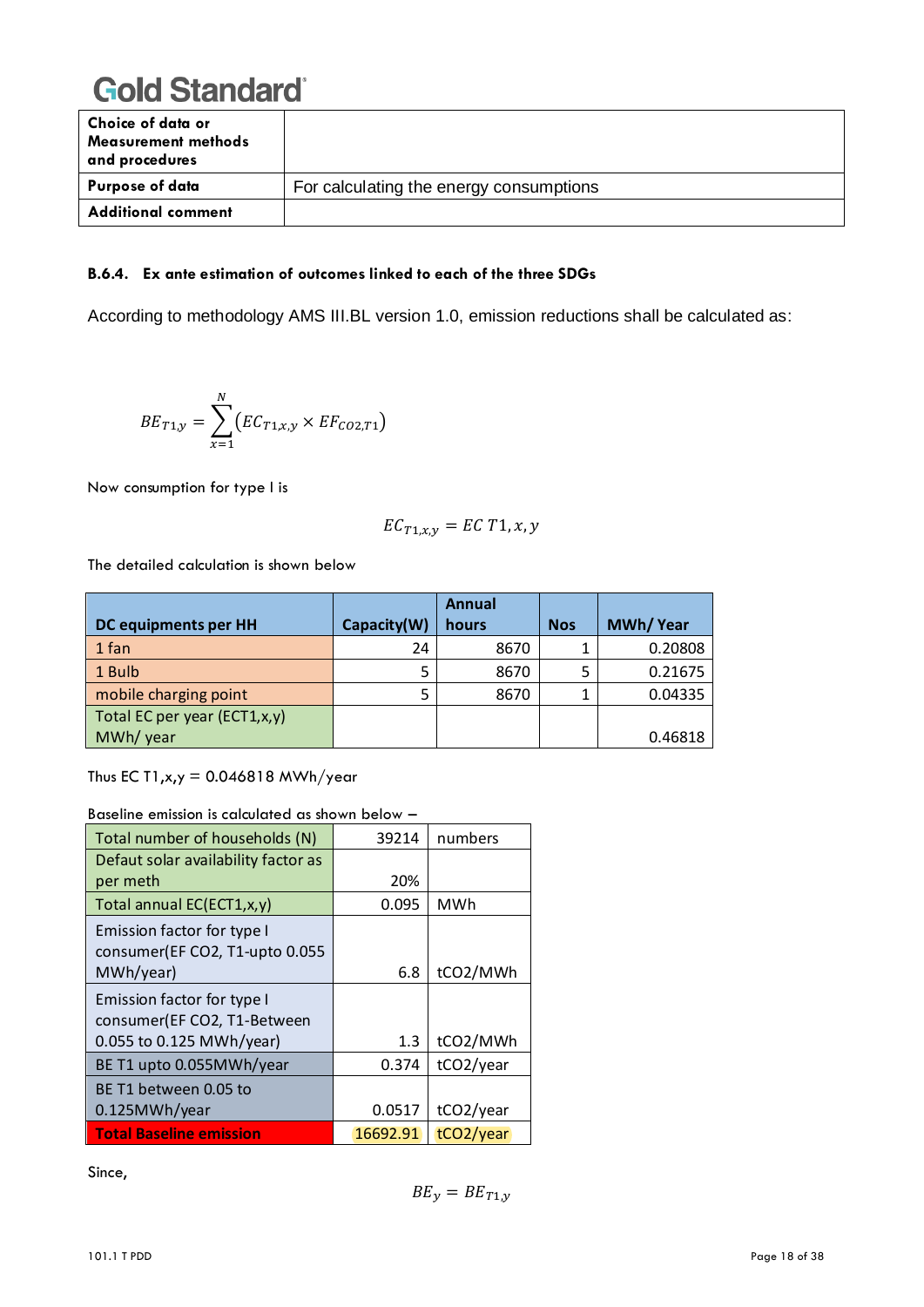Therefore baseline emissions per year =  $16692$  tCO2/y

#### Project Emissions:

In the project scenario, there are no project emissions.

The emission reductions from the project are: 0

#### **B.6.5. Summary of ex ante estimates of each SDG outcome**

| Year                                                  | <b>Baseline estimate</b> | <b>Project estimate</b> | <b>Net benefit</b> |
|-------------------------------------------------------|--------------------------|-------------------------|--------------------|
| Year 1                                                | 16692                    | 0                       | 16692              |
| Year 2                                                | 16692                    | 0                       | 16692              |
| Year <sub>3</sub>                                     | 16692                    | 0                       | 16692              |
| Year 4                                                | 16692                    | 0                       | 16692              |
| Year 5                                                | 16692                    | 0                       | 16692              |
| <b>Total</b>                                          | 83460                    | 0                       | 83460              |
| <b>Total number of</b><br>crediting years             | 5                        |                         |                    |
| <b>Annual average</b><br>over the<br>crediting period | 16692                    | 0                       | 16692              |

#### **B.7. Monitoring plan**

#### **B.7.1. Data and parameters to be monitored**

| <b>Relevant SDG Indicator</b>                | SDG 13: Take urgent action to combat climate change and its impacts                                                                                                                                                                                                                                                                                                                                                                                                 |
|----------------------------------------------|---------------------------------------------------------------------------------------------------------------------------------------------------------------------------------------------------------------------------------------------------------------------------------------------------------------------------------------------------------------------------------------------------------------------------------------------------------------------|
| Data / Parameter                             | EC <sub>T1,x,y</sub>                                                                                                                                                                                                                                                                                                                                                                                                                                                |
| Unit                                         | MWh                                                                                                                                                                                                                                                                                                                                                                                                                                                                 |
| <b>Description</b>                           | Electricity consumption at Type I,                                                                                                                                                                                                                                                                                                                                                                                                                                  |
| Source of data                               | As per distribution records                                                                                                                                                                                                                                                                                                                                                                                                                                         |
| Value(s) applied                             | 0.468                                                                                                                                                                                                                                                                                                                                                                                                                                                               |
| <b>Measurement methods</b><br>and procedures | Option D - recording of capacity at installation, based on manufacturer's<br>specifications. Deemed consumption will be estimated as described in<br>paragraphs 0, Error! Reference source not found., and Error!<br>Reference source not found<br>Annual/biennial checks that individual systems are still working, done<br>with a statistically significant sample of consumers.<br>Use 90/10 and 95/10 precision for annual and biennial checks,<br>respectively |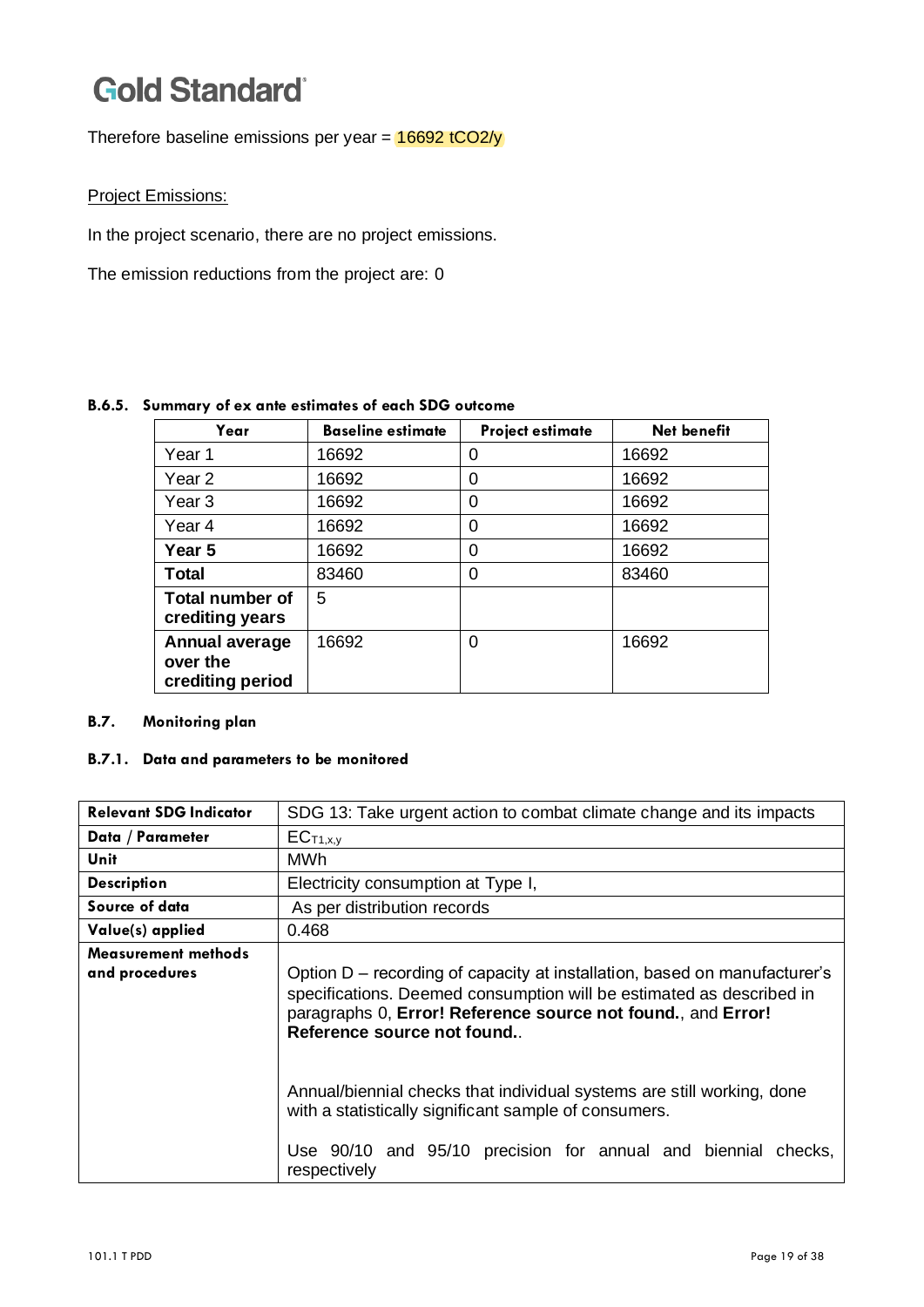| <b>Monitoring frequency</b> | Option B – sample survey to be conducted in first year after installation,<br>and repeated at least every 24 months<br>Option D - once at installation (proportion of operational systems would |
|-----------------------------|-------------------------------------------------------------------------------------------------------------------------------------------------------------------------------------------------|
|                             | still need to be monitored as per data /parameter table 2 below)                                                                                                                                |
| <b>QA/QC</b> procedures     | Periodic cross checking of database                                                                                                                                                             |
| <b>Purpose of data</b>      | Only used for monitoring option A, option B and option D. Options C is<br>not included because it is calculated from other parameters.                                                          |
| Additional comment          |                                                                                                                                                                                                 |

| <b>Relevant SDG Indicator</b>                | SDG 13: Take urgent action to combat climate change and its impacts                                                                                                                                                                                                                                                                                 |  |
|----------------------------------------------|-----------------------------------------------------------------------------------------------------------------------------------------------------------------------------------------------------------------------------------------------------------------------------------------------------------------------------------------------------|--|
| Data / Parameter                             | Proportion of operational systems and connections                                                                                                                                                                                                                                                                                                   |  |
| Unit                                         | No of units                                                                                                                                                                                                                                                                                                                                         |  |
| <b>Description</b>                           | Check for continued operation or access to the grid or mini-grid                                                                                                                                                                                                                                                                                    |  |
| Source of data                               | Database records                                                                                                                                                                                                                                                                                                                                    |  |
| Value(s) applied                             | 39214                                                                                                                                                                                                                                                                                                                                               |  |
| <b>Measurement methods</b><br>and procedures | Annual/biennial checks that individual systems and connections to the grid or<br>mini-grid are still working, by taking a statistically significant sample of<br>consumers.<br>Use 90/10 and 95/10 precision for annual and biennial checks, respectively<br>When a consumer has a meter, these readings may be used in place of<br>on-site checks. |  |
| <b>Monitoring frequency</b>                  | Annual/biennial                                                                                                                                                                                                                                                                                                                                     |  |
| <b>QA/QC</b> procedures                      | Periodic cross checking of database                                                                                                                                                                                                                                                                                                                 |  |
| Purpose of data                              | Baseline emission calculations                                                                                                                                                                                                                                                                                                                      |  |
| <b>Additional comment</b>                    | Only used for individual energy systems applying monitoring Option D<br>and mini-grid and grid connections applying Options B or C.                                                                                                                                                                                                                 |  |

| <b>Relevant SDG Indicator</b>                | SDG 13: Take urgent action to combat climate change and its impacts          |  |  |  |
|----------------------------------------------|------------------------------------------------------------------------------|--|--|--|
| Data / Parameter                             | Number of Household                                                          |  |  |  |
| Unit                                         | <b>Number</b>                                                                |  |  |  |
| <b>Description</b>                           | Total number of household<br>where the DC based solar system is<br>installed |  |  |  |
| Source of data                               | <b>Distribution records</b>                                                  |  |  |  |
| Value(s) applied                             | 39214                                                                        |  |  |  |
| <b>Measurement methods</b><br>and procedures | From distribution records                                                    |  |  |  |
| <b>Monitoring frequency</b>                  | Continuous                                                                   |  |  |  |
| <b>QA/QC</b> procedures                      | Cross check with the end user through periodic site visits/ phone calls      |  |  |  |
| <b>Purpose of data</b>                       | For baseline emission                                                        |  |  |  |
| <b>Additional comment</b>                    |                                                                              |  |  |  |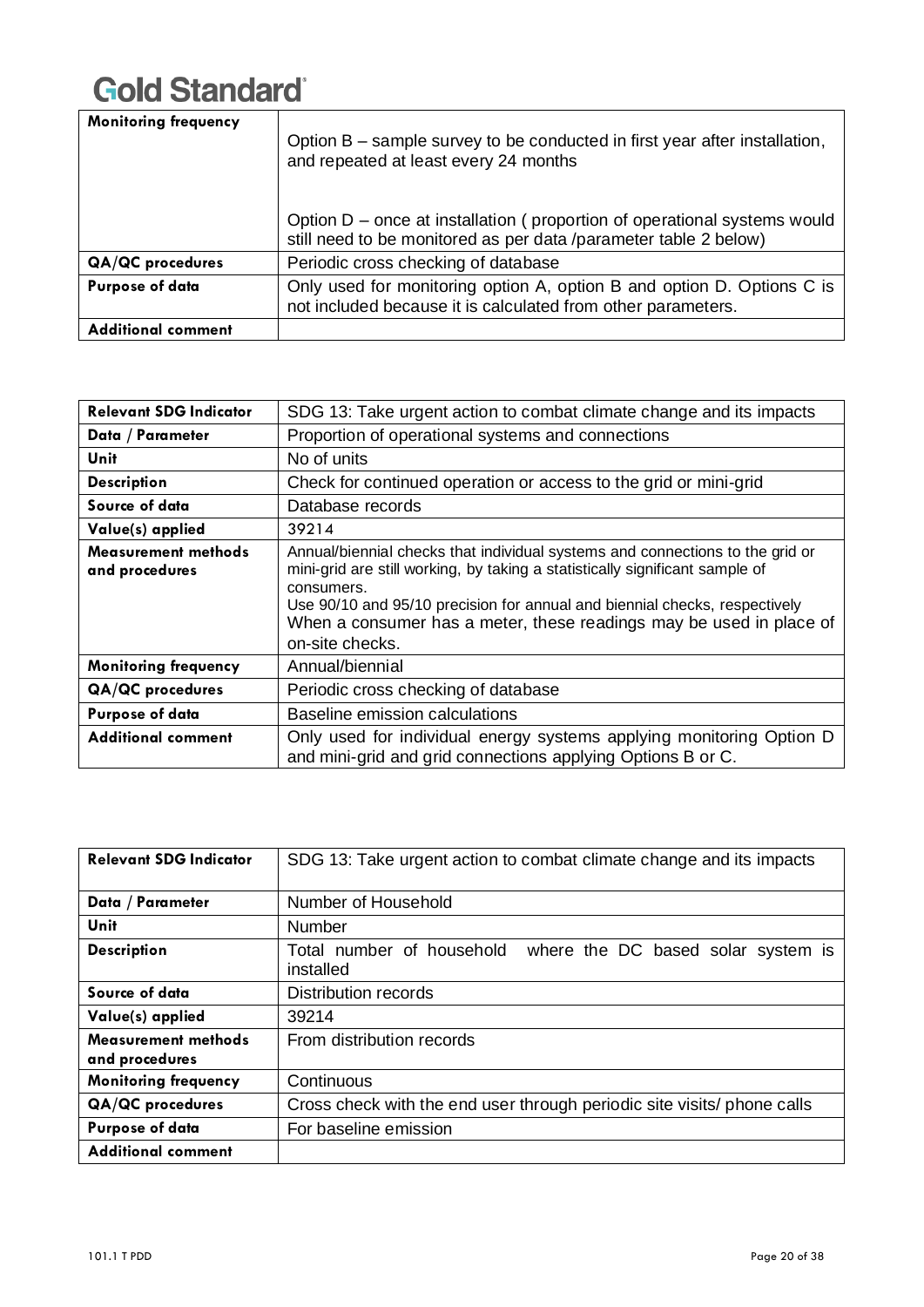| <b>Relevant SDG Indicator</b>                | SDG 03: Good Health and well-being                                                                                                                                                                                                         |
|----------------------------------------------|--------------------------------------------------------------------------------------------------------------------------------------------------------------------------------------------------------------------------------------------|
| Data / Parameter                             | <b>Air Quality</b>                                                                                                                                                                                                                         |
| Unit                                         | Qualitative                                                                                                                                                                                                                                |
| <b>Description</b>                           | Users' perception on smoke reduction and Incidence of disease                                                                                                                                                                              |
| Source of data                               | Sampling Surveys/ Annual usage survey/Monitoring survey                                                                                                                                                                                    |
| Value(s) applied                             | To be monitored                                                                                                                                                                                                                            |
| <b>Measurement methods</b><br>and procedures | Air quality will be assess through users interviews during the HH User<br>Survey. Observations as to inside working area to confirm answers.<br>Preproject information shall be collected during survey to analyse the<br>project benefits |
| <b>Monitoring frequency</b>                  | Annually                                                                                                                                                                                                                                   |
| QA/QC procedures                             |                                                                                                                                                                                                                                            |
| <b>Purpose of data</b>                       | Sustainable Development Assessment.                                                                                                                                                                                                        |
| <b>Additional comment</b>                    |                                                                                                                                                                                                                                            |

| <b>Relevant SDG Indicator</b>                | SDG 07: Ensure access to affordable, reliable, sustainable and modern<br>energy for all                                                                                                            |
|----------------------------------------------|----------------------------------------------------------------------------------------------------------------------------------------------------------------------------------------------------|
| Data / Parameter                             | Access to affordable and clean energy services                                                                                                                                                     |
| Unit                                         | Number                                                                                                                                                                                             |
| <b>Description</b>                           | Total number of household where the DC based solar system is<br>installed                                                                                                                          |
| Source of data                               | Distribution / installation records                                                                                                                                                                |
| Value(s) applied                             | To be monitored                                                                                                                                                                                    |
| <b>Measurement methods</b><br>and procedures | From distribution records & Sample survey to confirm if project Solar DC<br>system are operational. Operational status will confirms that the users<br>are accessed to affordable and clean energy |
| <b>Monitoring frequency</b>                  | Annually                                                                                                                                                                                           |
| QA/QC procedures                             | Cross check with the end user through periodic site visits/ phone calls                                                                                                                            |
| <b>Purpose of data</b>                       | Sustainable Development Assessment.                                                                                                                                                                |
| <b>Additional comment</b>                    |                                                                                                                                                                                                    |

### **B.7.2. Sampling plan**

### (a) Sampling Approach:

i. Objectives and reliability requirements: The objective of the sampling plan is to achieve unbiased and reliable estimates of the proportion or the mean value of the key variables over the crediting period. As per the sampling and survey standard (EB 92 annex 2, version 7, para 10) in case "where there is no specific guidance in the applicable methodology, project proponents shall use 90/10 confidence/precision as the criteria for reliability of sampling efforts for small-scale project activities and 95/10 for large scale project activities."

Since it is small scale project and PP has opted for the annual inspection, the survey will be conducted to achieve the confidence/precision of 90/10 and this is in accordance with the requirements set out as per the sampling standard.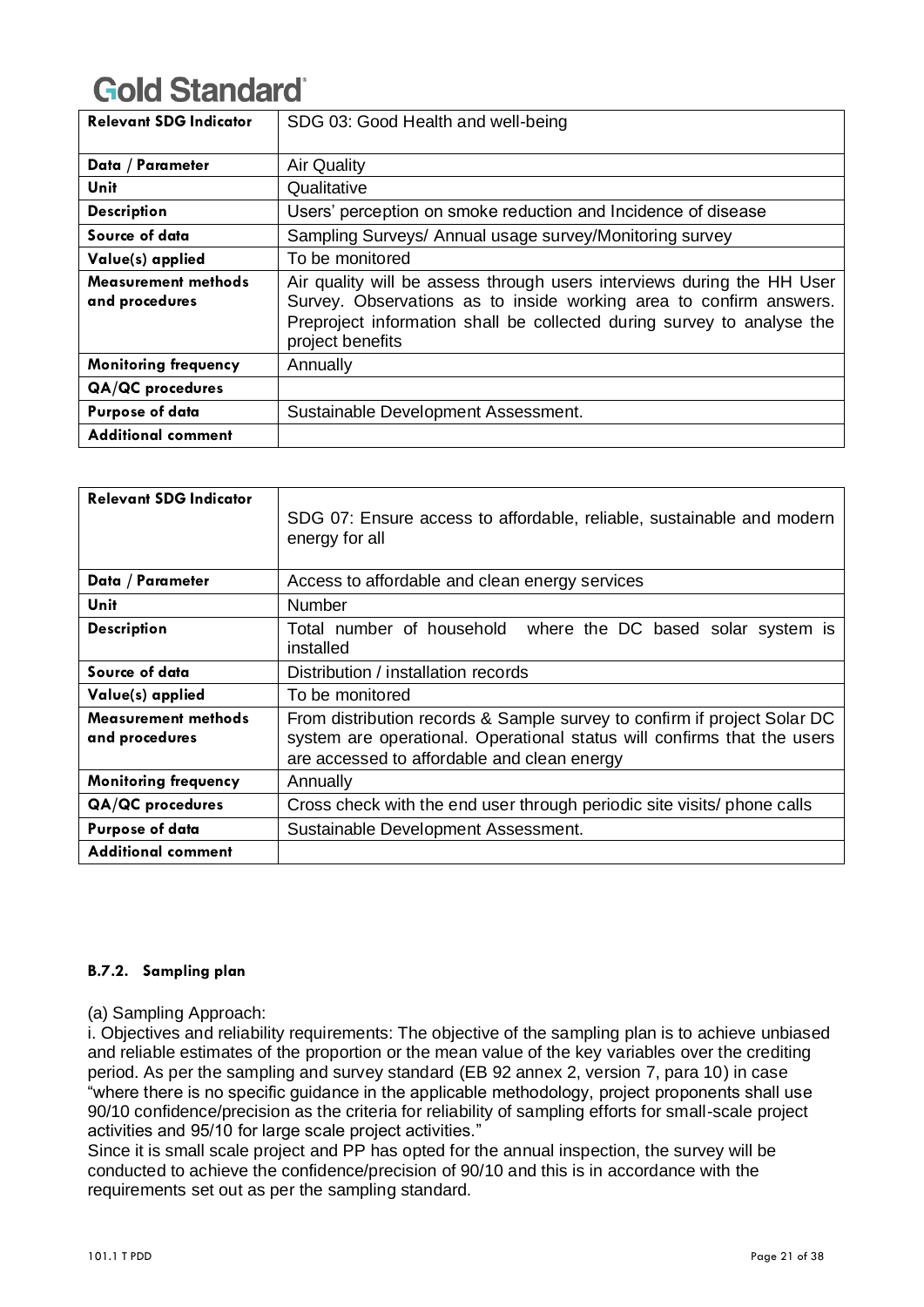| Parameter                                                  | Description | Method                  |
|------------------------------------------------------------|-------------|-------------------------|
| Continuous operation of the   Number of units in operation |             | Sample survey, annually |
| solar PV system                                            |             |                         |

ii. Target Population

The target population is the total number of operational solar PV systems for which the emission reductions will be accounted for the monitoring period.

iii. Sampling frame

All beneficiaries with installed solar PV systems will be in the sampling frame.

iv. Sampling Method

A simple random sampling will be adopted for estimating the sample size for the monitoring surveys. Simple random sampling is suited to populations that are homogenous (EB 67 annex 06). v. Sample Size

The calculation of the required sample size for each parameter will be calculated at 90/10 confidence/precision as required for the annual monitoring. The sample size is determined using the Guidelines for Sampling and Surveys for CDM Project activities and Programme of Activities Ver. 7.0 (EB92, Annex 2)

The minimum sample size is determined as follows:

$$
n \ge \frac{1.645^2 N \times p(1-p)}{(N-1) \times 0.1^2 \times p^2 + 1.645^2 p(1-p)}
$$

Where,

n= sample size

N = Total number of solar DC system installed under the project<br>p = expected proportion  $(0.5)^{15}$ 

 $1.645$  = represents the 90% confidence required

0.1 = represents the 10% relative precision (0.1x0.5=0.05 = 5% points either side of p)

The value for N will be included into the equation for each monitoring period to get the sample size for the monitoring survey.

vi. Quality Assurance/Quality Control

A survey questionnaire will be prepared to seek responses of operating status of solar DC PV units. The survey will be performed by the project developer.

The project developer will collect, compile and analyse the data to derive the number of beneficiaries, the solar PV system in operation, and other events. The developer will prepare monitoring report based on the survey report.

For the current monitoring period, PP has conducted a baseline and monitoring survey. The below table depicts the sampling which is calculated as per the sampling equation mentioned below.

$$
n \ge \frac{1.645^2 N \times p(1-p)}{(N-1) \times 0.1^2 \times p^2 + 1.645^2 p(1-p)}
$$

Where,

n= sample size

N = Total number of solar DC system installed under the project  $p =$  expected proportion  $(0.5)^{15}$ 

 $1.645$  = represents the 90% confidence required

0.1 = represents the 10% relative precision  $(0.1 \times 0.5 = 0.05 = 5\%$  points either side of p)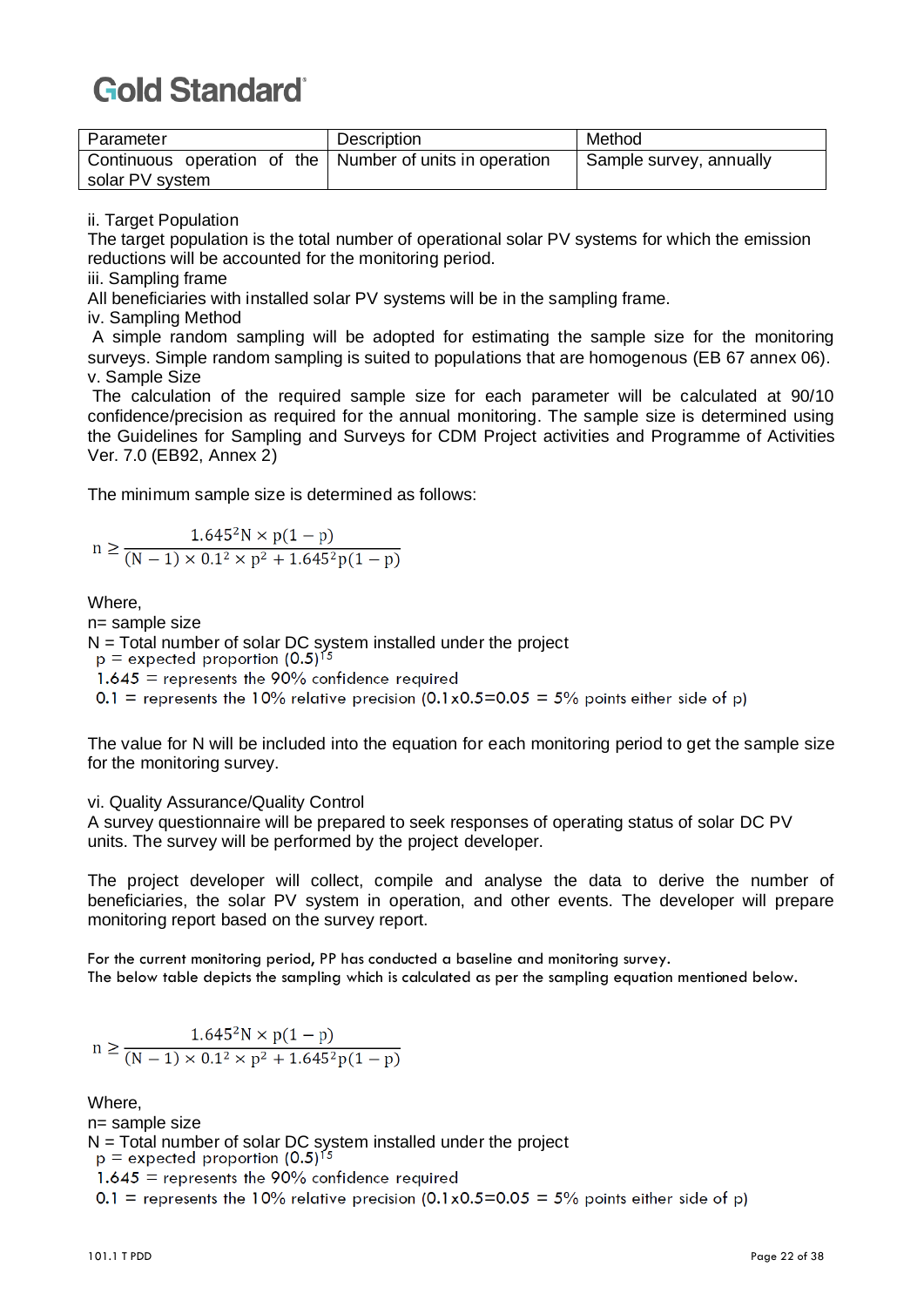| Total Population (N)       | 39214 |
|----------------------------|-------|
| <b>Expected proportion</b> |       |
| (p)                        | 90%   |
| Sample size (n)            | 31    |

#### **B.7.3. Other elements of monitoring plan**

>>

A detailed operation and maintenance procedure will be adopted by Cigni. The initial installation of the solar DC system will be the responsibility of the Selected Technology Provider. After each installation, a separate check & certification of proper implementation will be done by an independent entity. An Operation and Maintenance Manual, in English and in local language, shall be provided to the beneficiaries along with the solar PV DC system. The manual shall have information about solar energy, photovoltaic, modules, DC fan, and tracking system, mounting structures, electronics and switches. It should also have clear instructions about mounting of PV module, DO's and DONT's and on regular maintenance and Trouble Shooting of the Solar DC system (including easy to understand sketches /diagrams for training, memory and reference purposes). Name and address of the person or Centre to be contacted in case of failure or complaint shall be made available to the beneficiaries. Warranty cards for modules, electronics & Fan & LED bulbs shall also be provided to the beneficiaries.

#### **SECTION C. Duration and crediting period**

**C.1. Duration of project** 

- **C.1.1. Start date of project**
- 21/03/2018

### **C.1.2. Expected operational lifetime of project**

>> 25 years

#### **C.2. Crediting period of project**

5 years renewable

#### **C.2.1. Start date of crediting period**

*21/03/2018*

#### **C.2.2. Total length of crediting period**

*5 years*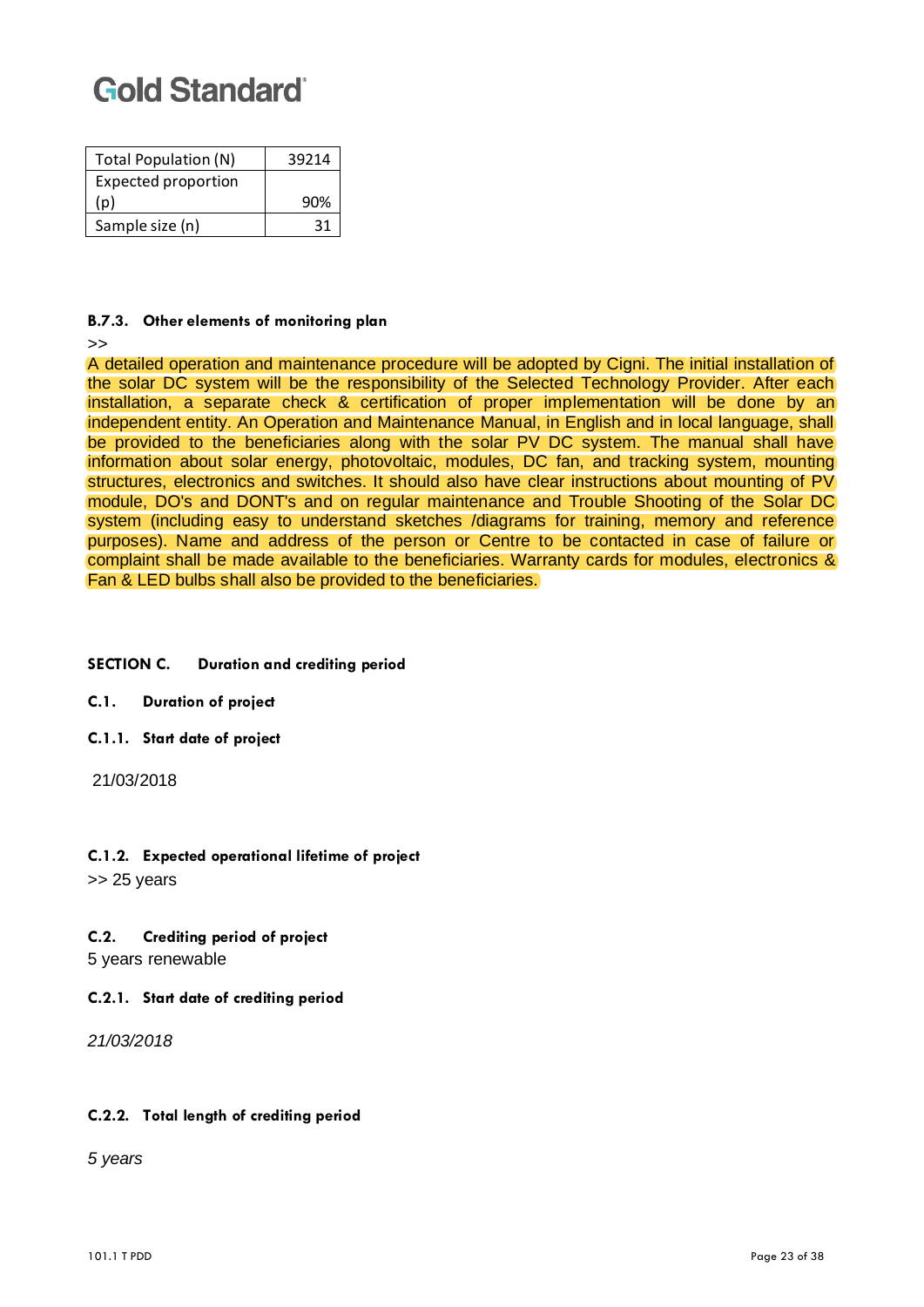**SECTION D. Safeguarding principles assessment**

#### **D.1. Analysis of social, economic and environmental impacts**

>> *(Refer the GS4GG Safeguarding Principles and Requirements document for detailed guidance on carrying out this assessment.)*

| Safeguarding       | <b>Assessment</b>                                                                                                                                                                                                                                                        | <b>Assessment of</b> | <b>Justification</b>                                                                                                                                                                                                                                                                                                                                                                                                                                                                                                                                                                       | <b>Mitigation</b> |
|--------------------|--------------------------------------------------------------------------------------------------------------------------------------------------------------------------------------------------------------------------------------------------------------------------|----------------------|--------------------------------------------------------------------------------------------------------------------------------------------------------------------------------------------------------------------------------------------------------------------------------------------------------------------------------------------------------------------------------------------------------------------------------------------------------------------------------------------------------------------------------------------------------------------------------------------|-------------------|
| principles         | questions                                                                                                                                                                                                                                                                | relevance to the     |                                                                                                                                                                                                                                                                                                                                                                                                                                                                                                                                                                                            | measure           |
|                    |                                                                                                                                                                                                                                                                          | project              |                                                                                                                                                                                                                                                                                                                                                                                                                                                                                                                                                                                            | (if               |
|                    |                                                                                                                                                                                                                                                                          | (Yes/potentially/no) |                                                                                                                                                                                                                                                                                                                                                                                                                                                                                                                                                                                            | required)         |
|                    | <b>SOCIAL &amp; ECONOMIC SAFEGUARDING PRINCIPLES</b>                                                                                                                                                                                                                     |                      |                                                                                                                                                                                                                                                                                                                                                                                                                                                                                                                                                                                            |                   |
| 1. Human<br>rights | 1. The Project<br>Developer and the<br>Project shall<br>respect<br>internationally<br>proclaimed human<br>rights and shall not<br>be complicit in<br>violence or human<br>rights abuses of any<br>kind as defined in<br>the Universal<br>Declaration of<br>Human Rights. | <b>No</b>            | The project is<br>dedicated to promote<br>and penetrate the<br>adoption of clean and<br>reliable energy supply<br>in rural areas leading to<br>a reduction in air<br>pollution. It does not<br>concern issues of<br>human rights, dignity<br>and cultural property of<br>indigenous people.<br>India enacted the<br>Protection of Human<br>Rights Act in 1993,<br>later amended in 2006.<br>Among other he Act<br>established the<br>National Human Right<br>Commission to<br>safeguard and<br>investigate in any<br>complaint regarding<br>human rights violations.<br>The parameter will |                   |
|                    | 2. The Project shall<br>not discriminate<br>with regards to<br>participation and<br>inclusion.                                                                                                                                                                           | No                   | not be monitored.<br>Project is targeted<br>towards economically<br>backward and<br>marginalized members<br>of the community who<br>could benefit from the<br>project and whose<br>socio-economic<br>condition could be<br>improved due to the<br>project- specifically<br>households of<br>indigeneous people.<br>The project helps to                                                                                                                                                                                                                                                    |                   |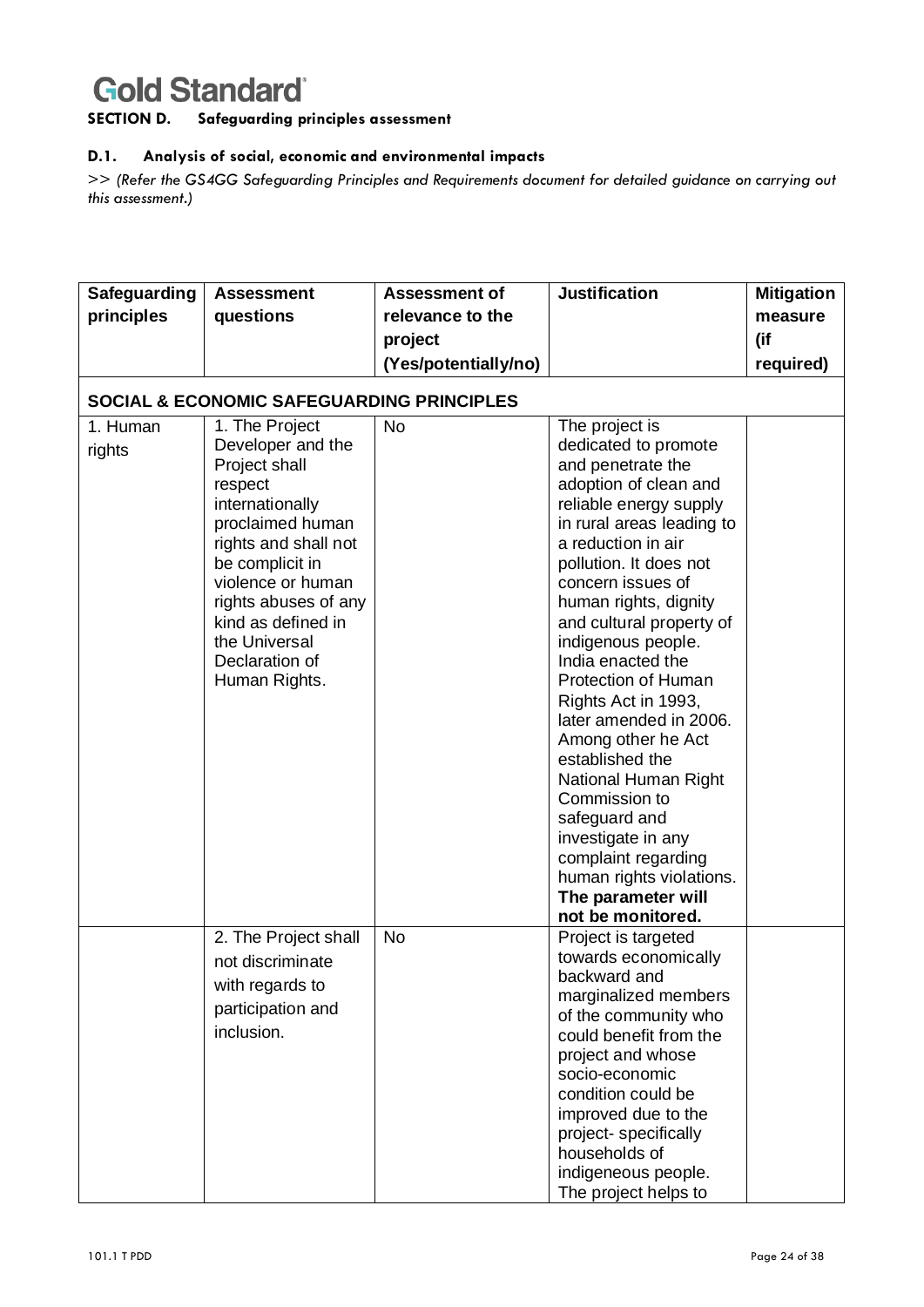|              |                      |       | enhance participation in  |  |
|--------------|----------------------|-------|---------------------------|--|
|              |                      |       | more inclusive manner.    |  |
|              |                      |       | The parameter will        |  |
|              |                      |       | not be monitored.         |  |
| 2. Gender    | 1. The Project shall |       |                           |  |
| equality and | complete the         |       | The project<br>a.         |  |
| Women's      | following gender     |       | enhances the              |  |
|              | assessment           |       | women's access and        |  |
| rights       | questions in order   |       | entitlement of            |  |
|              | to inform            | a. No | benefits. Since the       |  |
|              | Requirements 2-4,    |       | women were involved       |  |
|              | below:               |       | in household activities   |  |
|              | a. Is there a        |       | (cooking etc) for         |  |
|              | possibility that     |       | which they earlier        |  |
|              | the Project might    |       | used fossil fuel based    |  |
|              | reduce or put at     | b. No | lighting system, will     |  |
|              | risk women's         |       | be the direct user of     |  |
|              | access to or         |       | the DC based solar        |  |
|              | control of           |       | lighting system, it will  |  |
|              | resources,           |       | benefit women by          |  |
|              | entitlements and     |       | reducing their            |  |
|              | benefits?            |       | exposure to the           |  |
|              | b. Is there a        |       | indoor air pollution      |  |
|              | possibility that     |       | thereby improving         |  |
|              | the Project can      |       | their health. In          |  |
|              | adversely affect     |       | addition, the             |  |
|              | men and women        |       | decrease in quantity      |  |
|              | in marginalised      |       | of fossil fuel required   |  |
|              | or vulnerable        | c. No | after the installation of |  |
|              | communities          |       | Solar DC based            |  |
|              | (e.g., potential     |       | lighting system will      |  |
|              | increased            |       | reduce workload of        |  |
|              | burden on            |       | women for the             |  |
|              | women or social      |       | collection of fossil      |  |
|              | isolation of         |       | fuel/ kerosene.           |  |
|              | men)?                |       | Reduced workload for      |  |
|              | c. Is there a        |       | fuel collection results   |  |
|              | possibility that     |       | in time saving that the   |  |
|              | the Project might    |       | women can use for         |  |
|              | not take into        |       | other productive          |  |
|              | account gender       | d. No | activities.               |  |
|              | roles and the        |       | The parameter will        |  |
|              | abilities of         |       | not be monitored          |  |
|              | women or men         |       | b. The project will not   |  |
|              | to participate in    |       | adversely affect men      |  |
|              | the                  |       | and women in              |  |
|              | decisions/design     |       | marginalized or           |  |
|              | s of the project's   |       | vulnerable                |  |
|              | activities (such     | e. No | communities.              |  |
|              | as lack of time,     |       | Implementation of the     |  |
|              | child care duties,   |       | project will contribute   |  |
|              | low literacy or      |       | towards preservation      |  |
|              | educational          |       | of common resources       |  |
|              | levels, or           |       | in form of "fossil fuel". |  |
|              | societal             |       | <b>Households duties</b>  |  |
|              | discrimination)?     |       | related to cooking,       |  |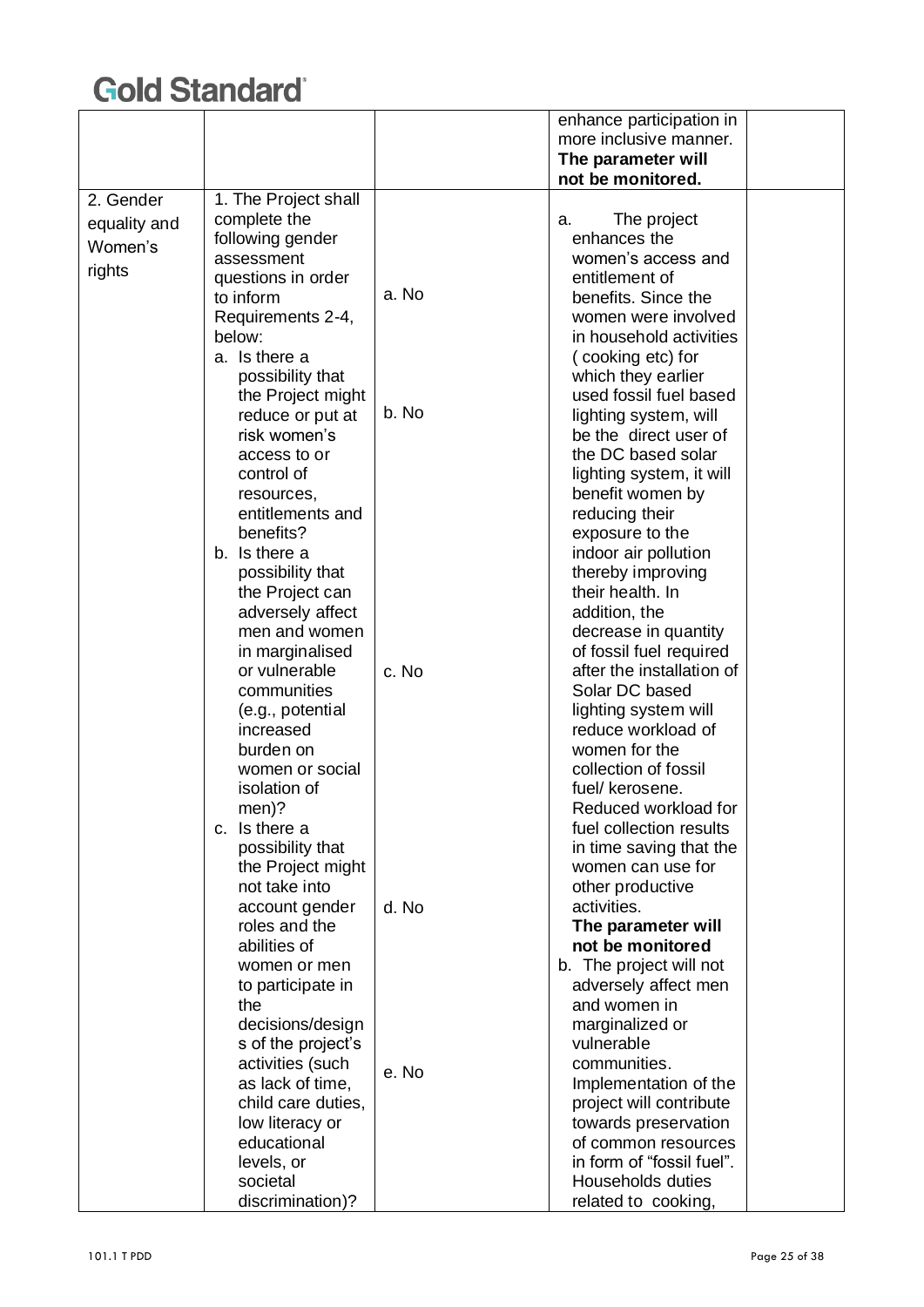|    | d. Does the Project                 |       | teaching kids and                     |  |
|----|-------------------------------------|-------|---------------------------------------|--|
|    | take into                           | f. No | cleaning utensils                     |  |
|    | account gender                      |       | remain with women.                    |  |
|    | roles and the                       |       | The project therefore                 |  |
|    | abilities of                        |       | tends to decrease                     |  |
|    | women or men                        |       | burden on women                       |  |
|    | to benefit from                     |       | and won't result in                   |  |
|    | the Project's                       |       | social isolation of                   |  |
|    | activities (e.g.,                   |       | men.                                  |  |
|    |                                     |       | The parameter will                    |  |
|    | Does the project<br>criteria ensure |       | not be monitored.                     |  |
|    |                                     |       |                                       |  |
|    | that it includes                    |       | c. The project duly                   |  |
|    | minority groups                     | g. No | accounts the gender                   |  |
|    | or landless                         |       | roles. Time saving is                 |  |
|    | peoples)?                           |       | one of the key                        |  |
|    | e. Does the Project                 |       | benefits from the                     |  |
|    | design                              |       | project which the                     |  |
|    | contribute to an                    |       | beneficiary can utilize               |  |
|    | increase in                         |       | to fulfill their gender               |  |
|    | women's                             |       | roles. With the saved                 |  |
|    | workload that                       |       | time, one can perform                 |  |
|    | adds to their                       |       | the respective gender                 |  |
|    | care                                | h. No | role more effectively.                |  |
|    | responsibilities                    |       | The parameter will                    |  |
|    | or that prevents                    |       | not be monitored                      |  |
|    | them from                           |       | d. Inherited to its                   |  |
|    | engaging in                         |       | design, the project                   |  |
|    | other activities?                   |       | intends to benefit the                |  |
| f. | Would the                           |       | minority groups in                    |  |
|    | Project                             |       | need of assistance,                   |  |
|    | potentially                         |       | specifically the tribals              |  |
|    | reproduce or                        |       | and indigeneous                       |  |
|    | further deepen                      |       | people. The project                   |  |
|    | discrimination                      |       | shall also make every                 |  |
|    | against women                       |       | effort to include                     |  |
|    | based on                            |       | landless people in its                |  |
|    | gender, for                         |       | design. Benefits from                 |  |
|    | instance,                           |       | the project is                        |  |
|    | regarding their                     |       | expected to culminate                 |  |
|    | full participation                  |       | in form of creation of                |  |
|    | in design and                       |       | entrepreneurial                       |  |
|    | implementation                      |       | opportunities While                   |  |
|    | or access to                        |       | the focus is on                       |  |
|    | opportunities                       |       | capacitating women                    |  |
|    | and benefits?                       |       | to take advantage of                  |  |
|    | Would the                           |       |                                       |  |
| g. |                                     |       | the entrepreneurial                   |  |
|    | Project                             |       | opportunity, the                      |  |
|    | potentially limit                   |       | project shall not                     |  |
|    | women's ability                     |       | deprive men from the                  |  |
|    | to use, develop                     |       | families of minority                  |  |
|    | and protect                         |       | groups or the                         |  |
|    | natural                             |       | landless people to                    |  |
|    | resources,                          |       | take advantage of the                 |  |
|    | taking into                         |       | capacity building                     |  |
|    | account different                   |       | activities.<br><b>Conclusion: the</b> |  |
|    | roles and                           |       |                                       |  |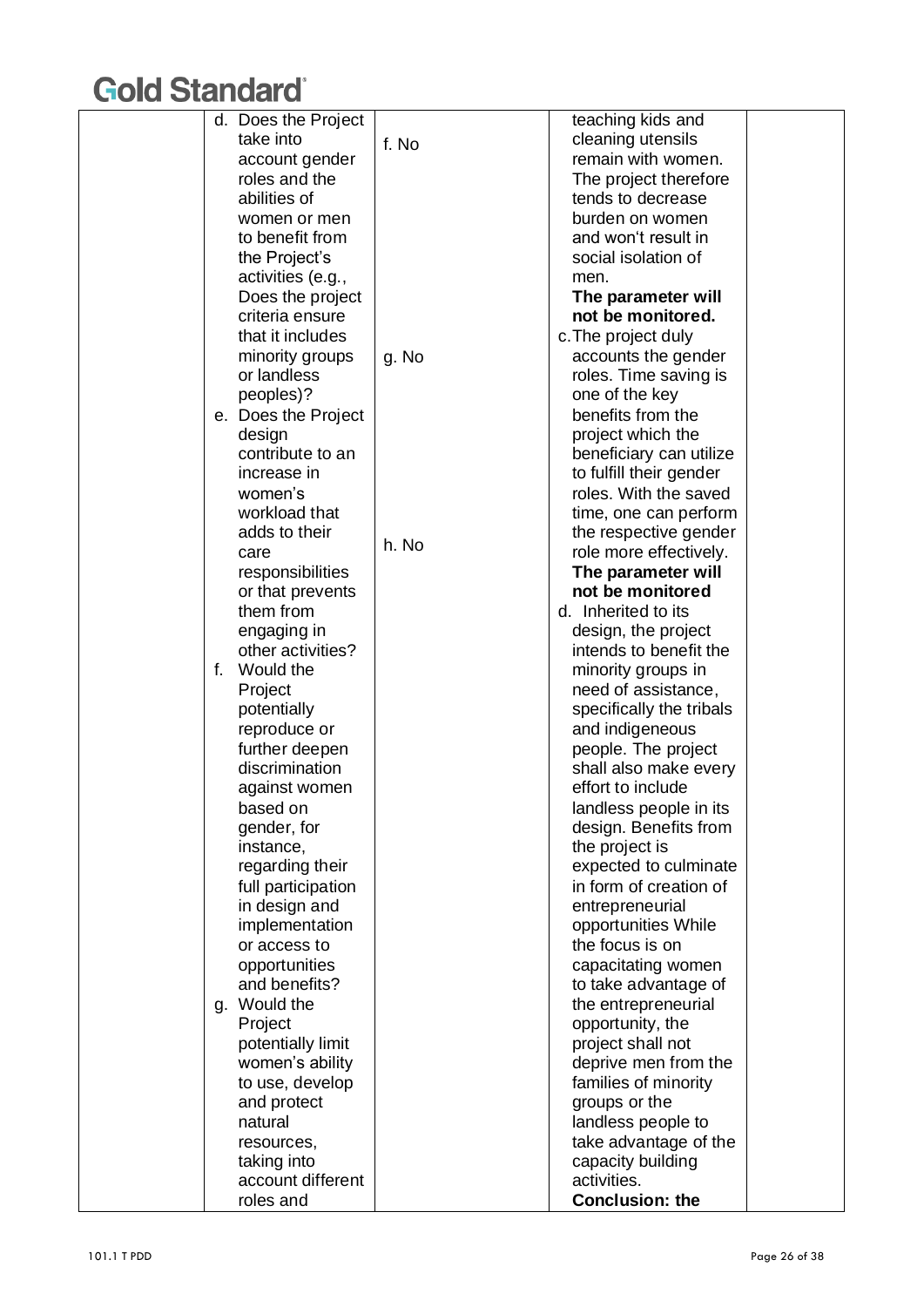| priorities of    | parameter will not                             |  |
|------------------|------------------------------------------------|--|
| women and men    | be monitored                                   |  |
| in accessing and | annually.                                      |  |
| managing         | e. No, the project is                          |  |
| environmental    | not designed such                              |  |
| goods and        | that it increased                              |  |
| services?        | workload of women                              |  |
| h. Is there a    | and their care                                 |  |
| likelihood that  | responsibilities. This                         |  |
| the proposed     | will enable them                               |  |
| Project would    | engage in other                                |  |
| expose women     | activities.                                    |  |
| and girls to     | The parameter will                             |  |
| further risks or | not be monitored.                              |  |
| hazards?         | f. The project will                            |  |
|                  | enhance social                                 |  |
|                  | participation and                              |  |
|                  | decision making role                           |  |
|                  | of women. Moreover,                            |  |
|                  | the women are                                  |  |
|                  | expected to develop                            |  |
|                  | entrepreneurial skills                         |  |
|                  | which will enable                              |  |
|                  | them economically to                           |  |
|                  | deal with the                                  |  |
|                  | household problems.                            |  |
|                  | The potential of the                           |  |
|                  | project to enable                              |  |
|                  | women economically                             |  |
|                  | will help reduce                               |  |
|                  | discrimination against                         |  |
|                  | women rather than                              |  |
|                  | deepening it.                                  |  |
|                  | The parameter will<br>not be monitored         |  |
|                  |                                                |  |
|                  | g. Limiting women's                            |  |
|                  | ability to use, develop<br>and protect natural |  |
|                  | resources is not likely                        |  |
|                  | with the project                               |  |
|                  | implementation.                                |  |
|                  | Moreover, the project                          |  |
|                  | will create awareness                          |  |
|                  | among the people on                            |  |
|                  | the usage of clean                             |  |
|                  | energy.                                        |  |
|                  | The parameter will                             |  |
|                  | not be monitored.                              |  |
|                  | h. No, the proposed                            |  |
|                  | technology for                                 |  |
|                  | dissemination is                               |  |
|                  | relatively safe                                |  |
|                  | compared to the                                |  |
|                  | traditional fossil fuel                        |  |
|                  | based lighting                                 |  |
|                  | sysytem. This will                             |  |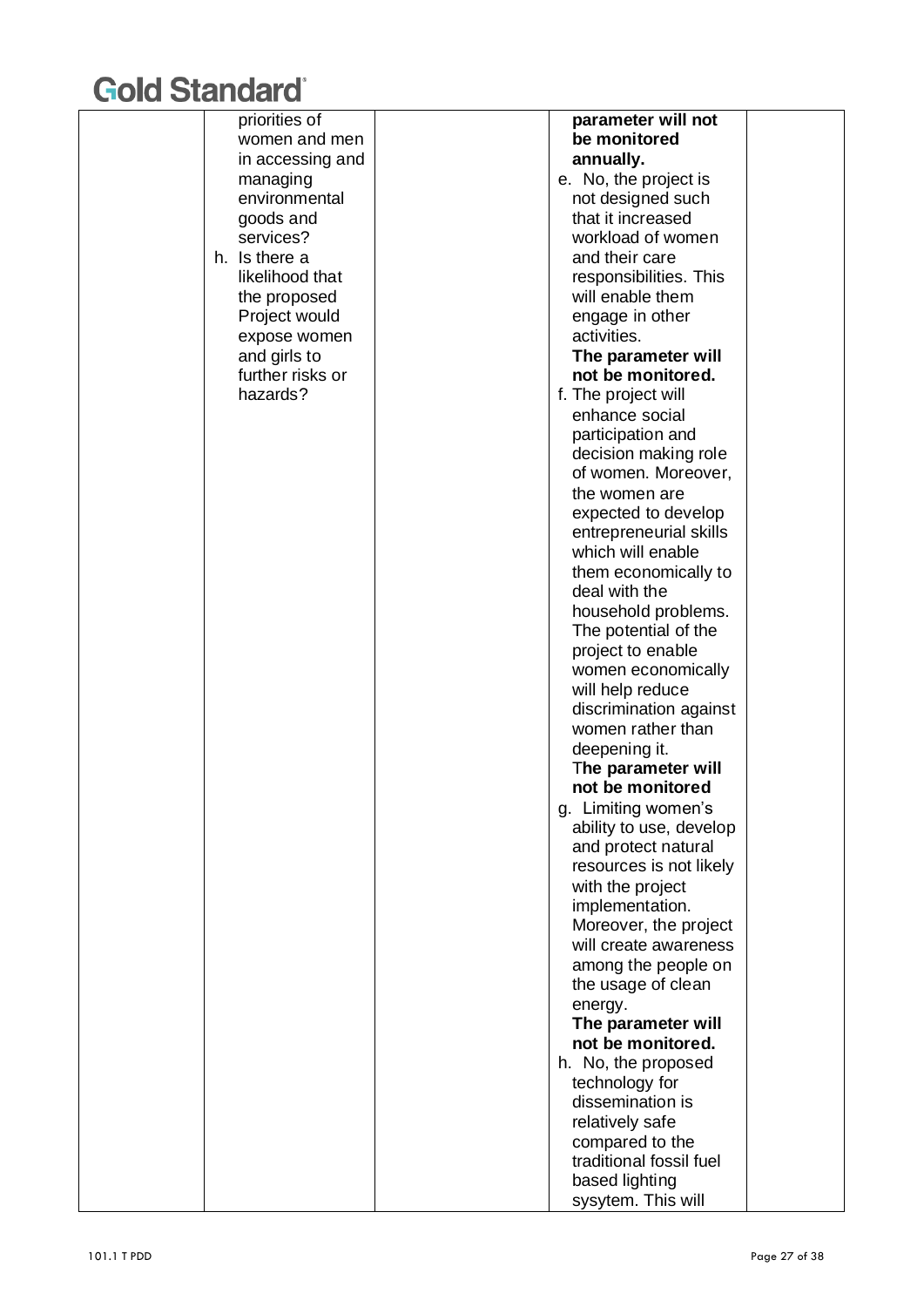|                |                      |           | decrease the                                     |  |
|----------------|----------------------|-----------|--------------------------------------------------|--|
|                |                      |           | exposure of women                                |  |
|                |                      |           | and girls to further                             |  |
|                |                      |           | risks and hazard.                                |  |
|                |                      |           |                                                  |  |
|                |                      |           | The parameter will                               |  |
|                |                      |           | not be monitored                                 |  |
|                | 2. The Project shall | <b>No</b> | No,<br>2.<br>the<br>project                      |  |
|                | not directly or      |           | doesn't<br>directly<br>or                        |  |
|                | indirectly lead      |           | indirectly<br>lead                               |  |
|                | to/contribute to     |           | to/contribute to adverse                         |  |
|                | adverse impacts on   |           | impacts<br>gender<br>on                          |  |
|                | gender equality      |           | contrast,<br>equality.<br>In                     |  |
|                | and/or the situation |           | the<br>project<br>will                           |  |
|                | of women.            |           | contribute to health and                         |  |
|                |                      |           | well-being of women.                             |  |
|                |                      |           | Moreover, the project                            |  |
|                |                      |           | will<br>deploy<br>adequate                       |  |
|                |                      |           | foster<br>measures<br>to                         |  |
|                |                      |           | social status of women.                          |  |
|                |                      |           | The<br>parameter<br>will                         |  |
|                |                      |           | not be monitored                                 |  |
|                | 3. Projects shall    | Yes       | 3. The project shall                             |  |
|                | apply the principles |           | embrace the spirit of                            |  |
|                | οf                   |           | the Labor Regulations                            |  |
|                | nondiscrimination,   |           | providing<br>equal                               |  |
|                | equal treatment,     |           | remuneration<br>the<br>to                        |  |
|                |                      |           | female<br>male<br>and                            |  |
|                | and equal pay for    |           |                                                  |  |
|                | equal work.          |           | workers without making<br>discrimination<br>when |  |
|                |                      |           |                                                  |  |
|                |                      |           | they are engaged in                              |  |
|                |                      |           | works of similar nature.                         |  |
|                |                      |           | For<br>all<br>staffs<br>the                      |  |
|                |                      |           | the<br>employed<br>by                            |  |
|                |                      |           | principle<br>of<br>project,                      |  |
|                |                      |           | equal treatment<br>shall                         |  |
|                |                      |           | prevail.                                         |  |
|                |                      |           | The parameter will                               |  |
|                |                      |           | not be monitored                                 |  |
|                | 4. The Project shall | No        | There are no specific                            |  |
|                | refer to the         |           | gender risks identified                          |  |
|                | country's national   |           | during the project                               |  |
|                | gender strategy or   |           | design. Howsoever, if                            |  |
|                | equivalent national  |           | any assessment is                                |  |
|                | commitment to aid    |           | required to frame                                |  |
|                | in assessing gender  |           | gender risks associated                          |  |
|                | risks.               |           | with the project, the                            |  |
|                |                      |           | project participant                              |  |
|                |                      |           | ensures its full                                 |  |
|                |                      |           | commitment to do so.                             |  |
|                |                      |           | The parameter will                               |  |
|                |                      |           | not be monitored.                                |  |
| 3. Community   | 1. The Project shall | <b>No</b> | The installation of the                          |  |
| Health, Safety | avoid community      |           | Solar DC based system                            |  |
| and Working    | exposure to          |           | doesn't involve any                              |  |
| Conditions     | increased health     |           | activity that trigger                            |  |
|                | risks and shall not  |           | safety requirements                              |  |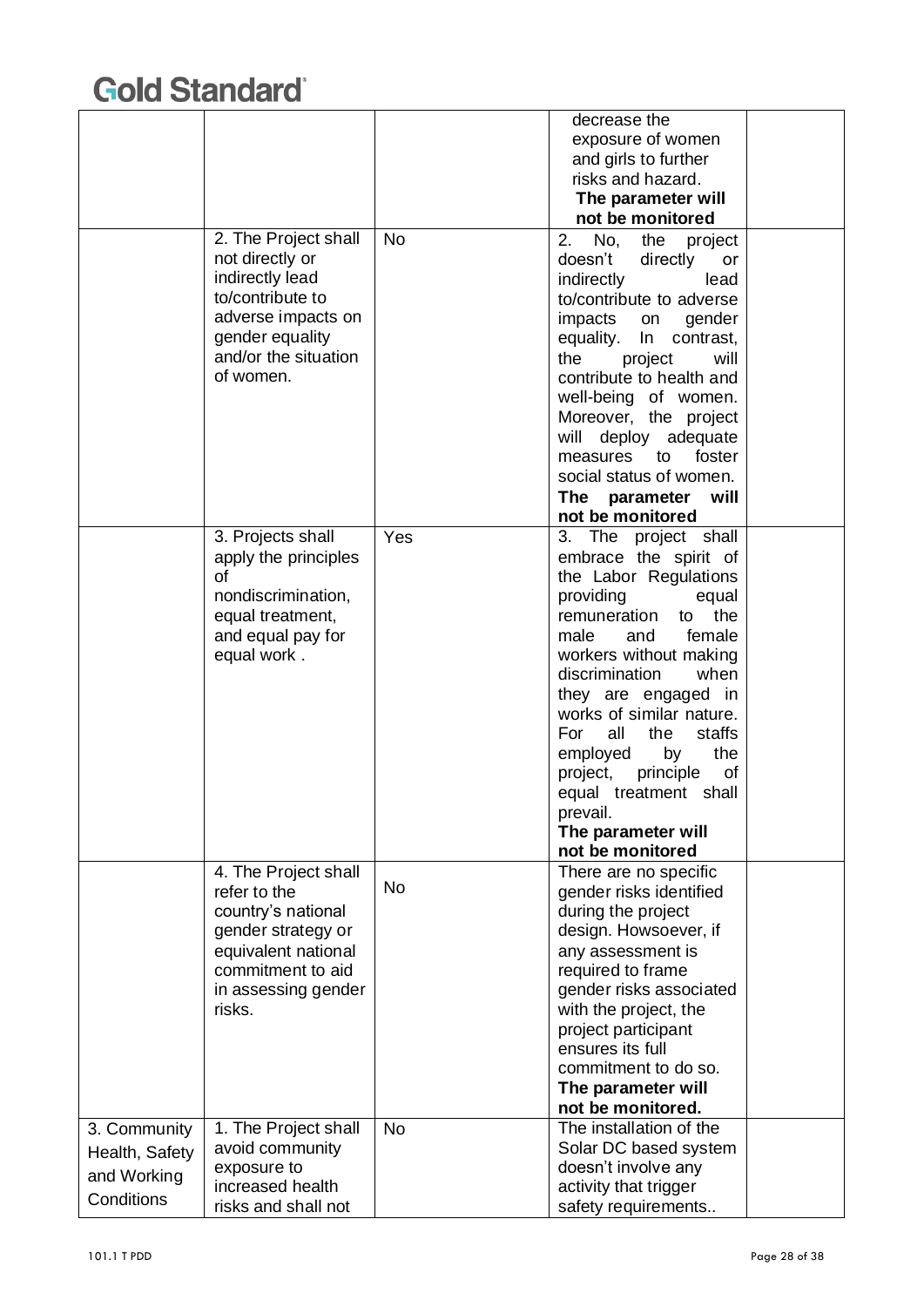|                                                                                           | adversely affect the<br>health of the<br>workers and the<br>community.                                                                                                                                                                                                                                                                                                                                       |           | Parameter to be<br>monitored is included in<br>section B.7.1<br>The parameter will<br>not be monitored                                                                                                                                                                                                                                                                                                                                                                                                                                                                       |  |
|-------------------------------------------------------------------------------------------|--------------------------------------------------------------------------------------------------------------------------------------------------------------------------------------------------------------------------------------------------------------------------------------------------------------------------------------------------------------------------------------------------------------|-----------|------------------------------------------------------------------------------------------------------------------------------------------------------------------------------------------------------------------------------------------------------------------------------------------------------------------------------------------------------------------------------------------------------------------------------------------------------------------------------------------------------------------------------------------------------------------------------|--|
| 4. Cultural<br>Heritage,<br>Indigenous<br>Peoples,<br>Displacement<br>and<br>Resettlement | 1. The Project shall<br>not involve or be<br>complicit in the<br>alteration, damage<br>or removal of any<br>sites, objects or<br>structures of<br>significant cultural<br>heritage.                                                                                                                                                                                                                          | No        | The project units will be<br>simple and small in<br>dimension. The project<br>will not result in any<br>change<br>in<br>people's<br>habits<br>because<br>οf<br>substitution<br>of<br>fuel.<br>Therefore the result of<br>this<br>project<br>won't<br>damage<br>or<br>remove<br>cultural heritage, since<br>the<br>project<br>is.<br>implemented<br>the<br>in<br>households of families.<br>India<br>ratified<br>the<br><b>Convention Concerning</b><br>Protection<br>the.<br>οf<br>Cultural<br>Natural<br>and<br>Heritage in 1977<br>The parameter will<br>not be monitored. |  |
|                                                                                           | 2. Where a Project<br>proposes to utilise<br>Cultural Heritage,<br>including the<br>knowledge,<br>innovations, or<br>practices of local<br>communities,<br>affected<br>communities shall<br>be informed of:<br>(a) Their rights<br>under Applicable<br>Law,<br>(b) The scope and<br>nature of the<br>proposed<br>commercial<br>development; and<br>(c) The potential<br>consequences of<br>such development. | <b>No</b> | The project is service<br>oriented and doesn't<br>involve<br>commercialization of<br>any activities.<br>Therefore the<br>safeguarding principle<br>under discussion will<br>not be triggered by the<br>project.<br>The parameter will<br>not be monitored                                                                                                                                                                                                                                                                                                                    |  |
|                                                                                           | 3. The Project shall<br>provide for<br>equitable sharing of<br>benefits from<br>commercialization<br>of such knowledge,<br>innovation, or<br>practice, consistent                                                                                                                                                                                                                                            | <b>No</b> | The project is service<br>oriented and doesn't<br>involve<br>commercialization of<br>any activities.<br>Therefore the<br>safeguarding principle<br>under discussion will                                                                                                                                                                                                                                                                                                                                                                                                     |  |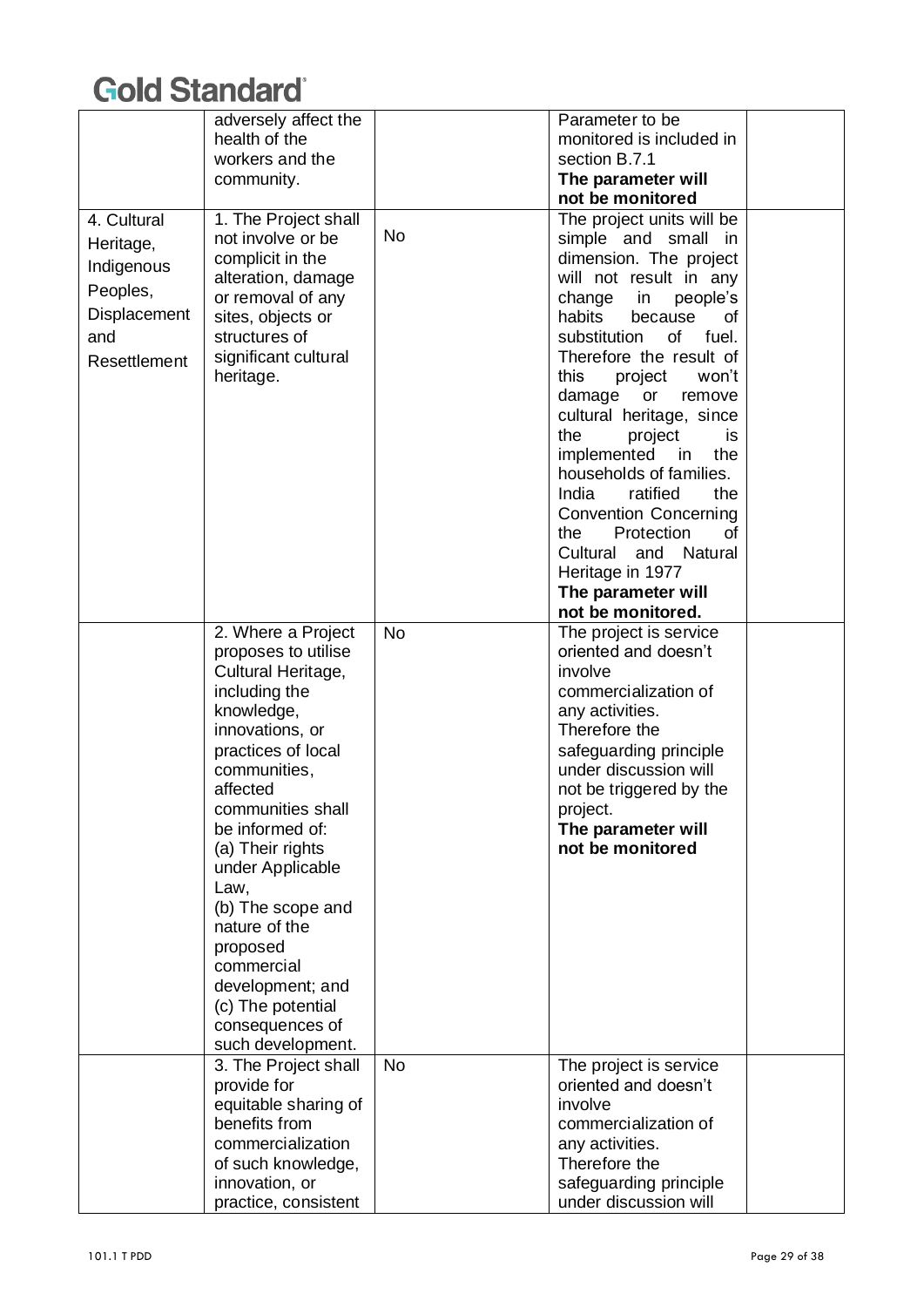| with their customs<br>and traditions.                                                                                                                       |     | not be triggered by the<br>project.<br>The parameter will<br>not be monitored.                                                                                                                                                                                                                                                                                  |  |
|-------------------------------------------------------------------------------------------------------------------------------------------------------------|-----|-----------------------------------------------------------------------------------------------------------------------------------------------------------------------------------------------------------------------------------------------------------------------------------------------------------------------------------------------------------------|--|
| 4. The opinions and<br>recommendations<br>of an Expert<br>Stakeholder shall<br>be sought and<br>demonstrated as<br>being included in<br>the Project design. | No. | As discussed in the<br>points above pertaining<br>to this safeguard<br>requirement, expert<br>opinion and<br>recommendations<br>during stakeholders'<br>consultation for this<br>particular avenue shall<br>not be required.<br>Therefore the<br>safeguarding principle<br>under discussion will<br>not be triggered.<br>The parameter will<br>not be monitored |  |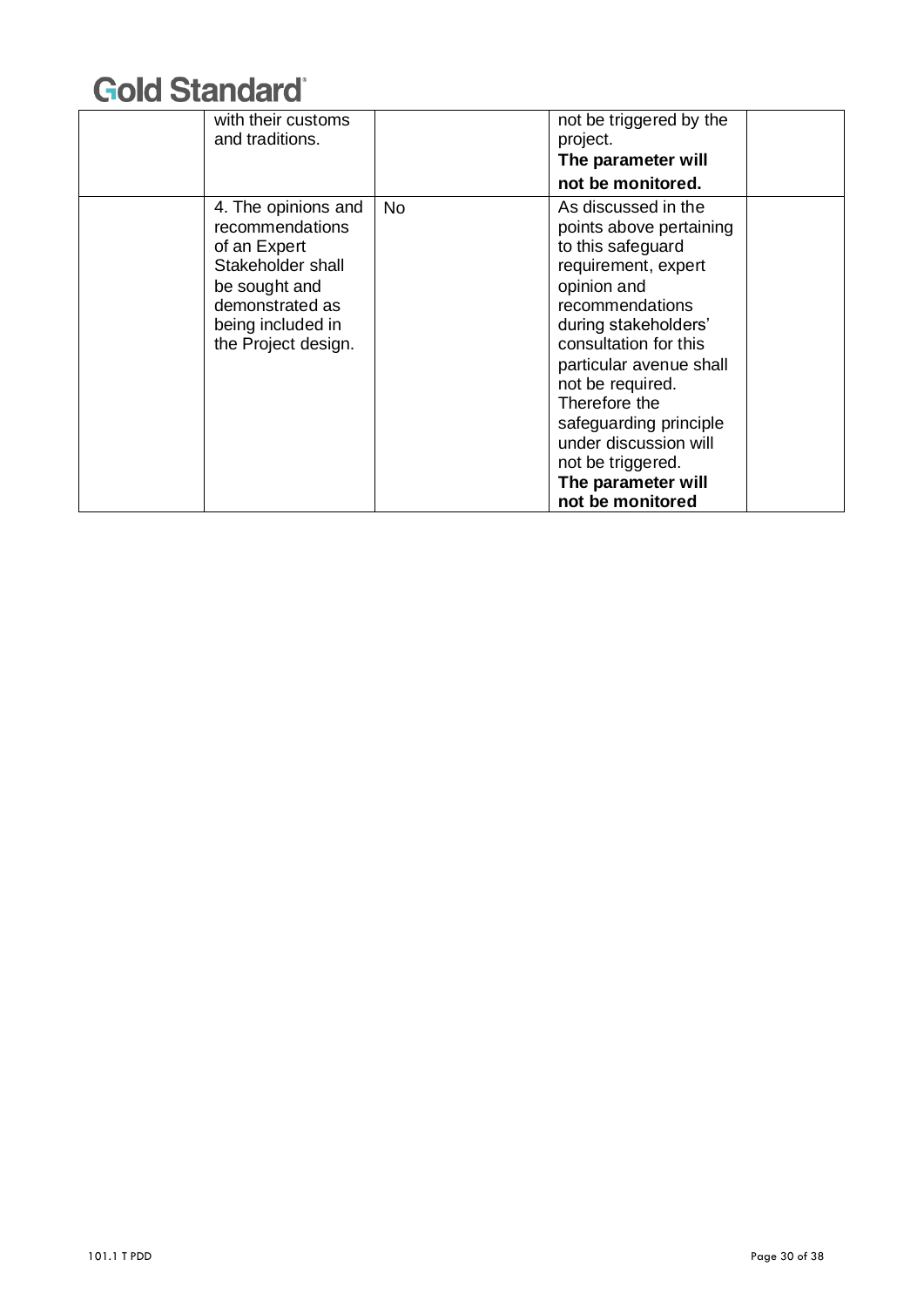|               | The Project shall                        | No | The project doesn't         |  |
|---------------|------------------------------------------|----|-----------------------------|--|
| 5. Corruption | not involve, be                          |    | involve any transaction     |  |
|               | complicit in or                          |    | of cash and/or kind         |  |
|               | inadvertently                            |    | between the project         |  |
|               | contribute to or<br>reinforce corruption |    | participant and the         |  |
|               | or corrupt Projects.                     |    | beneficiary. The project    |  |
|               |                                          |    | participant will facilitate |  |
|               |                                          |    | the implementation of       |  |
|               |                                          |    | the project by              |  |
|               |                                          |    | capacitating the local      |  |
|               |                                          |    | people with necessary       |  |
|               |                                          |    | technical expertise to      |  |
|               |                                          |    | prepare and install the     |  |
|               |                                          |    | stoves. There are no        |  |
|               |                                          |    | specific permit and/or      |  |
|               |                                          |    | approvals required to       |  |
|               |                                          |    | implement the project.      |  |
|               |                                          |    | Finally, anything           |  |
|               |                                          |    | generated as project        |  |
|               |                                          |    | revenue shall be spent      |  |
|               |                                          |    | towards the project         |  |
|               |                                          |    | monitoring, repair and      |  |
|               |                                          |    | maintenance, project        |  |
|               |                                          |    | operation and costs         |  |
|               |                                          |    | against project             |  |
|               |                                          |    | verification and            |  |
|               |                                          |    | issuance of the             |  |
|               |                                          |    | emission reduction          |  |
|               |                                          |    | credits. Therefore, the     |  |
|               |                                          |    | project is not expected     |  |
|               |                                          |    | to involve any corrupt      |  |
|               |                                          |    | practices or reinforce      |  |
|               |                                          |    | the same.                   |  |
|               |                                          |    | This parameter will         |  |
|               |                                          |    | not be monitored            |  |
|               | 1. The Project                           |    | The project is not          |  |
| 6. Economic   | Developer shall                          | No | labour intensive. Since     |  |
| impacts       | ensure that there is                     |    | it doesn't involve major    |  |
|               | no forced labour<br>and that all         |    | construction works,         |  |
|               | employment is in                         |    | employing labours is        |  |
|               | compliance with                          |    | not within the scope of     |  |
|               | national labour and                      |    | the project. Project will   |  |
|               | occupational health                      |    | train the local people to   |  |
|               | and safety laws,                         |    | properly maintain the       |  |
|               | with obligations<br>under international  |    | system. While training      |  |
|               | law, and                                 |    | the persons, project        |  |
|               | consistency with the                     |    |                             |  |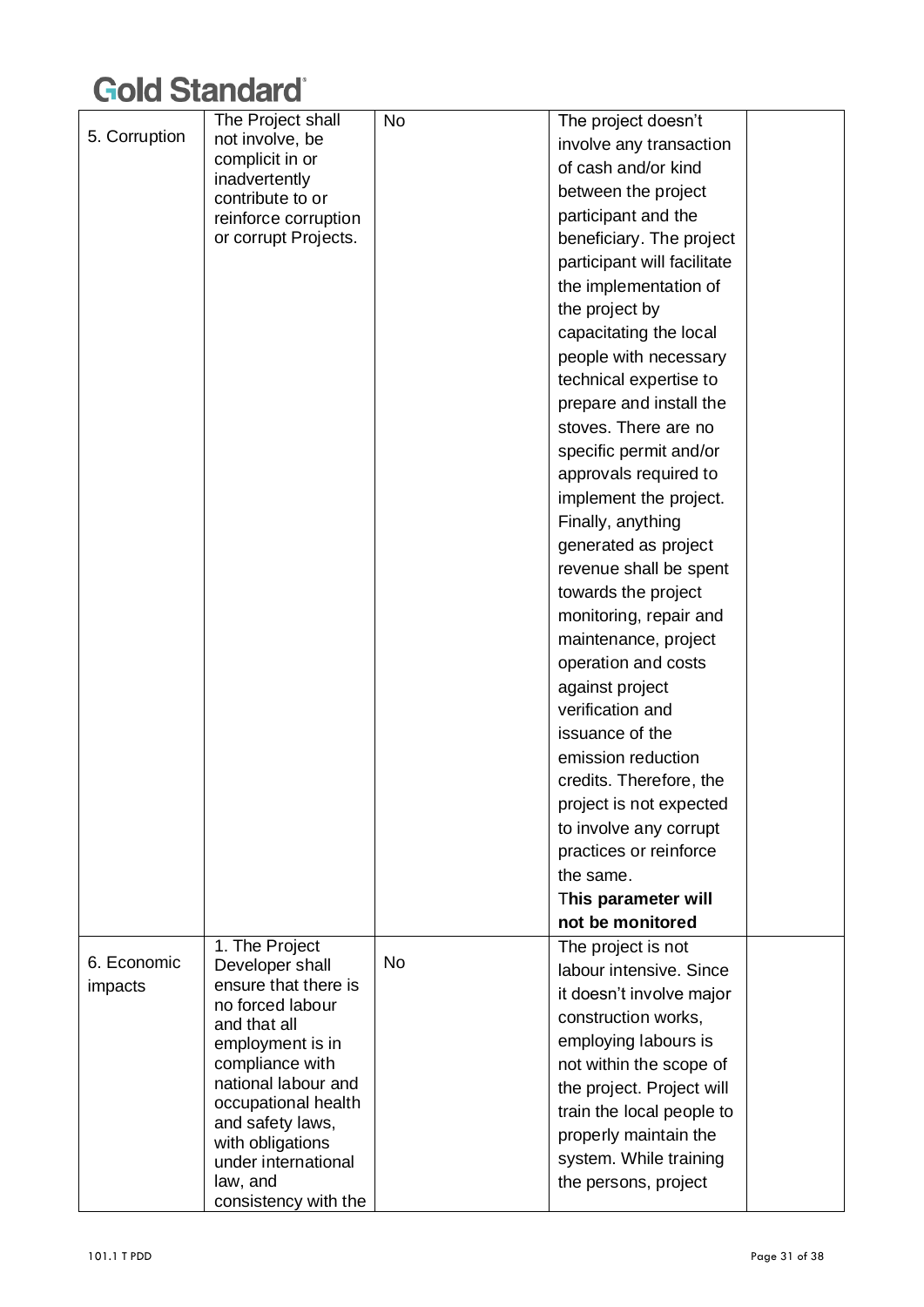| principles and                          |           | shall make sure that     |  |
|-----------------------------------------|-----------|--------------------------|--|
| standards                               |           | the trained persons are  |  |
| embodied in the                         |           | grown up citizen of the  |  |
| <b>International Labour</b>             |           | country. Therefore the   |  |
| Organization (ILO)                      |           |                          |  |
| fundamental                             |           | safeguarding principle   |  |
| conventions. Where                      |           | under discussion will    |  |
| these are                               |           | not be triggered.        |  |
| contradictory and a<br>breach of one or |           | This parameter will      |  |
| other cannot be                         |           | not be monitored.        |  |
| avoided, then                           |           |                          |  |
| guidance shall be                       |           |                          |  |
| sought from Gold                        |           |                          |  |
| Standard.                               |           |                          |  |
| 2. Workers shall be                     | <b>No</b> | As discussed earlier,    |  |
| able to establish                       |           | the project intends to   |  |
| and join labour                         |           | encourage                |  |
| organisations.                          |           | Household end users to   |  |
|                                         |           | become self-reliant in   |  |
|                                         |           |                          |  |
|                                         |           | terms of their energy    |  |
|                                         |           | needs. Since the         |  |
|                                         |           | project is not stand     |  |
|                                         |           | alone establishment,     |  |
|                                         |           | there are not any        |  |
|                                         |           | proper "labours"         |  |
|                                         |           | working for the project. |  |
|                                         |           | Further, the people      |  |
|                                         |           | working for the project  |  |
|                                         |           | will not be salaried     |  |
|                                         |           |                          |  |
|                                         |           | staffs to the project.   |  |
|                                         |           | Therefore the            |  |
|                                         |           | possibility of workers   |  |
|                                         |           | forming labour unions    |  |
|                                         |           | and joining labour       |  |
|                                         |           | organizations is not     |  |
|                                         |           | applicable for the       |  |
|                                         |           | project.                 |  |
|                                         |           | This parameter will      |  |
|                                         |           | not be monitored         |  |
| 3. Working                              | <b>No</b> | Project employs few      |  |
| agreements with all                     |           | administrative staffs to |  |
| individual workers                      |           | support secretarial      |  |
| shall be                                |           | functions. These staffs  |  |
| documented and                          |           | work 40 hours/week (6    |  |
| implemented.                            |           | days/week). Each staff   |  |
| These shall at                          |           | is provided with a set   |  |
| minimum comprise:                       |           | terms of reference       |  |
| (a) Working hours                       |           | highlighting the         |  |
| (must not exceed                        |           | responsibilities, terms  |  |
| 48 hours per week                       |           | of payment and terms     |  |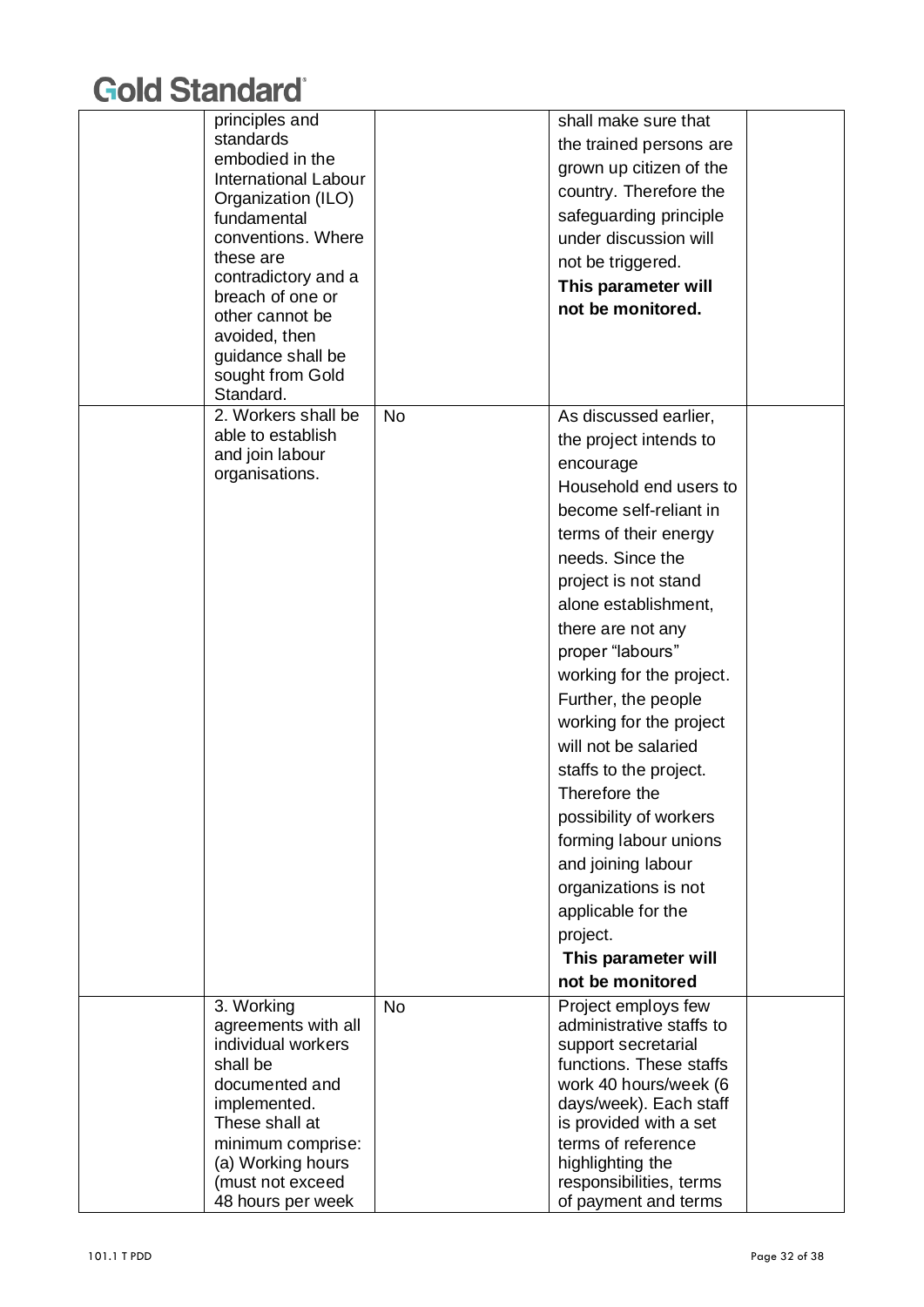| on a regular basis),<br><b>AND</b><br>(b) Duties and<br>tasks, AND<br>(c) Remuneration<br>(must include<br>provision for<br>payment of<br>overtime), AND<br>(d) Modalities on<br>health insurance,<br><b>AND</b><br>(e) Modalities on<br>termination of the<br>contract with<br>provision for<br>voluntary<br>resignation by<br>employee, AND (f)<br>Provision for annual<br>leave of not less<br>than 10 days per<br>year, not including<br>sick and casual<br>leave. |           | of detachment. Since<br>all the aspects related<br>to working modality<br>prevail, this parameter<br>need not be monitored.<br>This parameter will<br>not be monitored                                                                                                                                                                               |  |
|------------------------------------------------------------------------------------------------------------------------------------------------------------------------------------------------------------------------------------------------------------------------------------------------------------------------------------------------------------------------------------------------------------------------------------------------------------------------|-----------|------------------------------------------------------------------------------------------------------------------------------------------------------------------------------------------------------------------------------------------------------------------------------------------------------------------------------------------------------|--|
| 4. The Project<br>Developer shall<br>justify that the<br>employment model<br>applied is locally<br>and culturally<br>appropriate.<br>Stakeholder shall<br>be sought and<br>demonstrated as<br>being included in<br>the Project design.                                                                                                                                                                                                                                 | <b>No</b> | The project design<br>inherently requires<br>capacitating local<br>people to support the<br>solar project. As such,<br>context of local<br>employment is well<br>deliberated in the<br>project design.<br>Therefore the project<br>doesn't trigger the<br>safeguards requirement<br>under consideration.<br>This parameter will<br>not be monitored. |  |
| 5. Child labour, as<br>defined by the ILO<br>Minimum Age<br>Convention is not<br>allowed. The<br><b>Project Developer</b><br>shall use adequate<br>and verifiable<br>mechanisms for<br>age verification in<br>recruitment<br>procedures.<br>Exceptions are                                                                                                                                                                                                             | <b>No</b> | All the staffs recruited<br>by the project as an<br>employee or as training<br>participants are age<br>verified. For this, the<br>project uses citizenship<br>certificate as the means<br>of verification.<br>Therefore the project<br>doesn't trigger the<br>safeguards requirement                                                                 |  |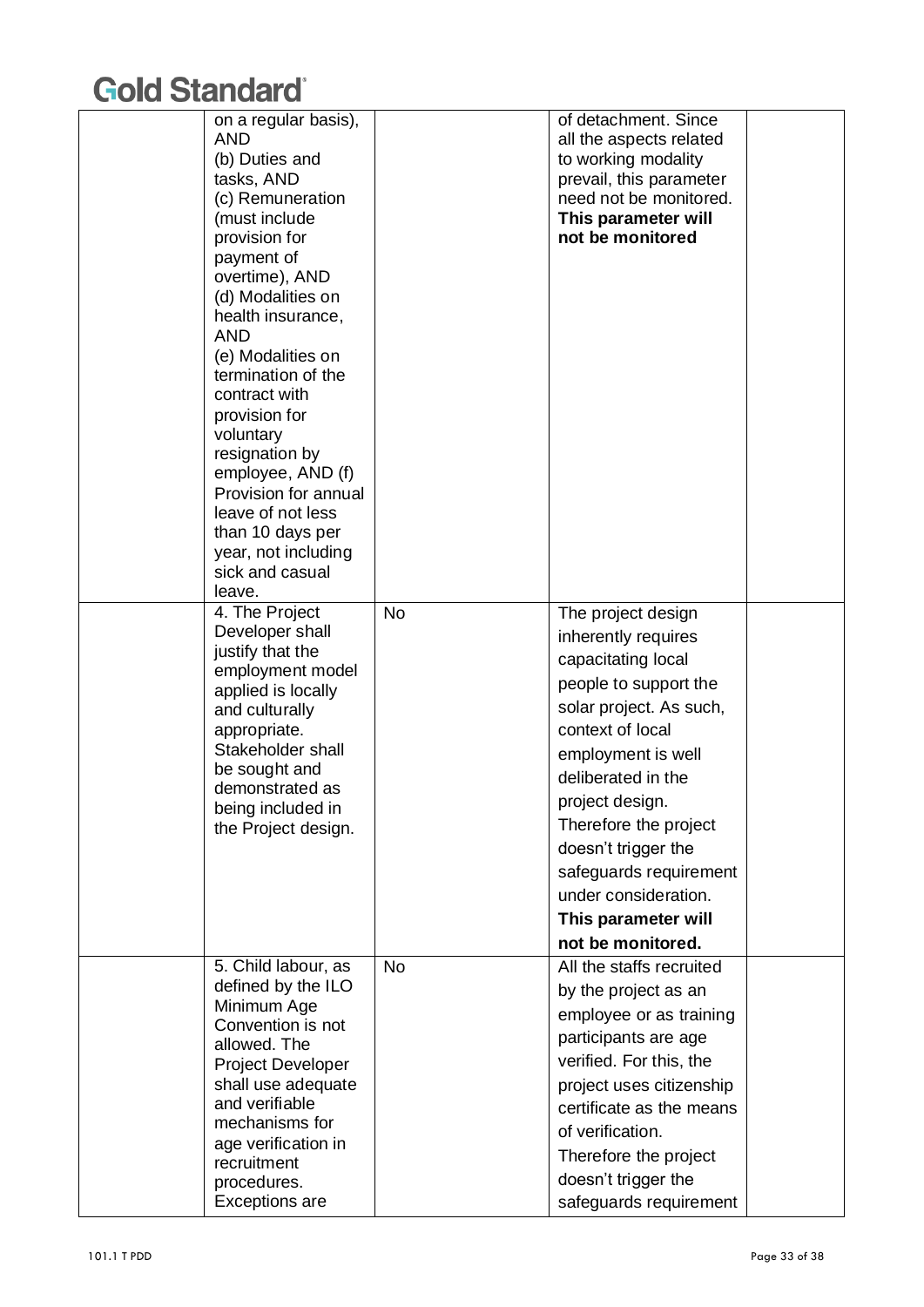|            | children for work on              |                                                               | under consideration.                         |  |
|------------|-----------------------------------|---------------------------------------------------------------|----------------------------------------------|--|
|            | their families'                   |                                                               | This parameter will                          |  |
|            | property as long as:<br>(a) Their |                                                               | not be monitored.                            |  |
|            | compulsory                        |                                                               |                                              |  |
|            | schooling (minimum                |                                                               |                                              |  |
|            | of 6 schooling                    |                                                               |                                              |  |
|            | years) is not                     |                                                               |                                              |  |
|            | hindered, AND                     |                                                               |                                              |  |
|            | (b) The tasks they                |                                                               |                                              |  |
|            | perform do not                    |                                                               |                                              |  |
|            | harm their physical               |                                                               |                                              |  |
|            | and mental                        |                                                               |                                              |  |
|            | development, AND                  |                                                               |                                              |  |
|            | (c) The opinions                  |                                                               |                                              |  |
|            | and                               |                                                               |                                              |  |
|            | recommendations                   |                                                               |                                              |  |
|            | of an Expert                      |                                                               |                                              |  |
|            | 6. The Project<br>Developer shall | <b>No</b>                                                     | No hazardous material                        |  |
|            | ensure the use of                 |                                                               | will be used in any of                       |  |
|            | appropriate                       |                                                               | activity<br>of the<br>the                    |  |
|            | equipment, training               |                                                               | project.                                     |  |
|            | of workers,                       |                                                               | The Solar DC based                           |  |
|            | documentation and                 |                                                               | system biogas units will                     |  |
|            | reporting of                      |                                                               | be constructed of Solar                      |  |
|            | accidents and                     |                                                               | PV module, Charge                            |  |
|            | incidents, and                    |                                                               |                                              |  |
|            | emergency                         |                                                               | controller, Bulb, DC                         |  |
|            | preparedness and                  |                                                               | fan, Sockets, and                            |  |
|            | response                          |                                                               | wires. These materials                       |  |
|            | measures.                         |                                                               | do not contain any toxic                     |  |
|            |                                   |                                                               | subtracts.                                   |  |
|            |                                   |                                                               | The parameter will                           |  |
|            |                                   |                                                               | not be monitored                             |  |
|            |                                   |                                                               |                                              |  |
|            |                                   | <b>ENVIRONMENTAL &amp; ECOLOGICAL SAFEGUARDING PRINCIPLES</b> |                                              |  |
| 7. Climate | 1. Projects shall not             | Yes                                                           | The project involved                         |  |
| and Energy | increase emissions                |                                                               | installation of solar PV                     |  |
|            | over the Baseline                 |                                                               | arrays connected to the                      |  |
|            | Scenario unless this              |                                                               | household to provide                         |  |
|            | is specifically<br>allowed within |                                                               | electricity. These                           |  |
|            | Activity                          |                                                               | equipment is a very<br>crucial aspect of the |  |
|            | Requirements or                   |                                                               | household activities. It                     |  |
|            | <b>Gold Standard</b>              |                                                               | replaces the fossil fuel                     |  |
|            | Approved                          |                                                               | used in the baseline                         |  |
|            | Methodologies.                    |                                                               | scenario.                                    |  |
|            |                                   |                                                               | Implementation of the                        |  |
|            |                                   |                                                               | project will result in                       |  |
|            |                                   |                                                               | reduction of fossil fuel                     |  |
|            |                                   |                                                               | and ultimately the GHG                       |  |
|            |                                   |                                                               | emission reduction.                          |  |
|            |                                   |                                                               | This parameter will be                       |  |
|            |                                   |                                                               | monitored.                                   |  |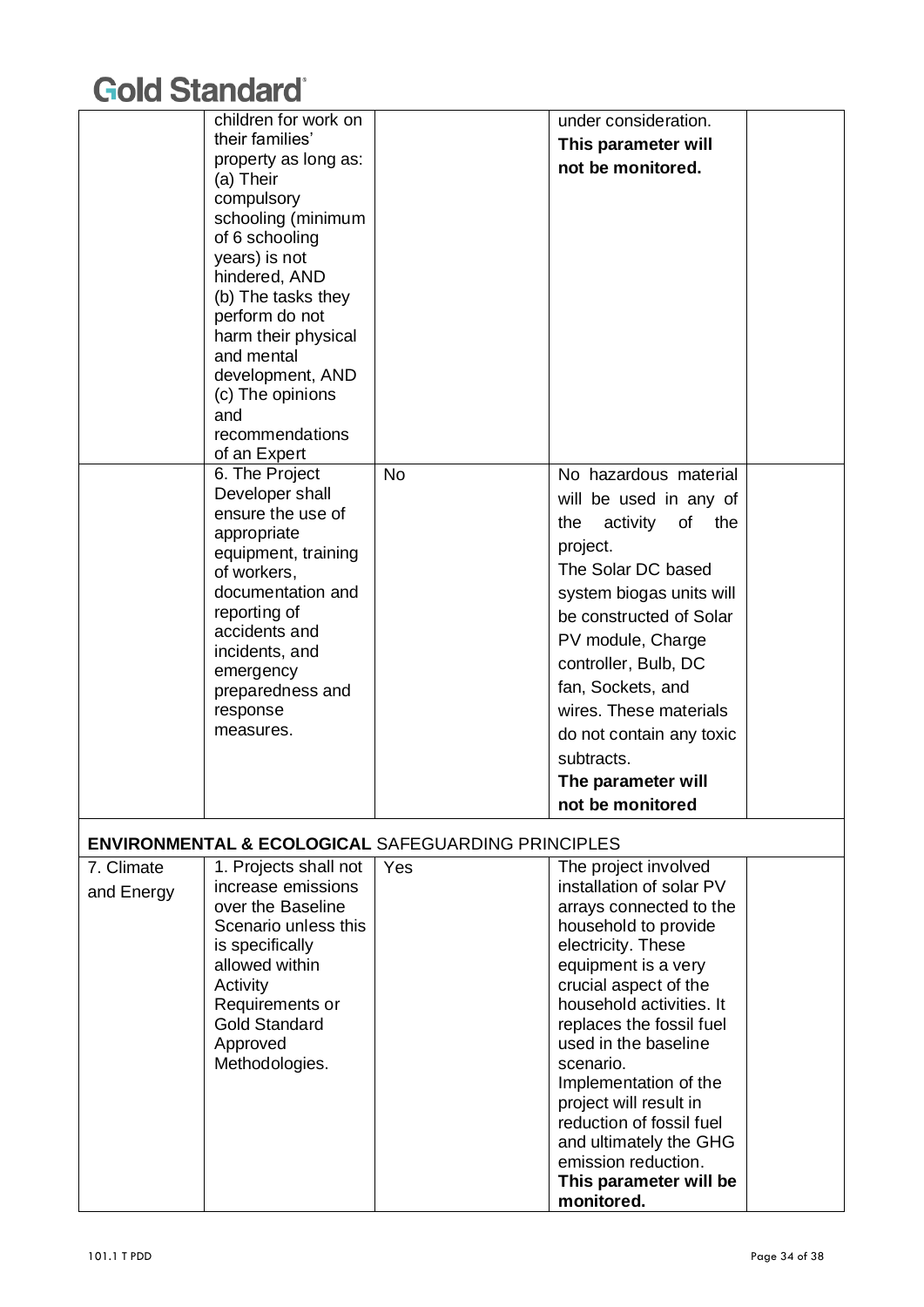|                                               |                                                                                                                                                                                                                                                                   |           | <b>Means of verification:</b><br>Annual monitoring.<br><b>Indicator: Continuous</b><br>use of the solar PV<br>DC system installed.                                                                                                                            |  |
|-----------------------------------------------|-------------------------------------------------------------------------------------------------------------------------------------------------------------------------------------------------------------------------------------------------------------------|-----------|---------------------------------------------------------------------------------------------------------------------------------------------------------------------------------------------------------------------------------------------------------------|--|
|                                               | 2. The Project shall<br>not affect the<br>availability and<br>reliability of energy<br>supply to other<br>users.                                                                                                                                                  | Yes       | Installation and use of<br>the solar DC based<br>system avoiding the<br>use of diesel. Therefore<br>the availability and<br>reliability of energy<br>supply to other users is<br>not compromised.<br>This parameter will<br>not be monitored                  |  |
| 8. Water                                      | Will the Project<br>affect the natural or<br>pre-existing pattern<br>of watercourses,<br>ground-water<br>and/or the<br>watershed(s) such<br>as high seasonal<br>flow variability,<br>flooding potential,<br>lack of aquatic<br>connectivity or<br>water scarcity? | <b>No</b> | The project doesn't<br>involve any activity<br>related to extraction of<br>surface or ground<br>water. Therefore the<br>safeguarding principle<br>under consideration will<br>not be triggered by the<br>project.<br>This parameter will<br>not be monitored. |  |
| 9.<br>Environment,<br>ecology and<br>land use | Does the Project<br>involve the use of<br>land and soil for<br>production of crops<br>or other products?                                                                                                                                                          | <b>No</b> | The project doesn't<br>involve any activity<br>related to extraction of<br>surface or ground<br>water. Therefore the<br>safeguarding principle<br>under consideration will<br>not be triggered by the<br>project.<br>This parameter will<br>not be monitored. |  |

#### **SECTION E. Local stakeholder consultation**

#### **E.1. Solicitation of comments from stakeholders**

>> *(Describe how stakeholder consultation was conducted in accordance with GS4GG Stakeholder Procedure Requirements and Guidelines.)*

A live stakeholder's consultation has been conducted on 25/06/2019. During the meeting, no negative comments are received from the local stakeholders. Also, the stakeholders' feedback process for 2 months is going on and if any comments receive during this period will be duly taken care by the PP.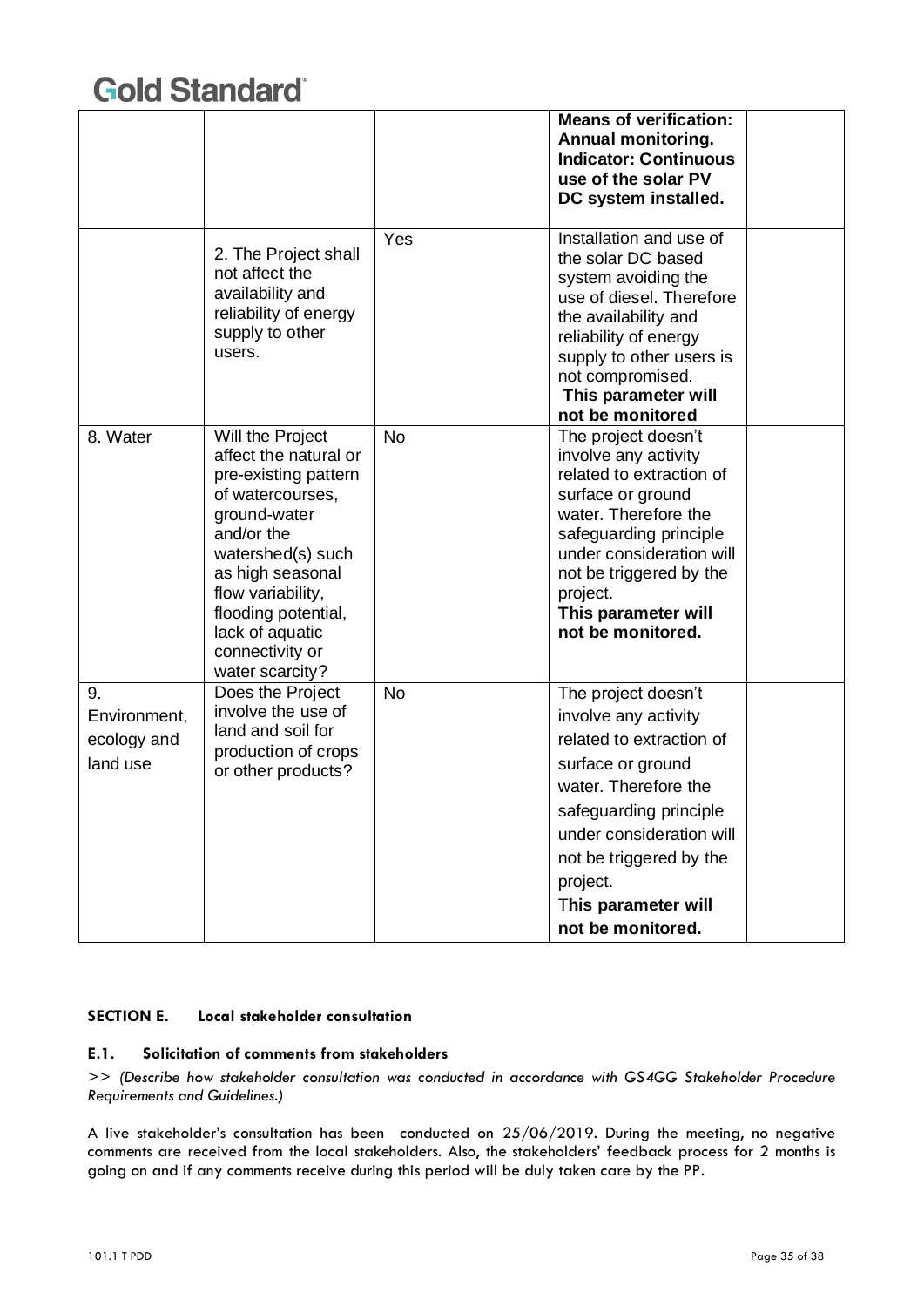#### **E.2. Summary of comments received**

>> *(Provide a summary of key comments received during the consultation process.)*

*During the in-person local stakeholder consultation the feedback received are provided in the LSC report. There are no negative feedback received.*

#### **E.3. Report on consideration of comments received**

>> *(Describe how the comments have been addressed by providing a clarification to the stakeholder or by altering the design of the project or by proposing to monitor any anticipated negative impacts etc.)*

Since the feedback process of 2 months is still under process, and the feedback received during the in-person local stakeholder consultation meeting held on 25/06/2019, were duly taken are. The attendees were provided clarification with respect to the project and their concerns are duly addressed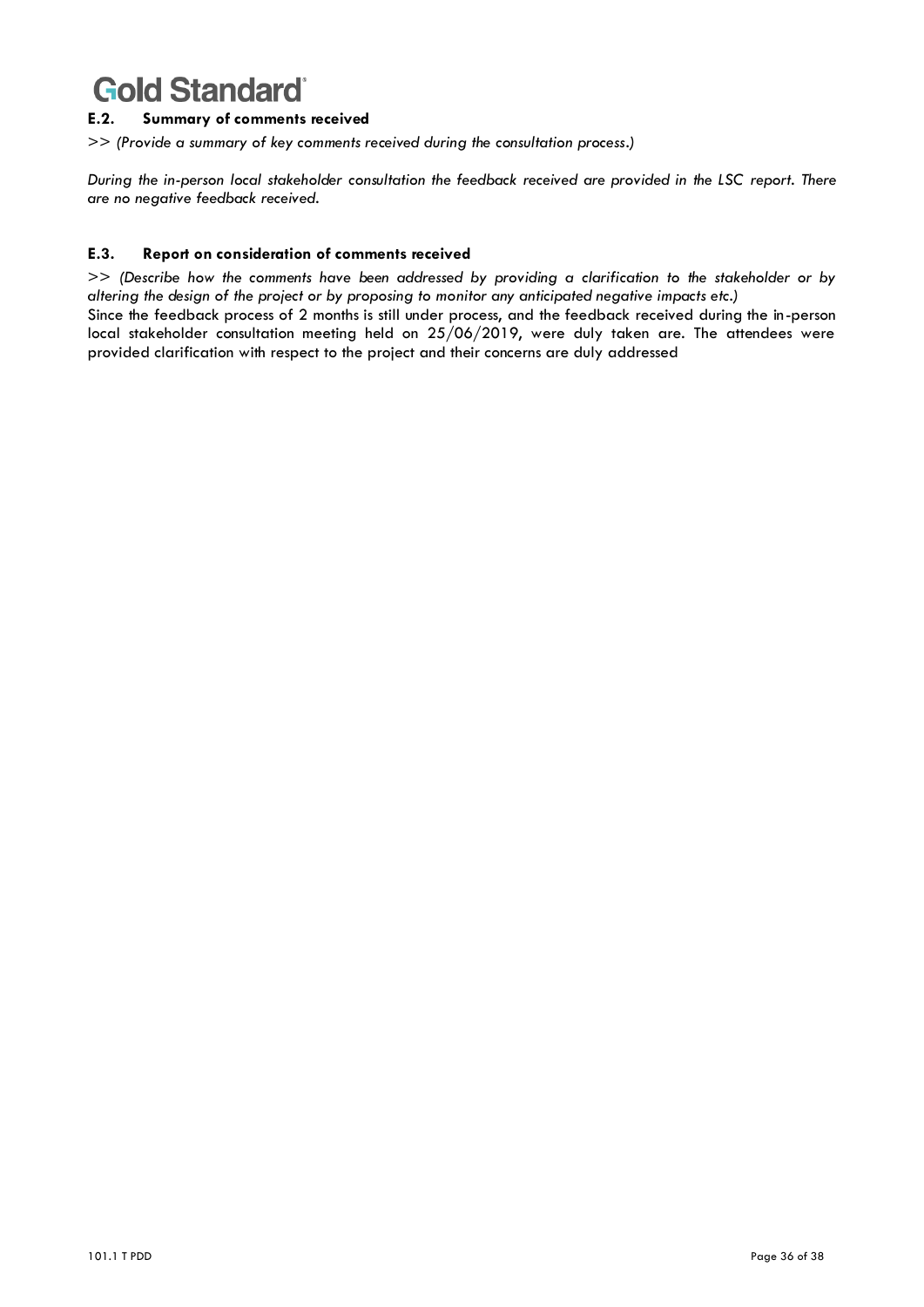## **Appendix 1. Contact information of project participants**

| <b>Organization name</b>        | Cygni Energy Private Limited |
|---------------------------------|------------------------------|
| <b>Registration number with</b> | $\overline{\phantom{0}}$     |
| relevant authority              |                              |
| Street/P.O. Box                 | Road No. 78                  |
| <b>Building</b>                 | Lansum House, Jubilee Hills  |
| City                            | Hyderabad                    |
| State/Region                    | Telangana                    |
| Postcode                        | 500033                       |
| Country                         | India                        |
| Telephone                       | +9140 2354 5001              |
| Fax                             | $\overline{a}$               |
| E-mail                          | nandkishore@cygni.com        |
| Website                         | https://www.cygni.com/       |
| <b>Contact person</b>           |                              |
| <b>Title</b>                    | Deputy General Manager       |
| Salutation                      | Mr.                          |
| Last name                       |                              |
| Middle name                     |                              |
| <b>First name</b>               | Nandkishore                  |
| <b>Department</b>               | Marketing                    |
| <b>Mobile</b>                   | 7899620985                   |
| Direct fax                      |                              |
| Direct tel.                     |                              |
| Personal e-mail                 | nandkishore@cygni.com        |

| <b>Organization name</b>        | Value Network Venture Advisory Services LLP |
|---------------------------------|---------------------------------------------|
| <b>Registration number with</b> | AAA-1130                                    |
| relevant authority              |                                             |
| Street/P.O. Box                 | 41/1, Church Street                         |
| <b>Building</b>                 | Reyyan Towers                               |
| City                            | Bangalore                                   |
| State/Region                    | Karnataka                                   |
| Postcode                        | 560001                                      |
| Country                         | India                                       |
| <b>Telephone</b>                | +91 98450 17165                             |
| Fax                             | $\blacksquare$                              |
| E-mail                          | sandeep@vnvadvisory.com                     |
| Website                         | http://www.vnvadvisory.com/                 |
| <b>Contact person</b>           |                                             |
| <b>Title</b>                    | Partner                                     |
| Salutation                      | Mr.                                         |
| Last name                       | Roy Choudhury                               |
| Middle name                     |                                             |
| <b>First name</b>               | Sandeep                                     |
| <b>Department</b>               |                                             |
| Mobile                          | +91 98450 17165                             |
| Direct fax                      |                                             |